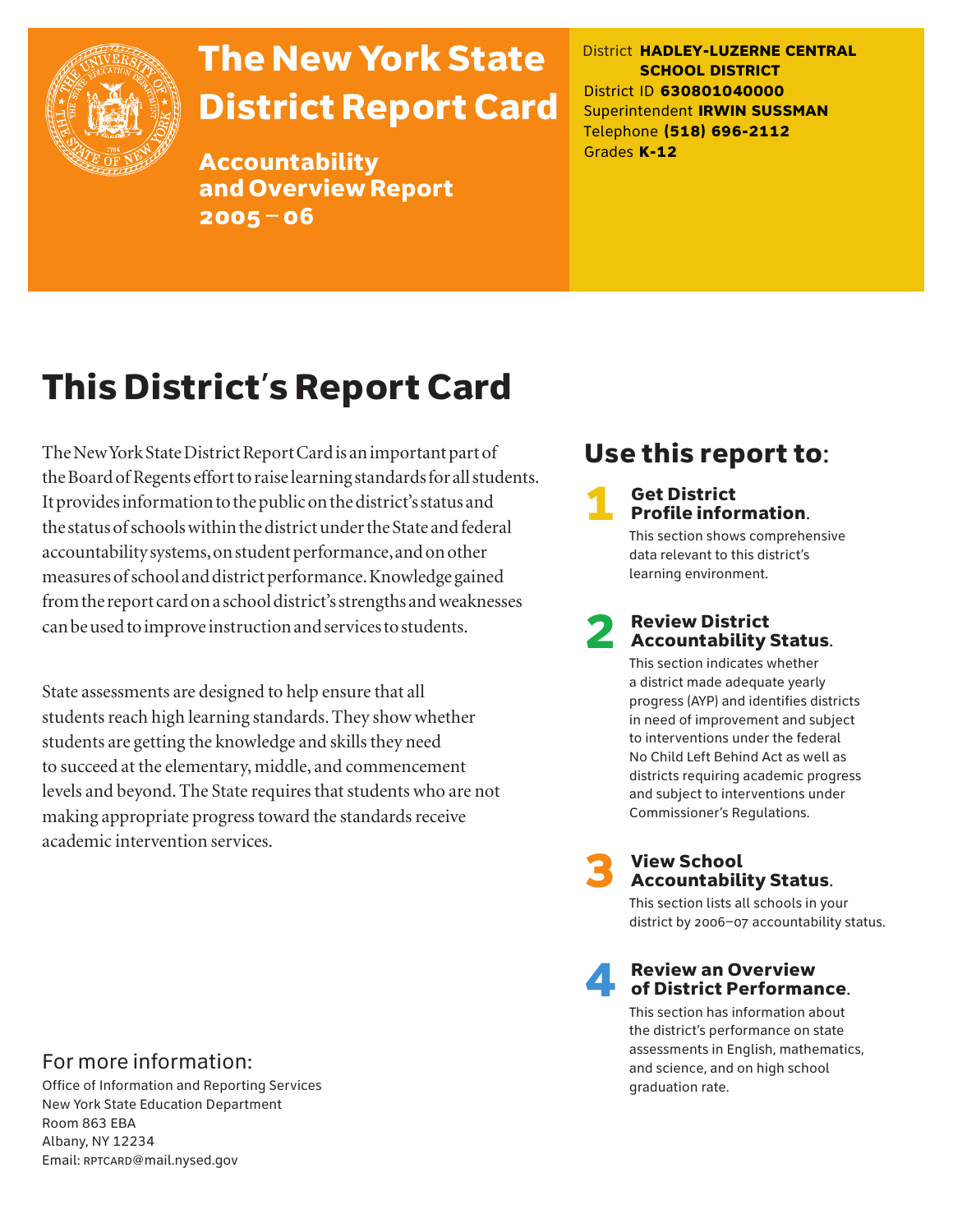### District Profile

This section shows comprehensive data relevant to this school district's learning environment, including information about enrollment, average class size, and teacher qualifications.

### Enrollment

|                            | $2003 - 04$ | $2004 - 05$ | $2005 - 06$ |
|----------------------------|-------------|-------------|-------------|
| Pre-K                      | 0           | 0           | 0           |
| Kindergarten               | 69          | 65          | 67          |
| Grade 1                    | 67          | 64          | 55          |
| Grade 2                    | 73          | 62          | 63          |
| Grade 3                    | 87          | 76          | 62          |
| Grade 4                    | 93          | 67          | 81          |
| Grade 5                    | 84          | 87          | 71          |
| Grade 6                    | 85          | 80          | 78          |
| <b>Ungraded Elementary</b> | $\mathbf 0$ | 0           | 0           |
| Grade 7                    | 76          | 92          | 80          |
| Grade 8                    | 84          | 84          | 82          |
| Grade 9                    | 103         | 83          | 78          |
| Grade 10                   | 90          | 90          | 79          |
| Grade 11                   | 87          | 81          | 83          |
| Grade 12                   | 76          | 85          | 93          |
| <b>Ungraded Secondary</b>  | 11          | 17          | 0           |
| Total K-12                 | 1085        | 1033        | 972         |

### Enrollment Information

*Enrollment* counts are as of Basic Educational Data System (BEDS) day, which is typically the first Wednesday of October of the school year. Students who attend BOCES programs on a part-time basis are included in a district's enrollment. Students who attend BOCES on a full-time basis or who are placed full time by the district in an out-of-district placement are not included in a district's enrollment. Students classified by districts as "pre-first" are included in first grade counts.

### Average Class Size

|                       | $2003 - 04$ | $2004 - 05$ | $2005 - 06$ |
|-----------------------|-------------|-------------|-------------|
| <b>Common Branch</b>  | 21          | 16          | 16          |
| Grade 8               |             |             |             |
| English               | 13          | 15          | 14          |
| <b>Mathematics</b>    | 16          | 16          | 13          |
| Science               | 14          | 16          | 16          |
| <b>Social Studies</b> | 16          | 15          | 15          |
| Grade 10              |             |             |             |
| English               | 15          | 12          | 11          |
| <b>Mathematics</b>    | 18          |             | 15          |
| Science               | 18          | 12          |             |
| <b>Social Studies</b> | 18          | 16          | 17          |

### Average Class Size Information

*Average Class Size* is the total registration in specified classes divided by the number of those classes with registration. *Common Branch* refers to self-contained classes in Grades 1–6.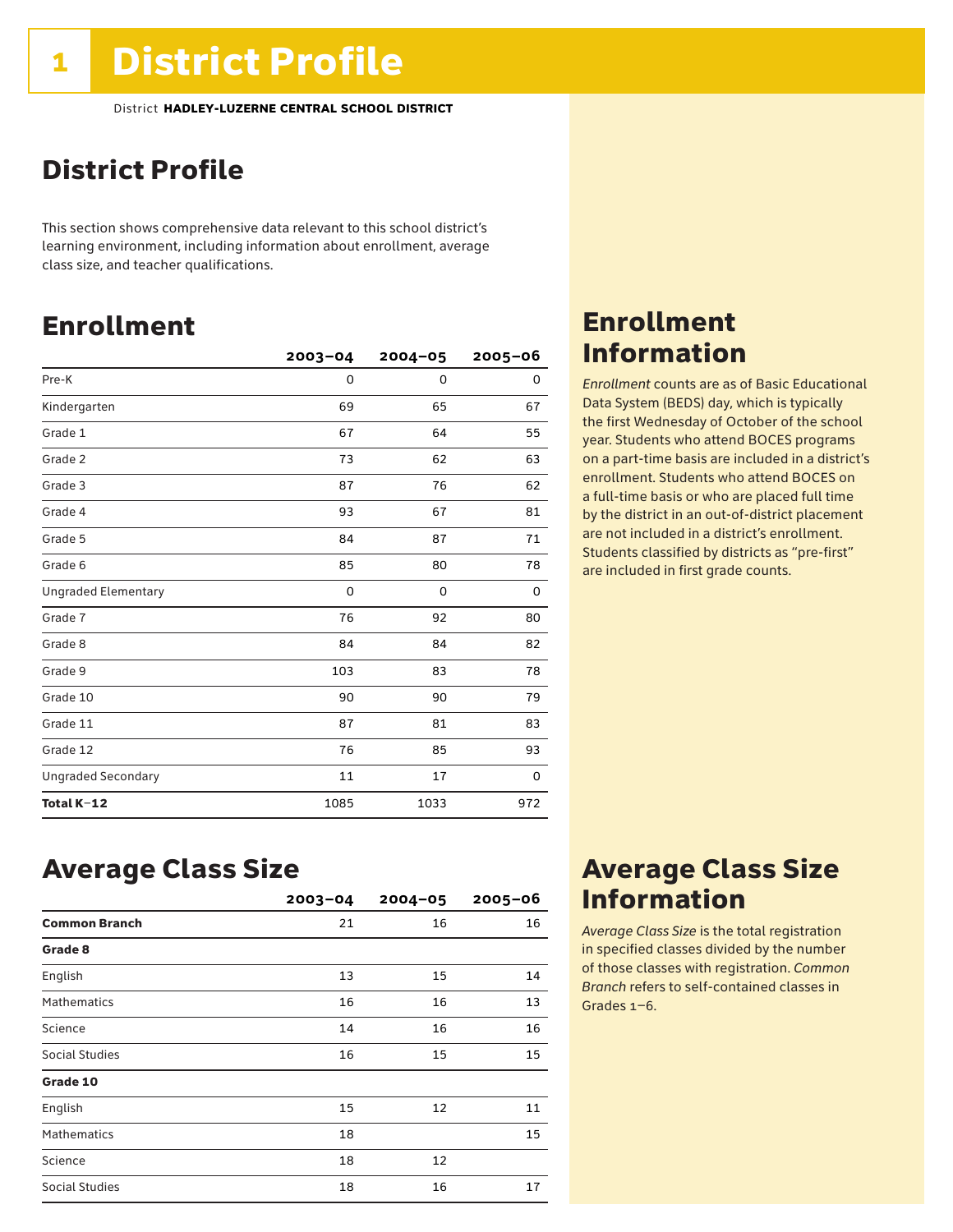### Demographic Factors

|                                  | $2003 - 04$  |     | $2004 - 05$    |      | $2005 - 06$  |      |
|----------------------------------|--------------|-----|----------------|------|--------------|------|
|                                  | #            | %   | #              | $\%$ | #            | $\%$ |
| Eligible for Free Lunch          | 315          | 29% | 243            | 24%  | 247          | 25%  |
| Reduced-Price Lunch              | 113          | 10% | 79             | 8%   | 68           | 7%   |
| Student Stability*               |              | N/A |                | N/A  |              | N/A  |
| Limited English Proficient       | 0            | 0%  | $\mathfrak{p}$ | 0%   | $\mathbf{1}$ | 0%   |
| <b>Racial/Ethnic Origin</b>      |              |     |                |      |              |      |
| American Indian or Alaska Native | $\mathbf{1}$ | 0%  | 3              | 0%   | 3            | 0%   |
| <b>Black or African American</b> | 12           | 1%  | $\overline{7}$ | 1%   | 8            | 1%   |
| Hispanic or Latino               | 12           | 1%  | 5              | 0%   | 3            | 0%   |
| Asian or Native                  | 9            | 1%  | 3              | 0%   | 5            | 1%   |
| Hawaiian/Other Pacific Islander  |              |     |                |      |              |      |
| White                            | 1051         | 97% | 1015           | 98%  | 953          | 98%  |

 \* Not available at the district level.

### Attendance and Suspensions

|                            |    | $2002 - 03$   |    | $2003 - 04$   | $2004 - 05$ |     |
|----------------------------|----|---------------|----|---------------|-------------|-----|
|                            | #  | $\frac{0}{0}$ | #  | $\frac{1}{2}$ | #           | %   |
| Annual Attendance Rate     |    | 94%           |    | 96%           |             | 96% |
| <b>Student Suspensions</b> | 19 | N/A           | 26 | 2%            | 59          | 6%  |

### Demographic Factors Information

*Eligible for Free Lunch* and *Reduced*-*Price Lunch* percentages are determined by dividing the number of approved lunch applicants by the Basic Educational Data System (BEDS) enrollment in full-day kindergarten through Grade 12. *Eligible for Free Lunch* and *Limited English Proficient* counts are used to determine *Similar Schools* groupings within a *Need*/*Resource Capacity* category.

### Attendance and Suspensions Information

*Annual Attendance Rate* is determined by dividing the school district's total actual attendance by the total possible attendance for a school year. A district's actual attendance is the sum of the number of students in attendance on each day the district's schools were open during the school year. Possible attendance is the sum of the number of enrolled students who should have been in attendance on each day schools were open during the school year. *Student Suspension* rate is determined by dividing the number of students who were suspended from school (not including in-school suspensions) for one full day or longer anytime during the school year by the Basic Educational Data System (BEDS) day enrollments for that school year. A student is counted only once, regardless of whether the student was suspended one or more times during the school year.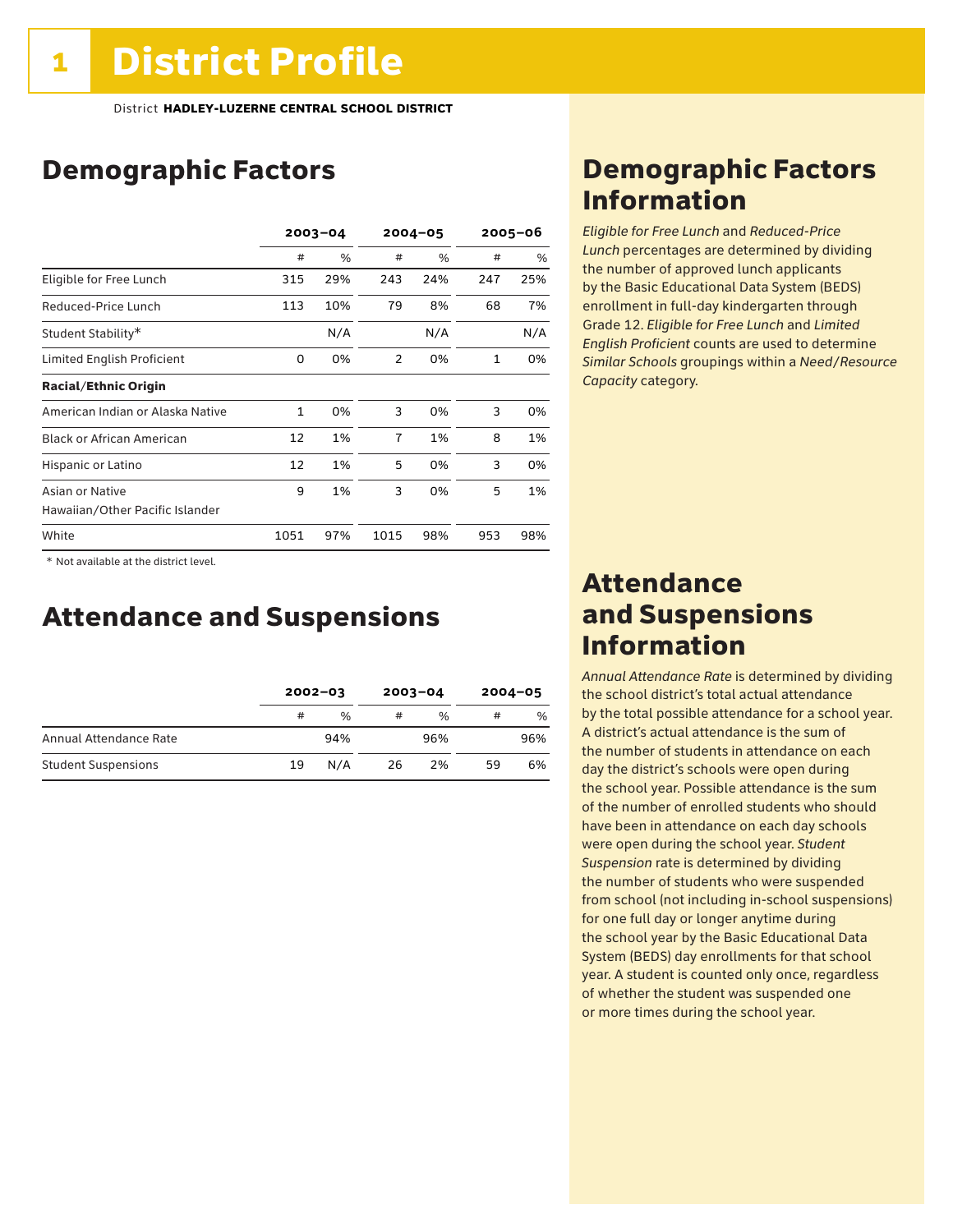### Teacher Qualifications

|                                                                                         | $2003 - 04$ | $2004 - 05$ | $2005 - 06$ |
|-----------------------------------------------------------------------------------------|-------------|-------------|-------------|
| <b>Core Classes Not Taught</b><br>by Highly Qualified Teachers                          |             |             |             |
| <b>Total Number of Core Classes</b>                                                     | 301         | 298         | 382         |
| Percent Not Taught by<br><b>Highly Qualified Teachers</b>                               | 1%          | 2%          | 0%          |
| <b>Teachers with</b><br><b>No Valid Teaching Certificate</b>                            |             |             |             |
| <b>Total Number of Teachers</b>                                                         | 0           | O           | 0           |
| Percent with No Valid<br><b>Teaching Certificate</b>                                    | 0%          | 0%          | በ%          |
| <b>Individuals Teaching</b><br><b>Out of Certification</b>                              |             |             |             |
| Number of Teachers                                                                      | 4           | 1           | 0           |
| Percentage of Total                                                                     | 4%          | 1%          | 0%          |
| <b>Percent of Teachers with</b><br><b>Master's Degree Plus 30 Hours</b><br>or Doctorate | 12%         | 9%          | 8%          |

### Staff Counts

|                                       | $2003 - 04$ | $2004 - 05$ | $2005 - 06$ |
|---------------------------------------|-------------|-------------|-------------|
| <b>Total Teachers</b>                 | 97          | 100         | 104         |
| <b>Total Other Professional Staff</b> | 10          | 10          | 11          |
| Total Paraprofessionals*              | 26          | 17          | 29          |
| <b>Assistant Principals</b>           | 0           | O           |             |
| Principals                            | 3           |             |             |

\* Not available at the school level.

### Teacher Qualifications Information

To be *Highly Qualified*, a teacher must have at least a Bachelor's degree, be certified to teach in the subject area, and show subject matter competency. The number of *Individuals Teaching Out of Certification* is the number doing so more than on an incidental basis; that is, teaching for five or fewer periods per week outside certification.

### Staff Counts Information

*Other Professionals* includes administrators, guidance counselors, school nurses, psychologists, and other professionals who devote more than half of their time to non-teaching duties. Teachers who are shared between buildings within a district are reported on the district report only.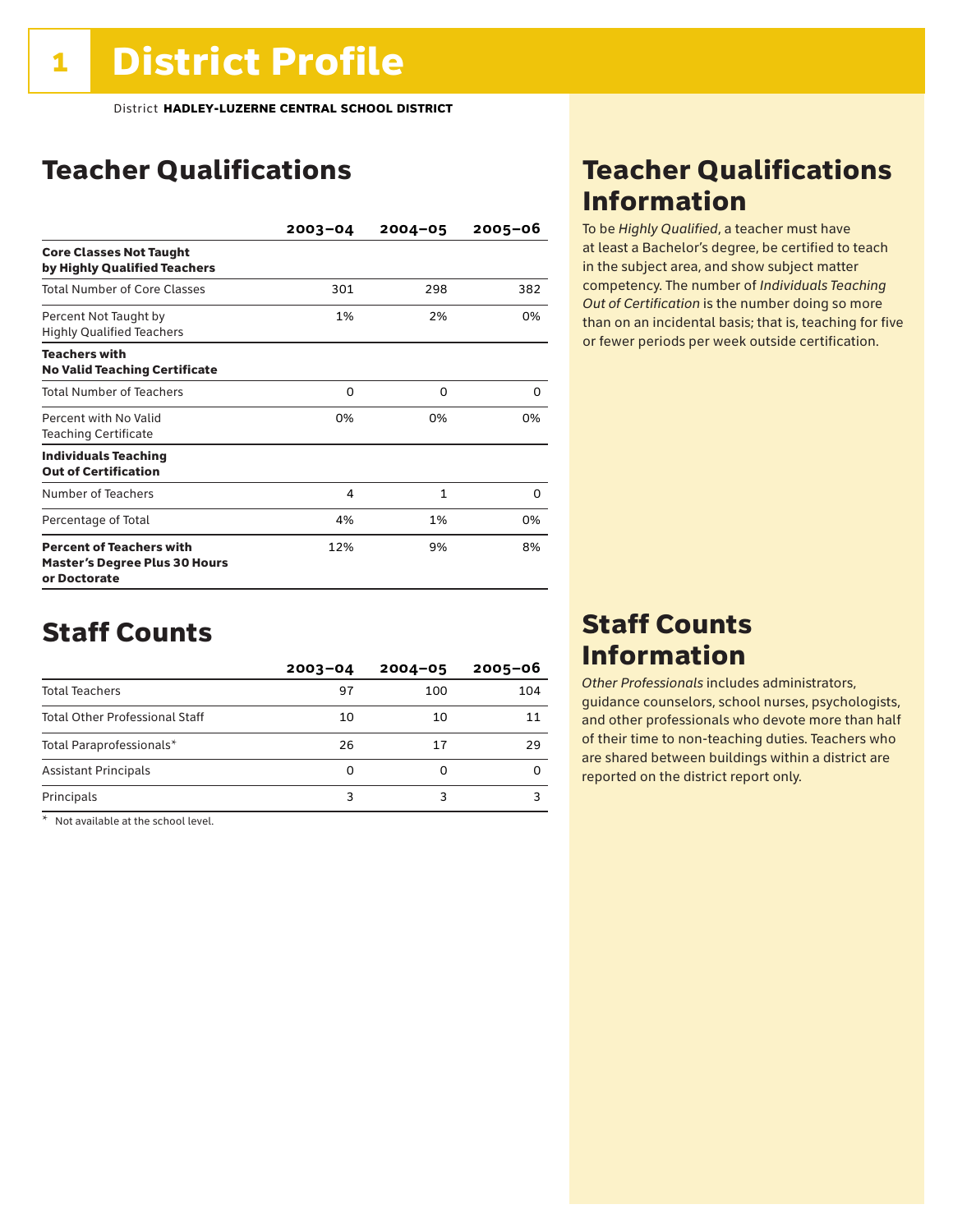### Understanding How Accountability Works in New York State

The federal No Child Left Behind (NCLB) Act requires that states develop and report on measures of student proficiency in 1) English language arts (ELA), in 2) mathematics, and on 3) a third indicator. In New York State in 2005–06, the third indicator is science at the elementary/middle level and graduation rate at the secondary level. Schools or districts that prove student proficiency on these measures are making Adequate Yearly Progress (AYP).

For more information about accountability in New York State, visit: www.emsc.nysed.gov/irts/accountability/home.shtml.

### 1 English Language Arts (ELA)

To make AYP in ELA, every accountability group must make AYP. For a group to make AYP, it must meet the participation *and* the performance criteria.

#### A Participation Criterion

At the elementary/middle level, 95 percent of Grades 3–8 students enrolled during the test administration period in each group with 40 or more students must be tested on the New York State Testing Program (NYSTP) in ELA or, if appropriate, the New York State English as a Second Language Achievement Test (NYSESLAT), or the New York State Alternate Assessment (NYSAA) in ELA. At the secondary level, 95 percent of seniors in 2005–06 in each accountability group with 40 or more students must have taken an English examination that meets the students' graduation requirement.

#### B Performance Criterion

At the elementary/middle level, the Performance Index (PI) of each group with 30 or more continuously enrolled tested students must equal or exceed its Effective Annual Measurable Objective (AMO) or the group must make Safe Harbor. At the secondary level, the PI of each group in the 2002 cohort with 30 or more members must equal or exceed its Effective AMO or the group must make Safe Harbor. To make Safe Harbor, the PI of the group must equal or exceed its Safe Harbor Target and the group must meet the qualification for Safe Harbor.

english language arts

mathematics **third indicator** 

#### 2 Mathematics

The same criteria for making AYP in ELA apply to mathematics. At the elementary/middle level, the measures used to determine AYP are the NYSTP and the NYSAA in mathematics. At the secondary level, the measures are mathematics examinations that meet the students' graduation requirement.

#### 3 Third Indicator

In addition to English language arts and mathematics, the school must also make AYP in a third area of achievement. This means meeting the criteria in science at the elementary/middle level and the criteria in graduation rate at the secondary level.

Elementary/Middle-Level Science: To make AYP, the All Students group must meet the participation criterion *and* the performance criterion.

#### A Participation Criterion

Eighty percent of students in Grades 4 and/or 8 enrolled during the test administration period in the All Students group, if it has 40 or more students, must be tested on an accountability measure. In Grade 4, the measures are the Grade 4 elementary-level science test and the Grade 4 NYSAA in science. In Grade 8 science, the measures are the Grade 8 middle-level science test, Regents science examinations, and the Grade 8 NYSAA in science.

#### B Performance Criterion

The PI of the All Students group must equal or exceed the State Science Standard (100) or the Science Progress Target.

Qualifying for Safe Harbor in Elementary/Middle-Level ELA and Math: To qualify, the PI must equal or exceed the State Science Standard or the Science Progress Target in elementary/middle-level science for that group.

Secondary-Level Graduation Rate: For a school to make AYP in graduation rate, the percent of students in the 2001 graduation-rate cohort in the All Students group earning a high school diploma by August 31, 2005 must equal or exceed the Graduation-Rate Standard (55%) or the Graduation-Rate Progress Target.

Qualifying for Safe Harbor in Secondary-Level ELA and Math: To qualify, the percent of the 2001 graduation-rate cohort earning a local diploma by August 31, 2005 must equal or exceed the Graduation-Rate Standard (55%) or the Graduation-Rate Progress Target for that group.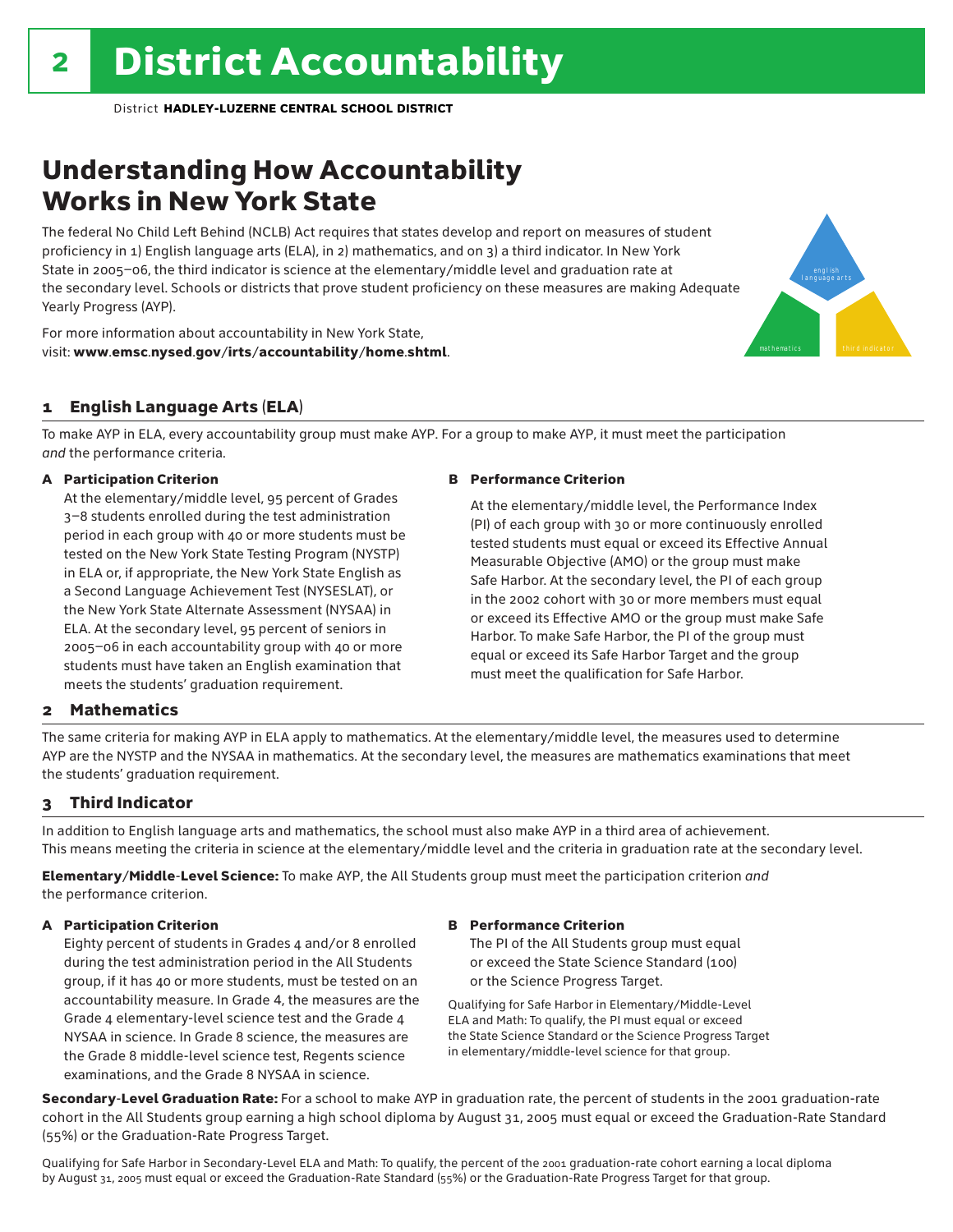### Useful Terms for Understanding Accountability

#### Accountability Cohort

The 2002 school accountability cohort consists of all students who first entered Grade 9 anywhere in the 2002–03 school year, and all ungraded students with disabilities who reached their seventeenth birthday in the 2002–03 school year, who were enrolled on October 6, 2005 and did not transfer to a diploma granting program. Students who earned a high school equivalency diploma or enrolled in an approved high school equivalency preparation program by June 30, 2006, are not included in the 2002 school accountability cohort. The 2002 district accountability cohort consists of all students in each school accountability cohort plus students who transferred within the district after BEDS day plus students who were placed outside the district by the Committee on Special Education or district administrators and who met the other requirements for cohort membership. Cohort is defined in Section 100.2 (p) (16) of the Commissioner's Regulations.

#### Adequate Yearly Progress (AYP)

Adequate Yearly Progress (AYP) indicates satisfactory progress by a district or a school toward the goal of proficiency for all students.

#### Annual Measurable Objective (AMO)

The Annual Measurable Objective (AMO) is the Performance Index (PI) value that signifies that an accountability group is making satisfactory progress toward the goal that 100 percent of students will be proficient in the State's learning standards for English language arts and mathematics by 2013–14. The secondary-level AMO will be increased as specified in  $CR100.2(p)(14)$  and will reach 200 in 2013-14. (See Effective AMO for further information.)

#### Continuously Enrolled Students

At the elementary/middle level, continuously enrolled students are those enrolled in the school or district on BEDS day (usually the first Wednesday in October) of the school year until the test administration period. At the secondary level, all students who meet the criteria for inclusion in the accountability cohort are considered to be continuously enrolled.

#### Effective Annual Measurable Objective (Effective AMO)

The Effective Annual Measurable Objective (Effective AMO) is the Performance Index (PI) value that each accountability group within a school or district is expected to achieve to make Adequate Yearly Progress (AYP). The Effective AMO is the lowest PI that an accountability group of a given size can achieve in a subject for the group's PI not to be considered significantly different from the AMO for that subject. If an accountability group's PI equals or exceeds the Effective AMO, it is considered to have made AYP. A more complete definition of Effective AMO and a table showing the PI values that each group size must equal or exceed to make AYP are available at www.emsc.nysed.gov/irts.

#### Performance Index (PI)

Performance Index is a value from 0 to 200 that is assigned to an accountability group, indicating how that group performed on a required State test (or approved alternative) in English language arts, mathematics, or science. Student scores on the tests are converted to four performance levels, from Level 1 (indicating no proficiency) to Level 4 (indicating advanced proficiency). At the elementary/middle level, the PI is calculated using the following equation:

100 × [(Count of Continuously Enrolled Tested Students Performing at Levels 2, 3, and 4 + the Count at Levels 3 and  $4$ ) ÷ Count of All Continuously Enrolled Tested Students]

At the secondary level, the PI is calculated using the following equation:

100 × [(Count of Cohort Members Performing at Levels 2, 3, and  $4 +$  the Count at Levels 3 and  $4$ ) ÷ Count of All Cohort Members]

A list of tests used to measure student performance for accountability is available at www.emsc.nysed.gov/irts.

#### Progress Target

For accountability groups below the State Standard in science or graduation rate, the Progress Target is an alternate method for making Adequate Yearly Progress (AYP) or qualifying for Safe Harbor in English language arts and mathematics based on improvement over the previous year's performance.

#### Safe Harbor

Safe Harbor provides an alternate means to demonstrate Adequate Yearly Progress (AYP) for accountability groups that do not achieve their Effective Annual Measurable Objectives (AMOs) in English or mathematics.

#### Safe Harbor Targets

The original 2005–06 safe harbor targets were calculated using the following equation:

2005–06 PI + (200 – the 2005–06 PI) × 0.10

The resulting targets were adjusted so that their proportion of the 2005–06 AMO was the same as the original target's proportion of the 2004–05 AMO.

#### Science Progress Target

The elementary/middle-level 2005–06 Science Progress Target is calculated by adding one point to the 2004–05 PI. The 2006–07 Science Progress Target is calculated by adding one point to the 2005–06 PI. The 2006–07 target is provided for groups whose PI was below the State Science Standard in 2005–06.

#### Science Standard

The criterion value that represents a minimally satisfactory performance in science. In 2005–06, the State Science Standard at the elementary/middle level is a Performance Index (PI) of 100. The Commissioner may raise the State Science Standard at his discretion in future years.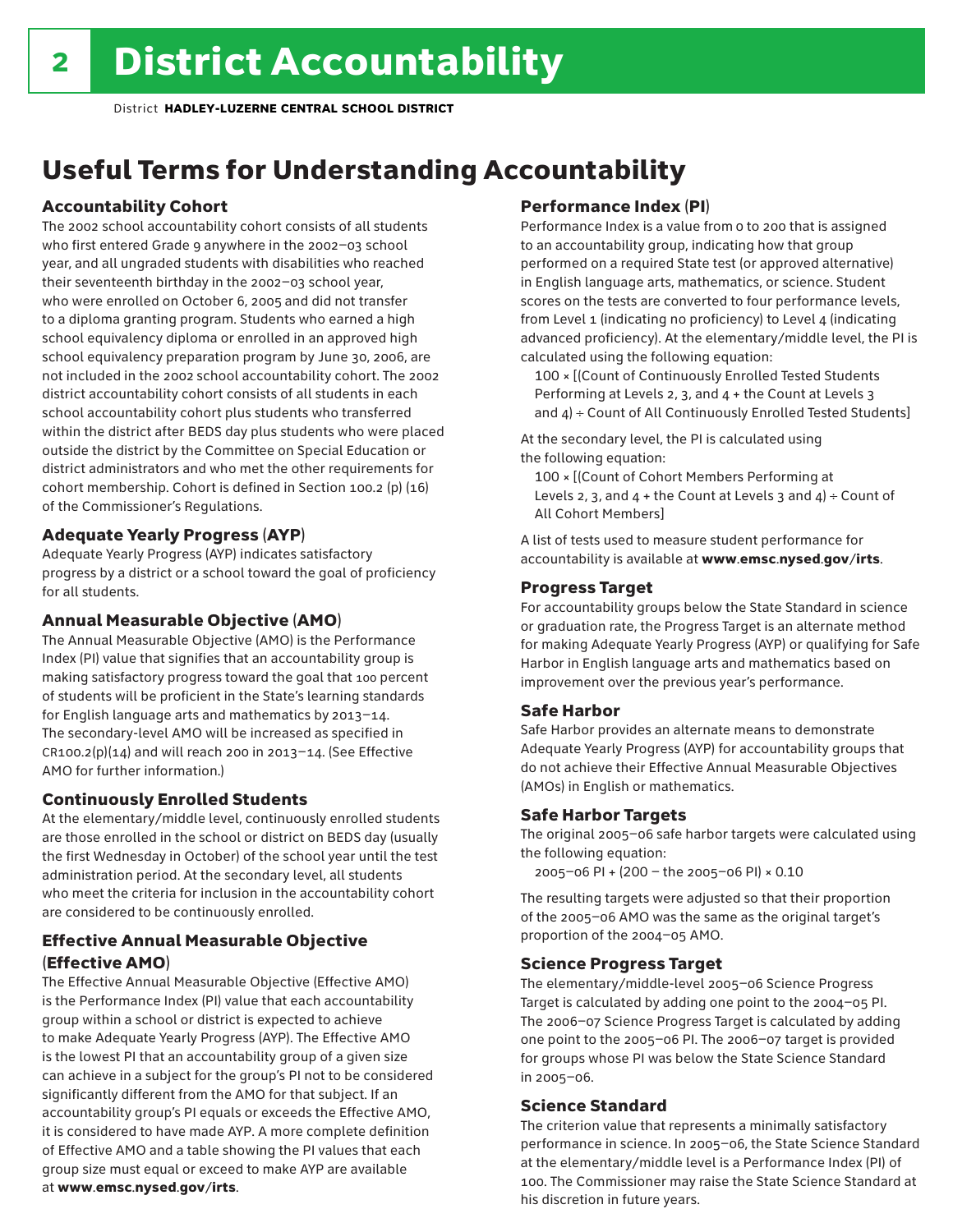## Understanding Your District Accountability Status

The list below defines the district status categories applied to each accountability measure under New York State's district accountability system, which is divided into a Federal Title I component and a State component. Accountability measures for districts are English language arts (ELA), mathematics, elementary/middle-level science, and graduation rate. A district may be assigned a different status for different accountability measures. The overall status of a district is the status assigned to the district for the accountability measure with the most advanced designation in the hierarchy. If the district receives Title I funds, it is the most advanced designation in the Title I hierarchy, unless the district is in good standing under Title I but identified as DRAP under the State hierarchy. A district that does not receive Title I funding in a school year does not have a federal status in that year; however, all districts receive a state status even if they do not receive Title I funding. Consequences for districts not in good standing can be found at: www.emsc.nysed.gov/irts/school-accountability/about.shtml.

#### Federal Title I Status

New York State Status

|   | (Applies to all New York State districts receiving Title I funds)                                                                                                                                                                                                                                                                            | (Applies to New York State districts)                                                                                                                                                                                                                                                                                 |
|---|----------------------------------------------------------------------------------------------------------------------------------------------------------------------------------------------------------------------------------------------------------------------------------------------------------------------------------------------|-----------------------------------------------------------------------------------------------------------------------------------------------------------------------------------------------------------------------------------------------------------------------------------------------------------------------|
|   | ← District in Good Standing<br>A district is considered to be in good standing if it has not been identified as a District in Need of Improvement<br>or a District Requiring Academic Progress.                                                                                                                                              |                                                                                                                                                                                                                                                                                                                       |
|   | District in Need of Improvement (Year 1)<br>A district that has not made AYP for two consecutive years<br>on the same accountability measure is considered a District<br>in Need of Improvement (Year 1) for the following year, if it<br>continues to receive Title I funds.                                                                | <b>District Requiring Academic Progress (Year 1)</b><br>A district that has not made AYP on the same accountability<br>measure for two consecutive years is considered a District Requiring<br>Academic Progress (Year 1) for the following year.                                                                     |
|   | <b>District in Need of Improvement (Year 2)</b><br>A District in Need of Improvement (Year 1) that does not<br>make AYP on the accountability measure for which it was<br>identified is considered a District in Need of Improvement<br>(Year 2) for the following year, if it continues to receive<br>Title I funds.                        | <b>District Requiring Academic Progress (Year 2)</b><br>A District Requiring Academic Progress (Year 1) that does not<br>make AYP on the accountability measure for which it was identified<br>is considered a District Requiring Academic Progress (Year 2) for<br>the following year.                               |
|   | District in Need of Improvement (Year 3)<br>A District in Need of Improvement (Year 2) that does not<br>make AYP on the accountability measure for which it was<br>identified is considered a District in Need of Improvement<br>(Year 3) for the following year, if it continues to receive<br>Title I funds.                               | <b>District Requiring Academic Progress (Year 3)</b><br>A District Requiring Academic Progress (Year 2) that does not<br>make AYP on the accountability measure for which it was identified<br>is considered a District Requiring Academic Progress (Year 3) for<br>the following year.                               |
|   | District in Need of Improvement (Year 4)<br>A District in Need of Improvement (Year 3) that does not<br>make AYP on the accountability measure for which it was<br>identified is considered a District in Need of Improvement<br>(Year 4) for the following year, if it continues to receive<br>Title I funds.                               | District Requiring Academic Progress (Year 4)<br>A District Requiring Academic Progress (Year 3) that does not<br>make AYP on the accountability measure for which it was identified<br>is considered a District Requiring Academic Progress (Year 4) for<br>the following year.                                      |
| ∧ | District in Need of Improvement (Year 5 and above)<br>A District in Need of Improvement (Year 4 and above)<br>that does not make AYP on the accountability measure<br>for which it was identified is considered a District in Need<br>of Improvement (Year 5 and above) for the following year,<br>if it continues to receive Title I funds. | <b>District Requiring Academic Progress (Year 5 and above)</b><br>A District Requiring Academic Progress (Year 4 and above) that<br>does not make AYP on the accountability measure for which it was<br>identified is considered a District Requiring Academic Progress<br>(Year 5 and above) for the following year. |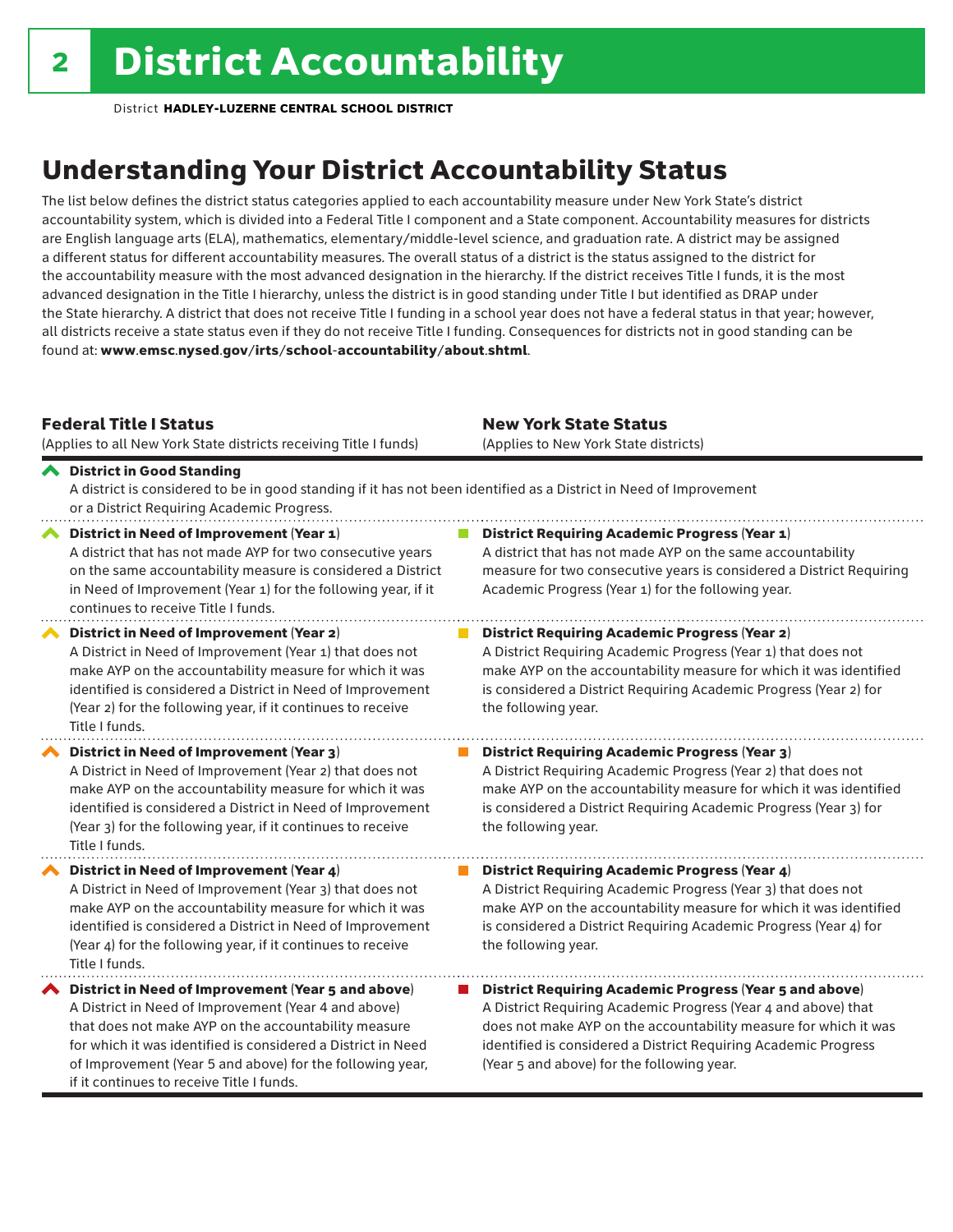# 2 District Accountability

District **HADLEY-LUZERNE CENTRAL SCHOOL DISTRICT**

### **Summary**

| <b>Overall Accountability</b><br>Status (2006-07) | <b>Good Standing</b> |                                                                                                                                                                                                                                                                                                                                                                       |                        |                                                       |  |  |  |
|---------------------------------------------------|----------------------|-----------------------------------------------------------------------------------------------------------------------------------------------------------------------------------------------------------------------------------------------------------------------------------------------------------------------------------------------------------------------|------------------------|-------------------------------------------------------|--|--|--|
|                                                   |                      | <b>Elementary/Middle Level</b>                                                                                                                                                                                                                                                                                                                                        | <b>Secondary Level</b> |                                                       |  |  |  |
|                                                   | <b>ELA</b>           | Good Standing                                                                                                                                                                                                                                                                                                                                                         | ELA                    | Good Standing                                         |  |  |  |
|                                                   | Math                 | Good Standing                                                                                                                                                                                                                                                                                                                                                         | Math                   | Good Standing                                         |  |  |  |
|                                                   |                      | Science <a> Science</a> Science Science Science <a> Science <a> Science <a> Science <a> Science <a> Science <a> Science <a> Science <a> Science <a> Science <a> Science <a> Science <a<br></a<br> Science <a> Science <a<br <="" td=""><td></td><td>Graduation Rate <a> Good Standing</a> Graduation Rate</td></a<br></a></a></a></a></a></a></a></a></a></a></a></a> |                        | Graduation Rate <a> Good Standing</a> Graduation Rate |  |  |  |
| <b>Title I Part A Funding</b>                     |                      | <b>Years the District Received Title I Part A Funding</b>                                                                                                                                                                                                                                                                                                             |                        |                                                       |  |  |  |

| ille i Fail A Fullulliy | <b>I call strip District Neceived Title I Fail &amp; FullWilly</b> |            |             |  |  |  |
|-------------------------|--------------------------------------------------------------------|------------|-------------|--|--|--|
|                         | $2004 - 05$                                                        | 2005-06    | $2006 - 07$ |  |  |  |
|                         | <b>YES</b>                                                         | <b>YES</b> | YES         |  |  |  |
|                         |                                                                    |            |             |  |  |  |

#### On which accountability measures did this district make Adequate Yearly Progress (AYP) and which groups made AYP on each measure?

|                                                     | <b>Elementary/Middle Level</b> |                                |               | <b>Secondary Level</b>   |               |                         |  |
|-----------------------------------------------------|--------------------------------|--------------------------------|---------------|--------------------------|---------------|-------------------------|--|
| <b>Student Groups</b>                               | English<br>Language Arts       | Mathematics                    | Science       | English<br>Language Arts | Mathematics   | <b>Graduation Rate</b>  |  |
| <b>All Students</b>                                 | $\overline{\mathbf{v}}$        | V                              | V             | V                        | V             | $\overline{\mathbf{v}}$ |  |
| <b>Ethnicity</b>                                    |                                |                                |               |                          |               |                         |  |
| American Indian or Alaska Native                    |                                |                                |               |                          |               |                         |  |
| <b>Black or African American</b>                    |                                |                                |               |                          |               |                         |  |
| Hispanic or Latino                                  |                                | $\qquad \qquad \longleftarrow$ |               |                          |               |                         |  |
| Asian or Native Hawaiian/Other Pacific<br>Islander  | $\overline{\phantom{a}}$       |                                |               |                          |               |                         |  |
| White                                               | V                              | V                              |               |                          | v             |                         |  |
| <b>Other Groups</b>                                 |                                |                                |               |                          |               |                         |  |
| <b>Students with Disabilities</b>                   | X                              | ×                              |               |                          |               |                         |  |
| Limited English Proficient                          |                                |                                |               |                          |               |                         |  |
| Economically Disadvantaged                          | V                              | V                              |               | -                        |               |                         |  |
| <b>Student groups making</b><br>AYP in each subject | $\mathsf{X}$ 3 of 4            | $\mathsf{X}$ 3 of 4            | $\vee$ 1 of 1 | $\vee$ 2 of 2            | $\vee$ 2 of 2 | $\vee$ 1 of 1           |  |

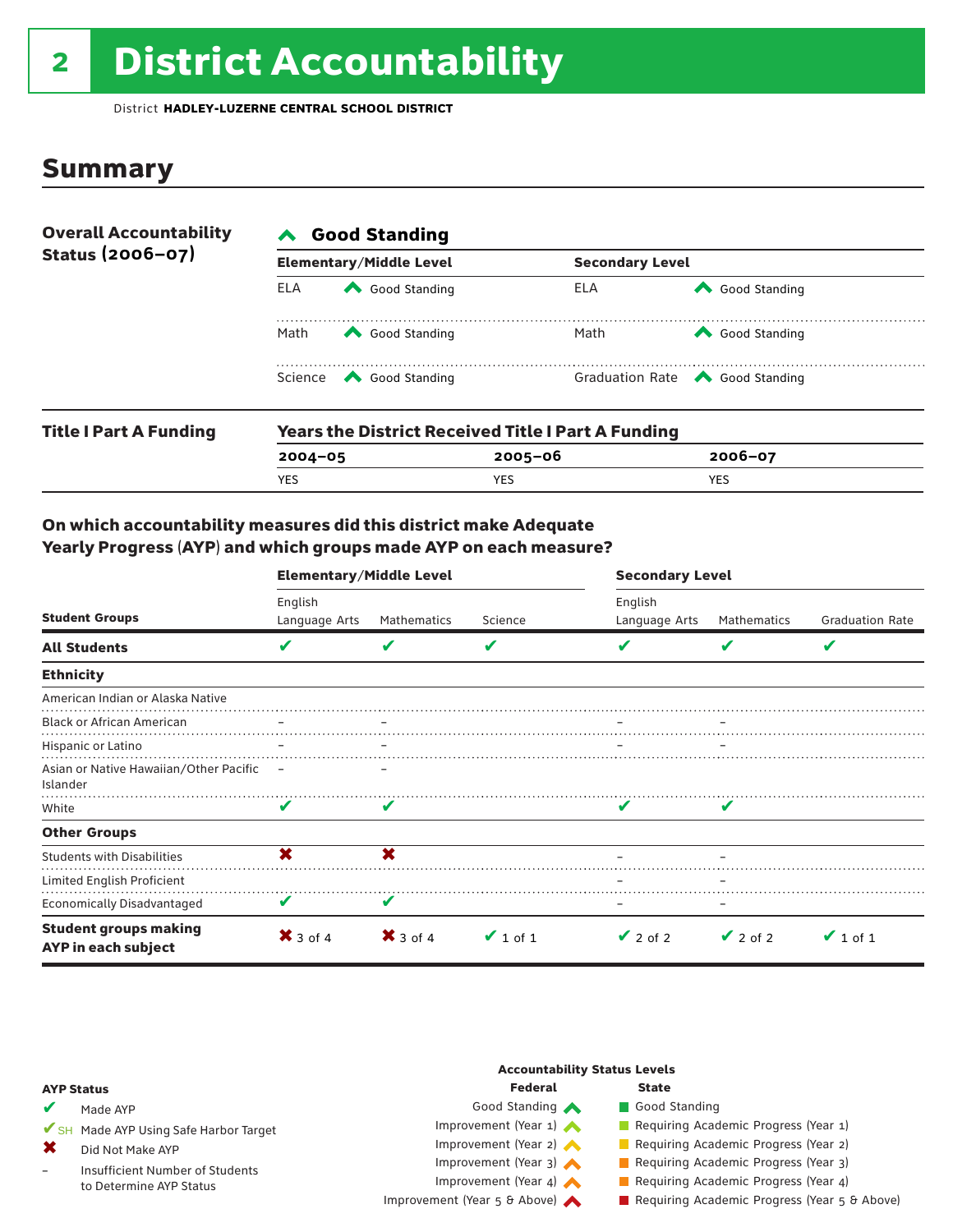### **Elementary/Middle-Level English Language Arts**

| <b>Accountability Status</b><br>for This Subject<br>$(2006 - 07)$ | ∕      | Good Standing                                                                                                                                                                                                                                                                                                                                                                                                                                                                                                 |
|-------------------------------------------------------------------|--------|---------------------------------------------------------------------------------------------------------------------------------------------------------------------------------------------------------------------------------------------------------------------------------------------------------------------------------------------------------------------------------------------------------------------------------------------------------------------------------------------------------------|
| <b>Accountability Measures</b>                                    | 3 of 4 | Student groups making AYP in English Language Arts                                                                                                                                                                                                                                                                                                                                                                                                                                                            |
|                                                                   | X      | Did not make AYP                                                                                                                                                                                                                                                                                                                                                                                                                                                                                              |
| <b>Prospective Status</b>                                         |        | A district that fails to make AYP in English Language Arts at the elementary/middle and secondary<br>levels for two consecutive years is placed in improvement status. If this district fails to make AYP at<br>both the elementary/middle and secondary levels in 2006-07, the district will be District In Need<br>of Improvement (Year 1) in 2007-08. If this district makes AYP at either the elementary/middle or<br>secondary level in 2006-07, the district will be in good standing in 2007-08. [202] |

#### How did students in each accountability group perform on **elementary/middle-level English Language Arts accountability measures?**

|                                                            | <b>AYP</b>          |           | Participation <sup>2</sup> |                          | Test Performance <sup>3</sup> |           | <b>Performance Objectives</b> |         |  |
|------------------------------------------------------------|---------------------|-----------|----------------------------|--------------------------|-------------------------------|-----------|-------------------------------|---------|--|
| <b>Student Group</b>                                       |                     | Met       | Percentage<br>Tested       | Met                      | Performance                   | Effective | Safe Harbor Target            |         |  |
| (Total: Continuous Enrollment) <sup>1</sup>                | Status              | Criterion |                            | Criterion                | Index                         | AMO       | $2005 - 06$                   | 2006-07 |  |
| <b>All Students (445:420)</b>                              | V                   | V         | 98%                        | ✔                        | 141                           | 117       |                               |         |  |
| <b>Ethnicity</b>                                           |                     |           |                            |                          |                               |           |                               |         |  |
| American Indian or Alaska Native<br>(0:0)                  |                     |           |                            |                          |                               |           |                               |         |  |
| <b>Black or African American</b><br>(3:3)                  |                     |           |                            |                          |                               |           |                               |         |  |
| Hispanic or Latino (1:1)                                   |                     |           |                            |                          |                               |           |                               |         |  |
| Asian or Native Hawaiian/Other Pacific -<br>Islander (5:5) |                     |           |                            |                          |                               |           |                               |         |  |
| White (436:411)                                            | V                   | V         | 97%                        | V                        | 142                           | 117       |                               |         |  |
| <b>Other Groups</b>                                        |                     |           |                            |                          |                               |           |                               |         |  |
| Students with Disabilities <sup>4</sup><br>(105:66)        | X                   | X         | 90%                        | $\mathbf{V}_{\text{SH}}$ | 48                            | 110       | 20                            | 63      |  |
| Limited English Proficient<br>(0:0)                        |                     |           |                            |                          |                               |           |                               |         |  |
| <b>Economically Disadvantaged</b><br>(175:155)             | V                   | V         | 95%                        | V                        | 121                           | 114       |                               |         |  |
| <b>Final AYP Determination</b>                             | $\mathsf{X}$ 3 of 4 |           |                            |                          |                               |           |                               |         |  |
|                                                            |                     |           |                            |                          |                               |           |                               |         |  |

#### notes

- $1$  These data show the count of students enrolled during the test administration period (used for Participation) followed by the count of continuously enrolled tested students (used for Performance). For accountability calculations, students who were excused from testing for medical reasons are not included in the enrollment count.<br><sup>2</sup> Groups with fewer than 40 students enrolled during the test administration period are not required to meet
- the participation criterion. If the participation rate of a group fell below 95 percent in 2005–06, the enrollment shown is the sum of 2004–05 and 2005–06 enrollments and the percent tested is the weighted average<br>of the participation rates over those two years.
- of the participation rates over those two years. <sup>3</sup> For districts with fewer than 30 continuously enrolled tested students in the All Students group in 2005–06, data for 2004–05 and 2005–06 were combined to determine counts and PIs. For districts with 30 or more continuously enrolled students in the All Students group in 2005–06, student groups with fewer than 30
- continuously enrolled tested students are not required to meet the performance criterion.<br>If the district failed to make AYP solely because of the performance of students with disabilities, met the 95% participation requirement for this group, and would meet or exceed the AMO for this subject if 34 points were added to the PI, then the district is considered to have made AYP for students with disabilities.
- ‡ This student group did not make AYP in science; therefore, it did not qualify for Safe Harbor.

#### AYP Status

- Made AYP ✔
- ✔SH Made AYP Using Safe Harbor Target
- Did Not Make AYP ✖
- Insufficient Number of Students to Determine AYP Status –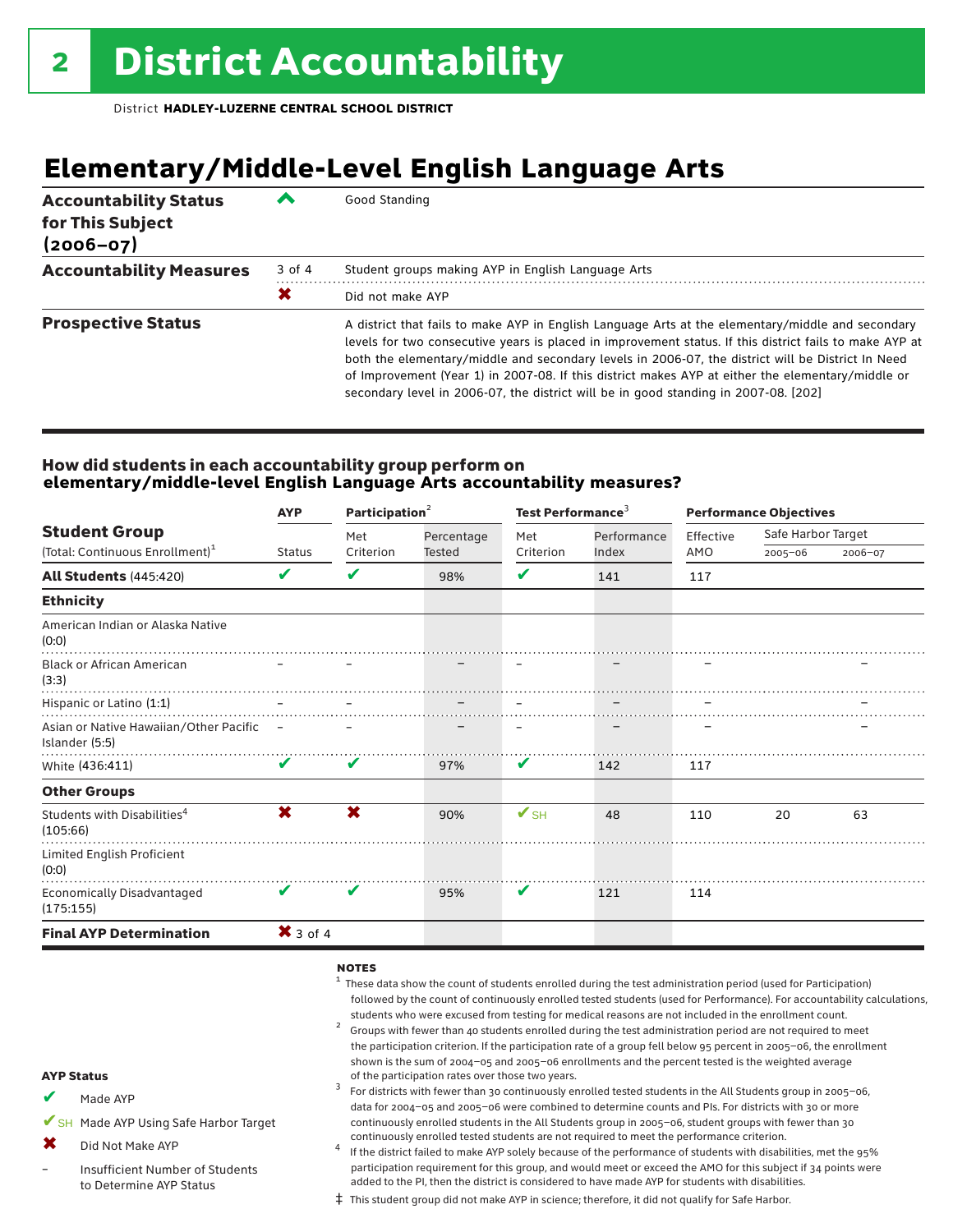### **Elementary/Middle-Level Mathematics**

| <b>Accountability Status</b><br>for This Subject<br>$(2006 - 07)$ | ╱      | Good Standing                                                                                                                                                                                                                                                                                                                                                                                                                                                                                       |
|-------------------------------------------------------------------|--------|-----------------------------------------------------------------------------------------------------------------------------------------------------------------------------------------------------------------------------------------------------------------------------------------------------------------------------------------------------------------------------------------------------------------------------------------------------------------------------------------------------|
| <b>Accountability Measures</b>                                    | 3 of 4 | Student groups making AYP in Mathematics                                                                                                                                                                                                                                                                                                                                                                                                                                                            |
|                                                                   | X      | Did not make AYP                                                                                                                                                                                                                                                                                                                                                                                                                                                                                    |
| <b>Prospective Status</b>                                         |        | A district that fails to make AYP in Mathematics at the elementary/middle and secondary levels for<br>two consecutive years is placed in improvement status. If this district fails to make AYP at both the<br>elementary/middle and secondary levels in 2006-07, the district will be District In Need of<br>Improvement (Year 1) in 2007-08. If this district makes AYP at either the elementary/middle or<br>secondary level in 2006-07, the district will be in good standing in 2007-08. [202] |

#### How did students in each accountability group perform on **elementary/middle-level Mathematics accountability measures?**

|                                                                     | <b>AYP</b>    | Participation <sup>2</sup> |                      | Test Performance <sup>3</sup> |                      | <b>Performance Objectives</b> |                                              |  |
|---------------------------------------------------------------------|---------------|----------------------------|----------------------|-------------------------------|----------------------|-------------------------------|----------------------------------------------|--|
| <b>Student Group</b><br>(Total: Continuous Enrollment) <sup>1</sup> | <b>Status</b> | Met<br>Criterion           | Percentage<br>Tested | Met<br>Criterion              | Performance<br>Index | Effective                     | Safe Harbor Target<br>$2005 - 06$<br>2006-07 |  |
|                                                                     |               |                            |                      |                               |                      | AMO                           |                                              |  |
| <b>All Students (441:415)</b>                                       | V             | V                          | 98%                  | V                             | 159                  | 81                            |                                              |  |
| <b>Ethnicity</b>                                                    |               |                            |                      |                               |                      |                               |                                              |  |
| American Indian or Alaska Native<br>(0:0)                           |               |                            |                      |                               |                      |                               |                                              |  |
| <b>Black or African American</b><br>(3:3)                           |               |                            |                      |                               |                      |                               |                                              |  |
| Hispanic or Latino (1:1)                                            |               |                            |                      |                               |                      |                               |                                              |  |
| Asian or Native Hawaiian/Other Pacific –<br>Islander (5:5)          |               |                            |                      |                               |                      |                               |                                              |  |
| White (432:406)                                                     | V             | V                          | 98%                  | V                             | 159                  | 81                            |                                              |  |
| <b>Other Groups</b>                                                 |               |                            |                      |                               |                      |                               |                                              |  |
| Students with Disabilities <sup>4</sup><br>(105:65)                 | X.            | X                          | 90%                  | V                             | 77                   | 74                            |                                              |  |
| Limited English Proficient<br>(0:0)                                 |               |                            |                      |                               |                      |                               |                                              |  |
| <b>Economically Disadvantaged</b><br>(169:150)                      | V             | V                          | 95%                  | V                             | 145                  | 78                            |                                              |  |
| <b>Final AYP Determination</b>                                      | $X$ 3 of 4    |                            |                      |                               |                      |                               |                                              |  |
|                                                                     |               |                            |                      |                               |                      |                               |                                              |  |

#### notes

- $1$  These data show the count of students enrolled during the test administration period (used for Participation) followed by the count of continuously enrolled tested students (used for Performance). For accountability calculations, students who were excused from testing for medical reasons are not included in the enrollment count.<br><sup>2</sup> Groups with fewer than 40 students enrolled during the test administration period are not required to meet
- the participation criterion. If the participation rate of a group fell below 95 percent in 2005–06, the enrollment shown is the sum of 2004–05 and 2005–06 enrollments and the percent tested is the weighted average<br>of the participation rates over those two years.
- of the participation rates over those two years. <sup>3</sup> For districts with fewer than 30 continuously enrolled tested students in the All Students group in 2005–06, data for 2004–05 and 2005–06 were combined to determine counts and PIs. For districts with 30 or more continuously enrolled students in the All Students group in 2005–06, student groups with fewer than 30

Did Not Make AYP  $\mathbf x$ 

Made AYP

AYP Status

✔

Insufficient Number of Students to Determine AYP Status –

✔SH Made AYP Using Safe Harbor Target

continuously enrolled tested students are not required to meet the performance criterion.<br>If the district failed to make AYP solely because of the performance of students with disabilities, met the 95% participation requirement for this group, and would meet or exceed the AMO for this subject if 34 points were added to the PI, then the district is considered to have made AYP for students with disabilities.

‡ This student group did not make AYP in science; therefore, it did not qualify for Safe Harbor.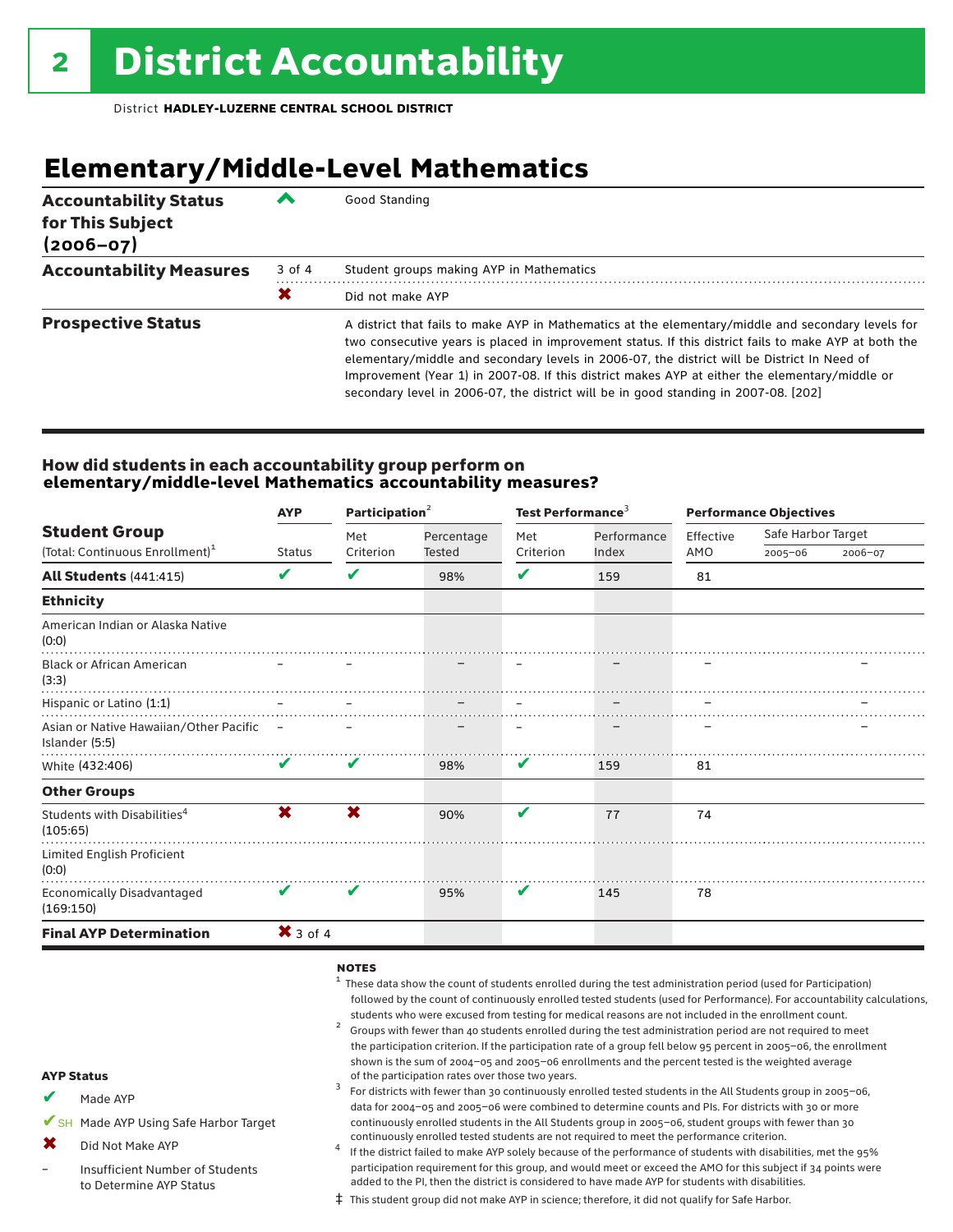### Elementary/Middle-Level Science

| <b>Accountability Status</b><br>for This Subject<br>$(2006 - 07)$ | ▞      | Good Standing                                            |
|-------------------------------------------------------------------|--------|----------------------------------------------------------|
| <b>Accountability Measures</b>                                    | 1 of 1 | Student groups making AYP in Science                     |
|                                                                   | v      | Made AYP                                                 |
| <b>Prospective Status</b>                                         |        | This district will be in good standing in 2007-08. [201] |

### How did students in each accountability group perform on elementary/middle-level science accountability measures?

|                                                          | <b>AYP</b>    |                      |           | Participation $2$ |           | Test Performance <sup>3</sup> |          | <b>Performance Objectives</b> |                 |
|----------------------------------------------------------|---------------|----------------------|-----------|-------------------|-----------|-------------------------------|----------|-------------------------------|-----------------|
| <b>Student Group</b>                                     |               | Safe Harbor          | Met       | Percentage        | Met       | Performance                   | State    | Progress Target               |                 |
| (Total: Continuous Enrollment) <sup>1</sup>              |               | Status Oualification | Criterion | Tested            | Criterion | Index                         | Standard |                               | 2005-06 2006-07 |
| <b>All Students (157:147)</b>                            | V             | <b>Oualified</b>     | V         | 96%               | V         | 184                           | 100      |                               |                 |
| <b>Ethnicity</b>                                         |               |                      |           |                   |           |                               |          |                               |                 |
| American Indian or Alaska Native<br>(0:0)                |               |                      |           |                   |           |                               |          |                               |                 |
| <b>Black or African American</b><br>(1:1)                |               |                      |           |                   |           |                               |          |                               |                 |
| Hispanic or Latino (0:0)                                 |               |                      |           |                   |           |                               |          |                               |                 |
| Asian or Native Hawaiian/Other Pacific<br>Islander (4:4) |               |                      |           |                   |           |                               |          |                               |                 |
| White (152:142)                                          |               | Oualified            | V         | 96%               | V         | 184                           | 100      |                               |                 |
| <b>Other Groups</b>                                      |               |                      |           |                   |           |                               |          |                               |                 |
| <b>Students with Disabilities</b><br>(31:25)             |               |                      |           |                   |           |                               |          |                               |                 |
| Limited English Proficient<br>(0:0)                      |               |                      |           |                   |           |                               |          |                               |                 |
| Economically Disadvantaged<br>(63:55)                    |               | Oualified            | V         | 94%               | V         | 182                           | 100      |                               |                 |
| <b>Final AYP Determination</b>                           | $\vee$ 1 of 1 |                      |           |                   |           |                               |          |                               |                 |

#### **NOTES**

<sup>1</sup> These data show the count of students enrolled during the test administration period (used for Participation) followed by the count of continuously enrolled tested students (used for Performance). For Accountability

calculations, students who were excused from testing for medical reasons are not included in the enrollment count.<br><sup>2</sup> Groups with fewer than 40 students enrolled during the test administration period are not required to m the participation criterion. If the participation rate of a group fell below 80 percent in 2005–06, the enrollment shown is the sum of 2004–05 and 2005–06 enrollments and the percent tested is the weighted average of the

participation rates over those two years.<br> $3$  Groups with fewer than 30 continuously enrolled tested students are not required to meet the performance criterion. For schools with fewer than 30 continuously enrolled tested students in 2005–06, data for 2004–05 and 2005–06 were combined to determine counts and performance indices.

#### AYP Status

- Made AYP ✔
- ✔SH Made AYP Using Safe Harbor Target
- Did Not Make AYP  $\bm{x}$
- Insufficient Number of Students to Determine AYP Status –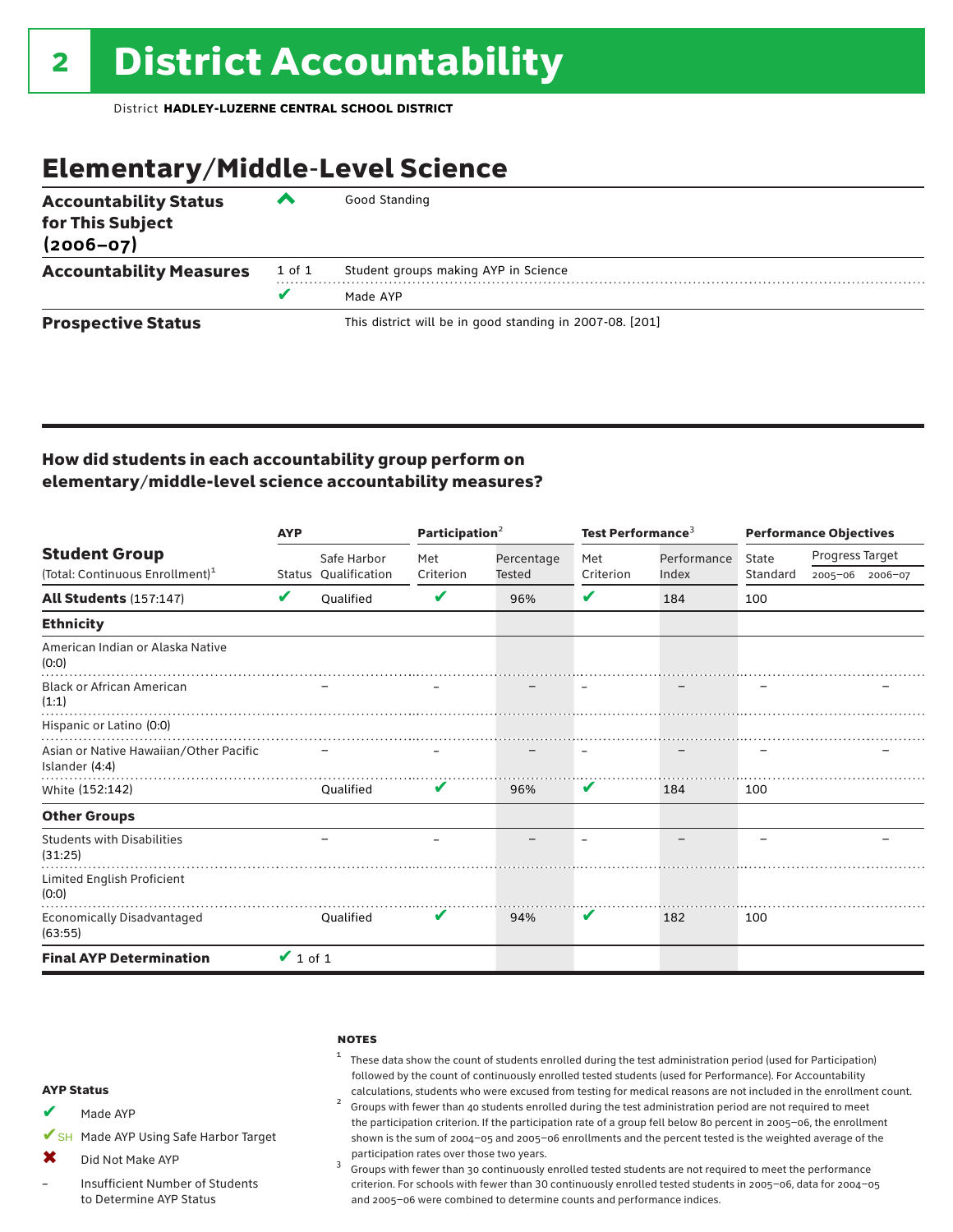### **Secondary-Level English Language Arts**

| <b>Accountability Status</b><br>for This Subject<br>$(2006 - 07)$ | ▰      | Good Standing                                            |
|-------------------------------------------------------------------|--------|----------------------------------------------------------|
| <b>Accountability Measures</b>                                    | 2 of 2 | Student groups making AYP in English Language Arts       |
|                                                                   |        | Made AYP                                                 |
| <b>Prospective Status</b>                                         |        | This district will be in good standing in 2007-08. [201] |

#### How did students in each accountability group perform on **secondary-level English Language Arts accountability measures?**

|                                                                  | <b>AYP</b>    | Participation <sup>2</sup> |                      | Test Performance <sup>3</sup> |                      | <b>Performance Objectives</b> |                                   |         |
|------------------------------------------------------------------|---------------|----------------------------|----------------------|-------------------------------|----------------------|-------------------------------|-----------------------------------|---------|
| <b>Student Group</b><br>(12th Graders: 2002 Cohort) <sup>1</sup> | <b>Status</b> | Met<br>Criterion           | Percentage<br>Tested | Met<br>Criterion              | Performance<br>Index | Effective<br>AMO              | Safe Harbor Target<br>$2005 - 06$ |         |
|                                                                  |               |                            |                      |                               |                      |                               |                                   | 2006-07 |
| <b>All Students (87:75)</b>                                      | V             | V                          | 99%                  | V                             | 183                  | 143                           |                                   |         |
| <b>Ethnicity</b>                                                 |               |                            |                      |                               |                      |                               |                                   |         |
| American Indian or Alaska Native<br>(0:0)                        |               |                            |                      |                               |                      |                               |                                   |         |
| <b>Black or African American</b><br>(1:0)                        |               |                            |                      |                               |                      |                               |                                   |         |
| Hispanic or Latino (1:1)                                         |               |                            |                      |                               |                      |                               |                                   |         |
| Asian or Native Hawaiian/Other Pacific<br>Islander (0:0)         |               |                            |                      |                               |                      |                               |                                   |         |
| White (85:74)                                                    | $\mathbf{v}$  | V                          | 99%                  | V                             | 182                  | 143                           |                                   |         |
| <b>Other Groups</b>                                              |               |                            |                      |                               |                      |                               |                                   |         |
| <b>Students with Disabilities</b><br>(8:8)                       |               |                            |                      |                               |                      |                               |                                   |         |
| Limited English Proficient<br>(2:0)                              |               |                            |                      |                               |                      |                               |                                   |         |
| Economically Disadvantaged<br>(19:16)                            |               |                            |                      |                               |                      |                               |                                   |         |
| <b>Final AYP Determination</b>                                   | $\vee$ 2 of 2 |                            |                      |                               |                      |                               |                                   |         |

#### **NOTES**

 $1$  These data show the count of 12th graders in 2005-06 (used for Participation) followed by the count of students in the 2002 cohort (used for Performance). <sup>2</sup> Groups with fewer than 40 students in the 12th grade are not required to meet the participation criterion.

#### AYP Status

Made AYP ✔

✔SH Made AYP Using Safe Harbor Target

Did Not Make AYP  $\mathbf x$ 

Insufficient Number of Students to Determine AYP Status –

those two years.  $3$  For districts with fewer than 30 students in the 2002 cohort, data for 2001 and 2002 cohort members were combined to determine counts and PIs. For districts with 30 or more students in the 2002 cohort in the All Students group, groups with fewer than 30 students in the 2002 cohort are not required to meet the performance criterion.

If the participation rate of a group fell below 95 percent in 2005–06, the enrollment shown is the sum of the 2004–05 and 2005–06 Grade 12 enrollments and the percent tested is the weighted average of the participation rates over

‡ This student group did not make AYP in graduation rate; therefore, it did not qualify for Safe Harbor.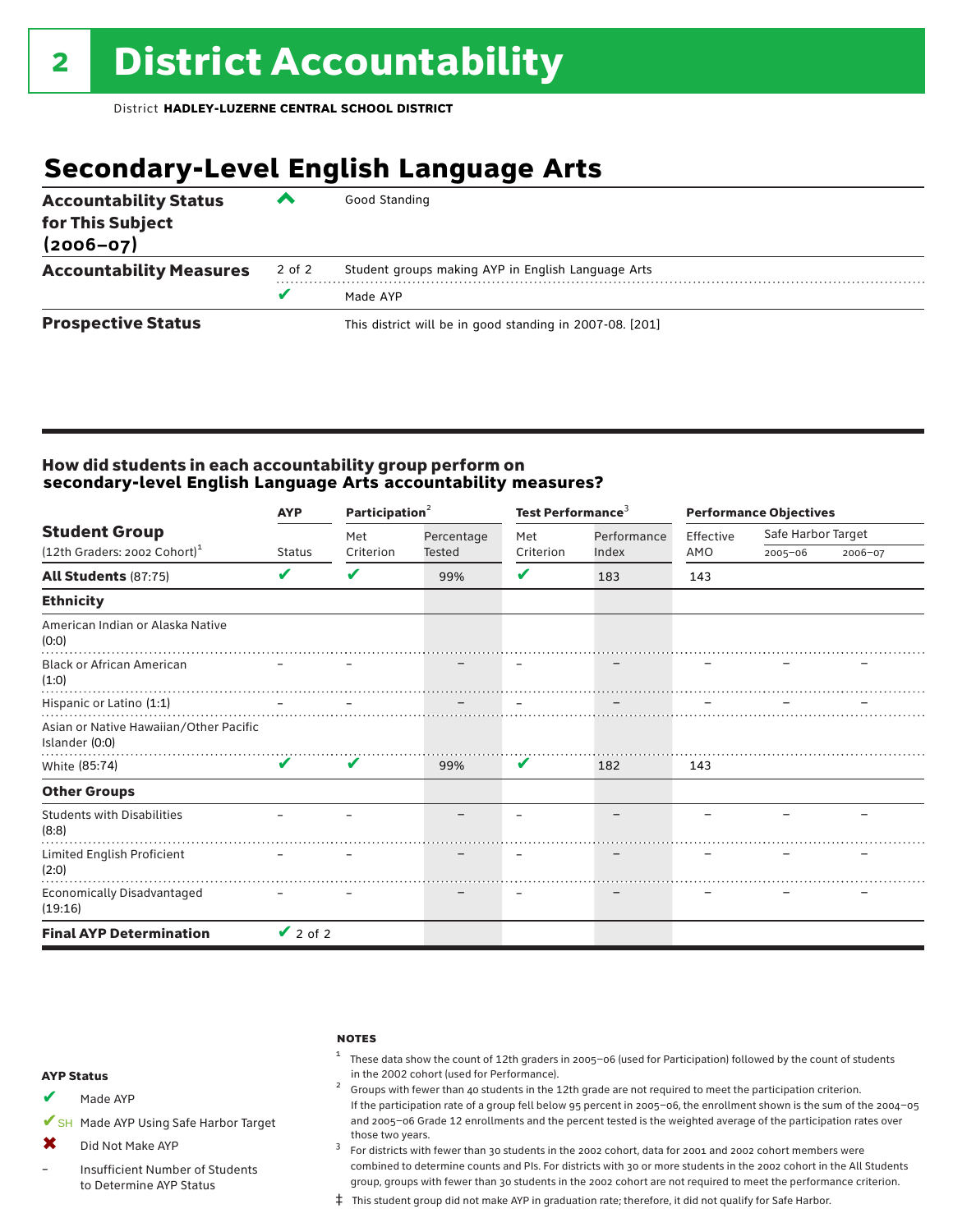### **Secondary-Level Mathematics**

| <b>Accountability Status</b><br>for This Subject<br>$(2006 - 07)$ | ▰      | Good Standing                                            |
|-------------------------------------------------------------------|--------|----------------------------------------------------------|
| <b>Accountability Measures</b>                                    | 2 of 2 | Student groups making AYP in Mathematics                 |
|                                                                   |        | Made AYP                                                 |
| <b>Prospective Status</b>                                         |        | This district will be in good standing in 2007-08. [201] |

#### How did students in each accountability group perform on **secondary-level Mathematics accountability measures?**

|                                                          | <b>AYP</b>    | Participation <sup>2</sup> |               | Test Performance <sup>3</sup> |             | <b>Performance Objectives</b> |                    |         |
|----------------------------------------------------------|---------------|----------------------------|---------------|-------------------------------|-------------|-------------------------------|--------------------|---------|
| <b>Student Group</b>                                     |               | Met                        | Percentage    | Met                           | Performance | Effective<br>AMO              | Safe Harbor Target |         |
| $(12th$ Graders: 2002 Cohort) <sup>1</sup>               | Status        | Criterion                  | <b>Tested</b> | Criterion                     | Index       |                               | $2005 - 06$        | 2006-07 |
| <b>All Students (87:75)</b>                              | V             | V                          | 98%           | V                             | 188         | 135                           |                    |         |
| <b>Ethnicity</b>                                         |               |                            |               |                               |             |                               |                    |         |
| American Indian or Alaska Native<br>(0:0)                |               |                            |               |                               |             |                               |                    |         |
| <b>Black or African American</b><br>(1:0)                |               |                            |               |                               |             |                               |                    |         |
| Hispanic or Latino (1:1)                                 |               |                            |               |                               |             |                               |                    |         |
| Asian or Native Hawaiian/Other Pacific<br>Islander (0:0) |               |                            |               |                               |             |                               |                    |         |
| White (85:74)                                            | V             | V                          | 98%           | V                             | 188         | 135                           |                    |         |
| <b>Other Groups</b>                                      |               |                            |               |                               |             |                               |                    |         |
| <b>Students with Disabilities</b><br>(8:8)               |               |                            |               |                               |             |                               |                    |         |
| Limited English Proficient<br>(2:0)                      |               |                            |               |                               |             |                               |                    |         |
| <b>Economically Disadvantaged</b><br>(19:16)             |               |                            |               |                               |             |                               |                    |         |
| <b>Final AYP Determination</b>                           | $\vee$ 2 of 2 |                            |               |                               |             |                               |                    |         |

#### **NOTES**

 $1$  These data show the count of 12th graders in 2005-06 (used for Participation) followed by the count of students in the 2002 cohort (used for Performance).<br><sup>2</sup> Groups with fewer than 40 students in the 12th grade are not required to meet the participation criterion.

#### AYP Status

Made AYP ✔

✔SH Made AYP Using Safe Harbor Target

Did Not Make AYP ✖

Insufficient Number of Students to Determine AYP Status –

those two years.  $3$  For districts with fewer than 30 students in the 2002 cohort, data for 2001 and 2002 cohort members were combined to determine counts and PIs. For districts with 30 or more students in the 2002 cohort in the All Students group, groups with fewer than 30 students in the 2002 cohort are not required to meet the performance criterion.

If the participation rate of a group fell below 95 percent in 2005–06, the enrollment shown is the sum of the 2004–05 and 2005–06 Grade 12 enrollments and the percent tested is the weighted average of the participation rates over

‡ This student group did not make AYP in graduation rate; therefore, it did not qualify for Safe Harbor.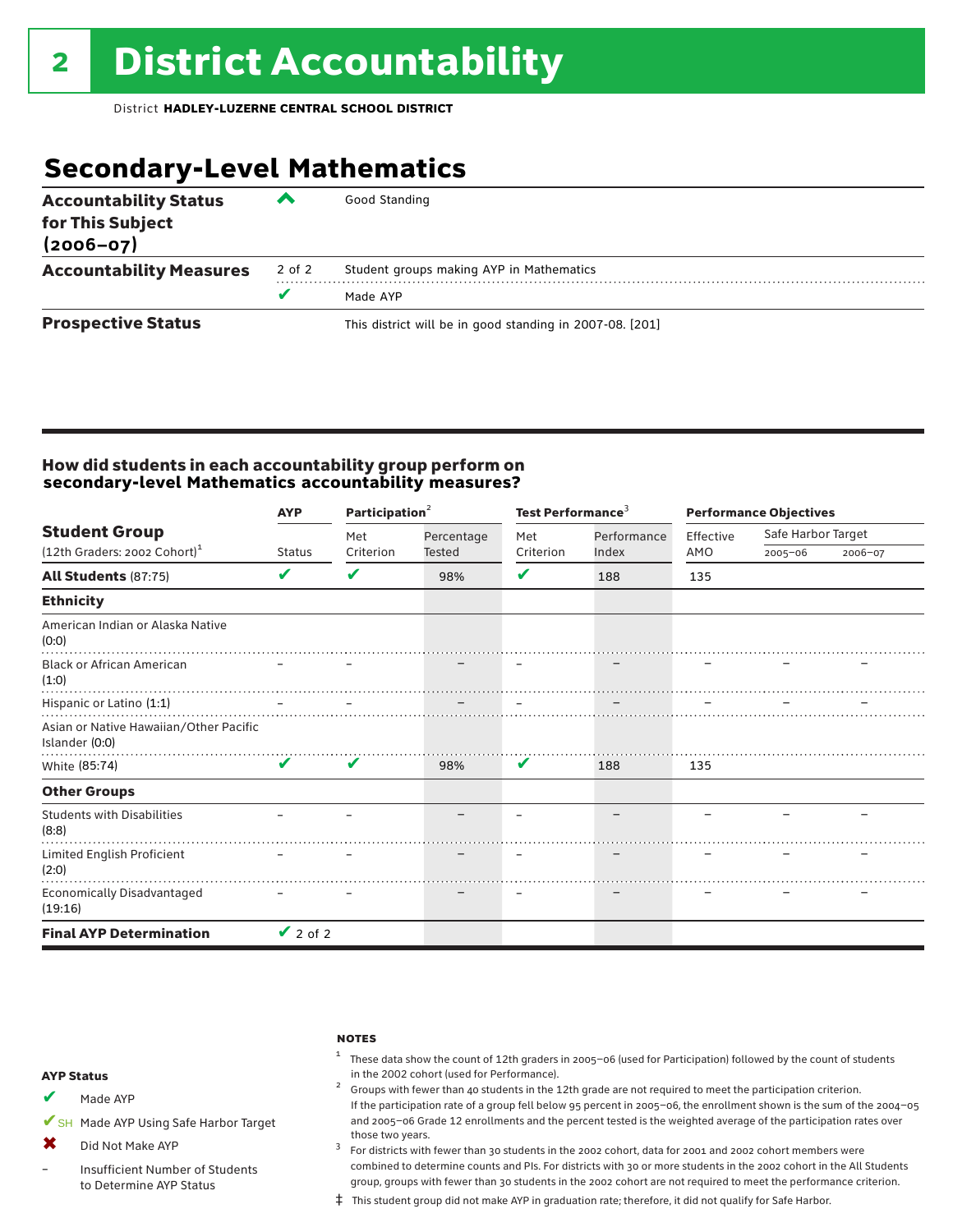### Graduation Rate

| <b>Accountability Status</b><br>for This Indicator<br>$(2006 - 07)$ | ‴      | Good Standing                                            |
|---------------------------------------------------------------------|--------|----------------------------------------------------------|
| <b>Accountability Measures</b>                                      | 1 of 1 | Student groups making AYP in Graduation Rate             |
|                                                                     | v      | Made AYP                                                 |
| <b>Prospective Status</b>                                           |        | This district will be in good standing in 2007-08. [201] |

### How did students in each accountability group perform on graduation rate accountability measures?

|                                                           |               | <b>Graduation</b> |                   | <b>Objectives</b> |             |                 |  |
|-----------------------------------------------------------|---------------|-------------------|-------------------|-------------------|-------------|-----------------|--|
| <b>Student Group</b>                                      |               | Met               | Graduation        | State             |             | Progress Target |  |
| (Cohort Count) <sup>1</sup>                               | <b>AYP</b>    | Criterion         | Rate <sup>2</sup> | Standard          | $2005 - 06$ | 2006-07         |  |
| <b>All Students (86)</b>                                  | V             |                   | 67%               | 55%               |             |                 |  |
| <b>Ethnicity</b>                                          |               |                   |                   |                   |             |                 |  |
| American Indian or<br>Alaska Native (0)                   |               |                   |                   |                   |             |                 |  |
| <b>Black or African</b><br>American (2)                   |               |                   |                   |                   |             |                 |  |
| Hispanic or<br>Latino (1)                                 |               |                   |                   |                   |             |                 |  |
| Asian or Native<br>Hawaiian/Other<br>Pacific Islander (0) |               |                   |                   |                   |             |                 |  |
| White (83)                                                |               | v                 | 67%               | 55%               |             |                 |  |
| <b>Other Groups</b>                                       |               |                   |                   |                   |             |                 |  |
| Students with<br>Disabilities (13)                        |               |                   |                   |                   |             |                 |  |
| <b>Limited English</b><br>Proficient (1)                  |               |                   |                   |                   |             |                 |  |
| Economically<br>Disadvantaged (15)                        |               |                   |                   |                   |             |                 |  |
| <b>Final AYP</b><br><b>Determination</b>                  | $\vee$ 1 of 1 |                   |                   |                   |             |                 |  |

#### **NOTES**

<sup>1</sup> Graduation-rate cohort for each year includes all students in the accountability cohort in the previous year plus all students excluded from that accountability cohort solely because they transferred to a high school equivalency preparation program, approved

under Commissioner's Regulations 100.7. <sup>2</sup> Percentage of the 2001 cohort that earned a local or Regents diploma by August 31, 2005.

### Graduation Rate Information

For a school or a district to make AYP in graduation rate, the percentage of 2001 graduation-rate cohort members earning a local or Regents diploma by August 31, 2005 for the "All Students" group must equal or exceed the Graduation-Rate Standard or the Graduation-Rate Progress Target for 2005–06.

The Graduation Rate Standard is the criterion value that represents a minimally satisfactory percentage of cohort members earning a local diploma. The State Graduation-Rate Standard for the 2001 cohort is 55 percent. The Commissioner may raise the Graduation-Rate Standard at his discretion in future years.

The 2005–06 Graduation-Rate Progress Target is calculated by adding one point to the percentage of the 2000 cohort earning a local or Regents diploma by August 31, 2004. The 2006–07 Graduation-Rate Progress Target is calculated by adding one point to the percentage of the 2001 cohort earning a local or Regents diploma by August 31, 2005. This target is provided for each group whose percentage earning a local or Regents diploma by August 31, 2005 is below the Graduation-Rate Standard in 2005–06 (55%). Groups with fewer than 30 cohort members are not subject to this criterion.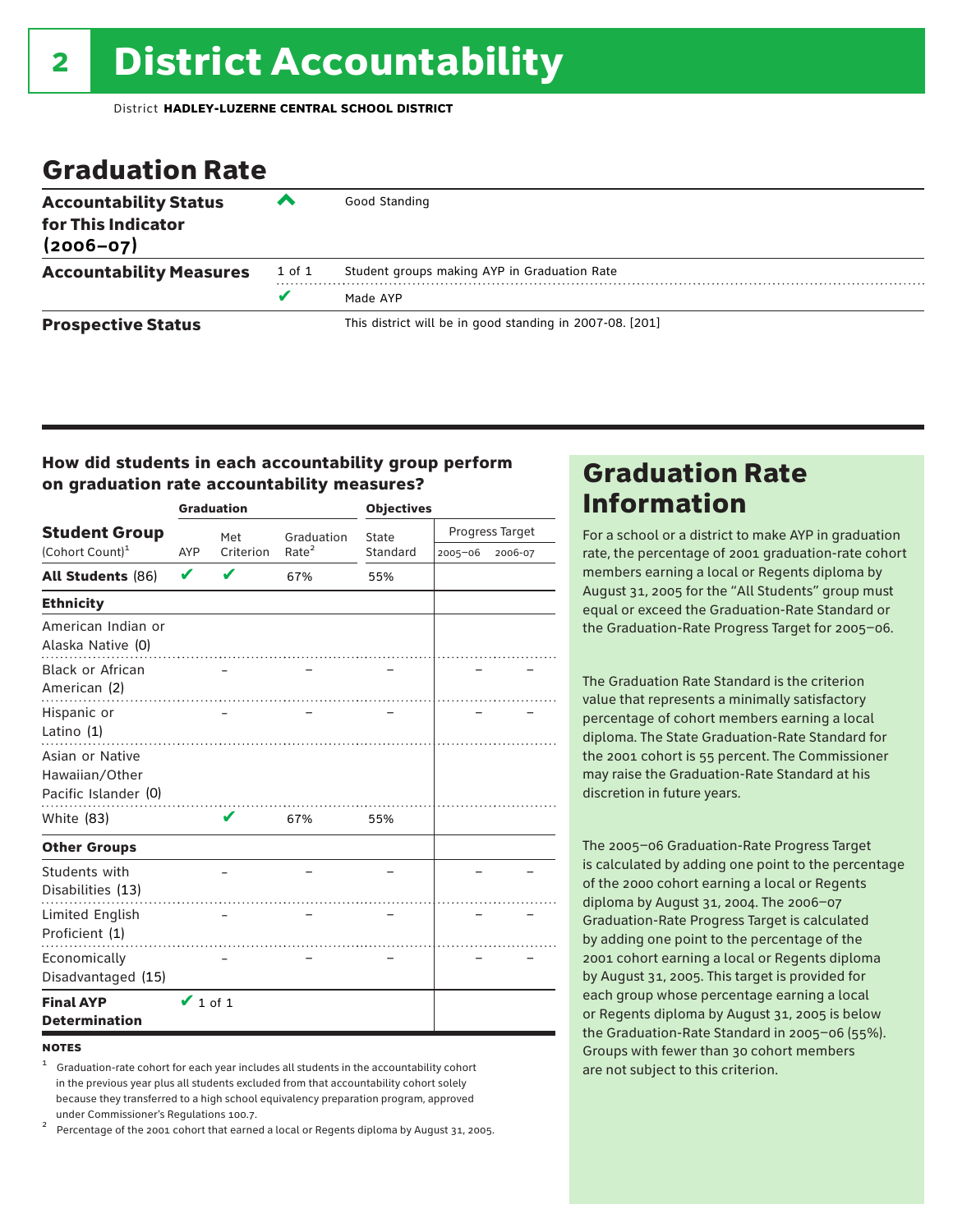# **3 School Accountability Status**

District **HADLEY-LUZERNE CENTRAL SCHOOL DISTRICT**

### 2006–07 Accountability Status of Schools in Your District

This section lists all schools in your district by 2006–07 accountability status.

Federal Title I Status New York State Status

**Good Standing** 3 schools identified 100% of total

HADLEY-LUZERNE ELEMENTARY SCHOOL HADLEY-LUZERNE HIGH SCHOOL STUART M. TOWNSEND MIDDLE SCHOOL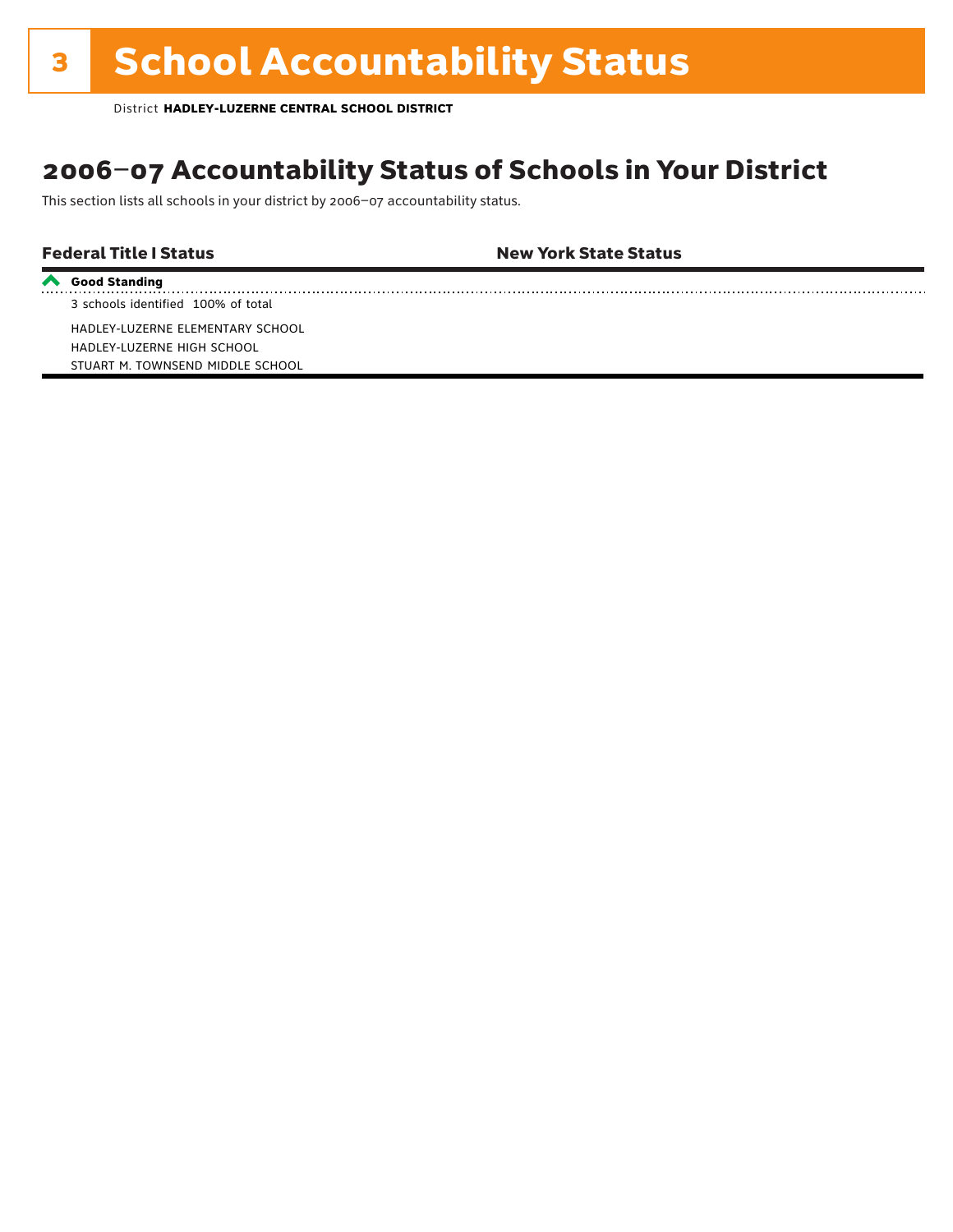### Summary of 2005–06 **District Performance**

Performance on the State assessments in English language arts, mathematics, and science at the elementary and middle levels is reported in terms of mean scores and the percentage of tested students scoring at or above Level 2, Level 3, and Level 4. Performance on the State assessments in ELA and mathematics at the secondary level is reported in terms of the percentage of students in a cohort scoring at these levels.

|                              |     |                                         | Percentage of students that<br>scored at or above Level 3 | Total<br>Tested |  |
|------------------------------|-----|-----------------------------------------|-----------------------------------------------------------|-----------------|--|
| <b>English Language Arts</b> | 0%  |                                         | 50%                                                       | 100%            |  |
| Grade 3                      | 72% |                                         |                                                           | 58              |  |
| Grade 4                      | 46% |                                         |                                                           | 78              |  |
| Grade 5                      | 59% |                                         |                                                           | 69              |  |
| Grade 6                      | 45% |                                         |                                                           | 76              |  |
| Grade 7                      | 45% |                                         |                                                           | 75              |  |
| Grade 8                      | 49% |                                         |                                                           | 78              |  |
| <b>Mathematics</b>           |     |                                         |                                                           |                 |  |
| Grade 3                      | 88% |                                         |                                                           | 57              |  |
| Grade 4                      | 77% |                                         |                                                           | 75              |  |
| Grade 5                      | 72% |                                         |                                                           | 69              |  |
| Grade 6                      | 53% |                                         |                                                           | 77              |  |
| Grade 7                      | 47% |                                         |                                                           | 77              |  |
| Grade 8                      | 64% |                                         |                                                           | 76              |  |
| <b>Science</b>               |     |                                         |                                                           |                 |  |
| Grade 4                      | 93% |                                         |                                                           | 75              |  |
| Grade 8                      | 76% |                                         |                                                           | 76              |  |
|                              |     |                                         | Percentage of students that                               | 2002            |  |
|                              |     |                                         | scored at or above Level 3                                | Cohort          |  |
| <b>Secondary Level</b>       | 0%  |                                         | 50%                                                       | 100%            |  |
| English                      | 71% |                                         |                                                           | 93              |  |
| Mathematics                  | 80% |                                         |                                                           | 93              |  |
|                              |     | Percentage of students<br>who graduated |                                                           | 2002<br>Cohort  |  |
| <b>Graduation Rate</b>       | 0%  |                                         | 50%                                                       | 100%            |  |
| 2002 Cohort                  | 70% |                                         |                                                           | 93              |  |

#### About the Performance Level Descriptors

#### Level 1: Not Meeting Learning Standards.

Student performance does not demonstrate an understanding of the content expected in the subject and grade level.

#### Level 2: Partially Meeting Learning Standards.

Student performance demonstrates a partial understanding of the content expected in the subject and grade level.

#### Level 3: Meeting Learning Standards.

Student performance demonstrates an understanding of the content expected in the subject and grade level.

#### Level 4: Meeting Learning Standards with Distinction.

Student performance demonstrates a thorough understanding of the content expected in the subject and grade level.

#### How are Need/Resource Capacity (N/RC) categories determined?

Districts are divided into high, average, and low need categories based on their ability to meet the special needs of their students with local resources. Districts in the high need category are subdivided into four categories based on enrollment size and, in some cases, number of students per square mile. More information about the categories can be found in the *Report to the Governor and the Legislature on the Educational Status of the State's Schools* at www.emsc.nysed.gov/irts.

In this section, this district's performance is compared with that of public schools statewide.

#### This District's N/RC Category:

#### **Average Need Districts**

This is a school district with average student needs in relation to district resource capacity.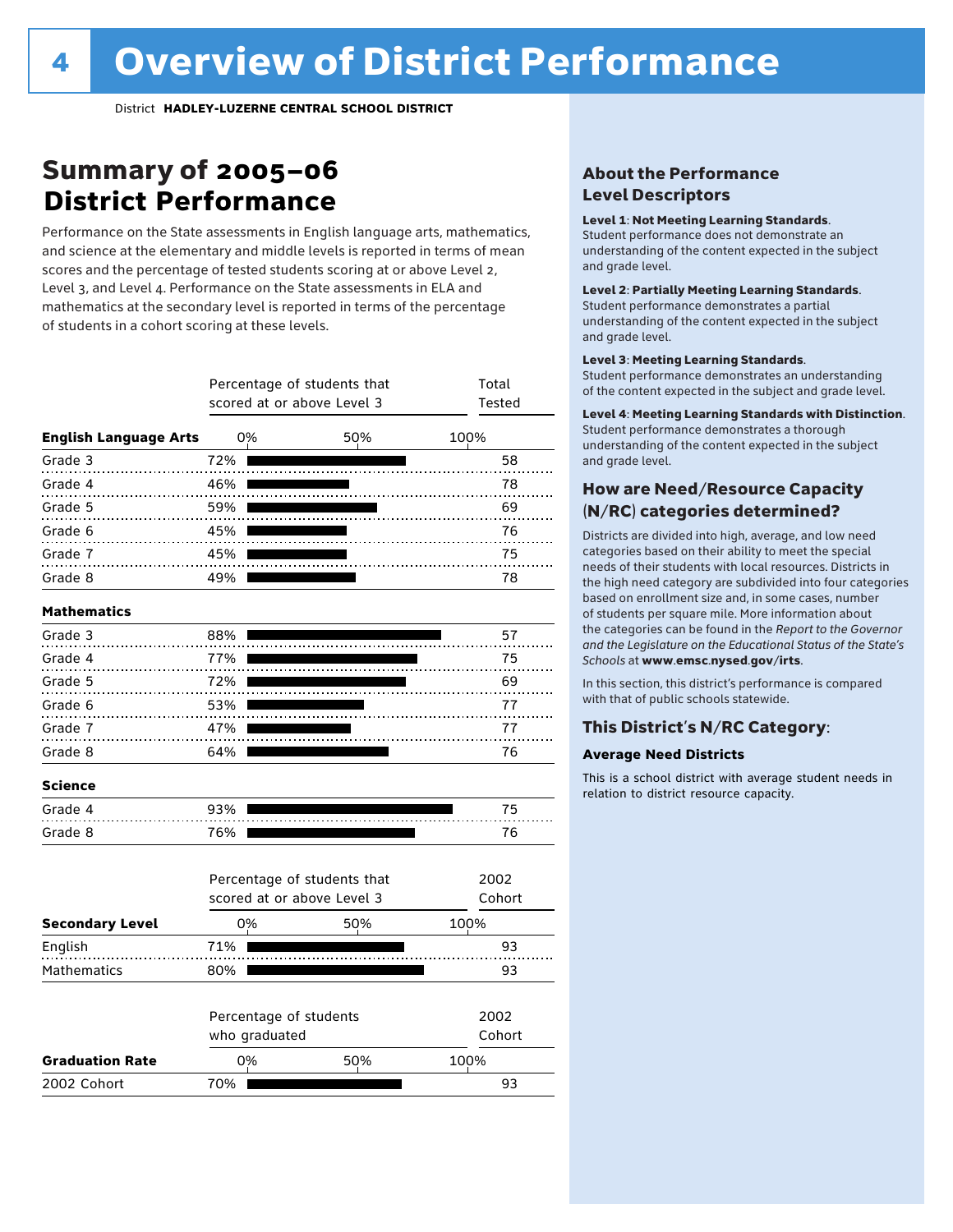### **This District's Results in Grade 3 English Language Arts**

|                                   |        | <b>This District</b>            |                                 |         |         | <b>NY State Public</b>          |                                     |                                 |    |
|-----------------------------------|--------|---------------------------------|---------------------------------|---------|---------|---------------------------------|-------------------------------------|---------------------------------|----|
|                                   |        | Percentage scoring at level(s): |                                 |         |         | Percentage scoring at level(s): |                                     |                                 |    |
|                                   |        | $2 - 4$                         | $3 - 4$                         | 4       |         | $2 - 4$                         | $3 - 4$                             | $\overline{4}$                  |    |
| Mean Score: 668                   | Range: | 616-780                         | 650-780                         |         | 730-780 |                                 |                                     |                                 |    |
|                                   | 100%   | 93%                             |                                 |         |         | 92%                             |                                     |                                 |    |
|                                   |        |                                 | 72%                             |         |         |                                 | 69%                                 |                                 |    |
|                                   |        |                                 |                                 |         |         |                                 |                                     |                                 |    |
|                                   |        |                                 |                                 |         |         |                                 |                                     |                                 |    |
|                                   |        |                                 |                                 |         | 5%      |                                 |                                     | 7%                              |    |
| Number of Students:               |        | 54                              | 42                              |         | 3       |                                 |                                     |                                 |    |
|                                   |        | 2005-06 School Year             |                                 |         |         |                                 | 2004-05 School Year                 |                                 |    |
| <b>Results by</b>                 |        |                                 | Percentage scoring at level(s): |         |         |                                 |                                     | Percentage scoring at level(s): |    |
| <b>Student Group</b>              |        | Total<br>Tested                 | $2 - 4$                         | $3 - 4$ |         | Total<br>Tested                 | $2 - 4$                             | $3 - 4$                         |    |
| <b>All Students</b>               |        | 58                              | 93%                             | 72%     | 4<br>5% |                                 |                                     |                                 | 4  |
| Female                            |        | 28                              | 89%                             | 75%     | 4%      |                                 |                                     |                                 |    |
| Male                              |        | 30                              | 97%                             | 70%     | 7%      |                                 |                                     |                                 |    |
| American Indian or Alaska Native  |        |                                 |                                 |         |         |                                 |                                     |                                 |    |
| Black or African American         |        | 1                               |                                 |         |         |                                 |                                     |                                 |    |
| Hispanic or Latino                |        |                                 |                                 |         |         |                                 |                                     |                                 |    |
| Asian or Native Hawaiian/Other    |        |                                 |                                 |         |         |                                 |                                     |                                 |    |
| Pacific Islander                  |        |                                 |                                 |         |         |                                 |                                     |                                 | H  |
| White                             |        | 57                              |                                 |         |         |                                 | This test was not given in 2004-05. |                                 | μ, |
| Small Group Totals                |        | 58                              | 93%                             | 72%     | 5%      |                                 |                                     |                                 |    |
| <b>General-Education Students</b> |        | 51                              | 98%                             | 78%     | 6%      |                                 |                                     |                                 |    |
| Students with Disabilities        |        | $\overline{1}$                  | 57%                             | 29%     | 0%      |                                 |                                     |                                 |    |
| English Proficient                |        | 58                              | 93%                             | 72%     | 5%      |                                 |                                     |                                 |    |
| Limited English Proficient        |        |                                 |                                 |         |         |                                 |                                     |                                 |    |
| Economically Disadvantaged        |        | 27                              | 89%                             | 67%     | 7%      |                                 |                                     |                                 |    |
| Not Disadvantaged                 |        | 31                              | 97%                             | 77%     | 3%      |                                 |                                     |                                 |    |
| Migrant                           |        |                                 |                                 |         |         |                                 |                                     |                                 |    |
| Not Migrant                       |        | 58                              | 93%                             | 72%     | 5%      |                                 |                                     |                                 |    |
| <b>NOTEC</b>                      |        |                                 |                                 |         |         |                                 |                                     |                                 |    |

**NO** 

The – symbol indicates that data for a group of students has been suppressed. If a group has fewer than five students, data for that group and the next smallest group(s) are suppressed to protect the privacy of individual students.

| <b>Other</b>                                                                                         | 2005-06 School Year |                                                   |  |   | 2004-05 School Year |                                                   |     |     |  |
|------------------------------------------------------------------------------------------------------|---------------------|---------------------------------------------------|--|---|---------------------|---------------------------------------------------|-----|-----|--|
| <b>Assessments</b>                                                                                   | Total<br>Tested     | Number scoring at level(s):<br>$3 - 4$<br>$2 - 4$ |  |   | Total<br>Tested     | Number scoring at level(s):<br>$3 - 4$<br>$2 - 4$ |     |     |  |
| New York State Alternate Assessment<br>(NYSAA): Grade 3 Equivalent                                   |                     |                                                   |  | 4 |                     | This test was not given in 2004-05.               |     | 4   |  |
| New York State English as a Second<br>Language Achievement Test (NYSESLAT) <sup>+</sup> :<br>Grade 3 |                     |                                                   |  |   | N/A                 | N/A                                               | N/A | N/A |  |

† Results in this report are shown for students who took the NYSESLAT in lieu of the New York State Testing Program assessment for accountability purposes.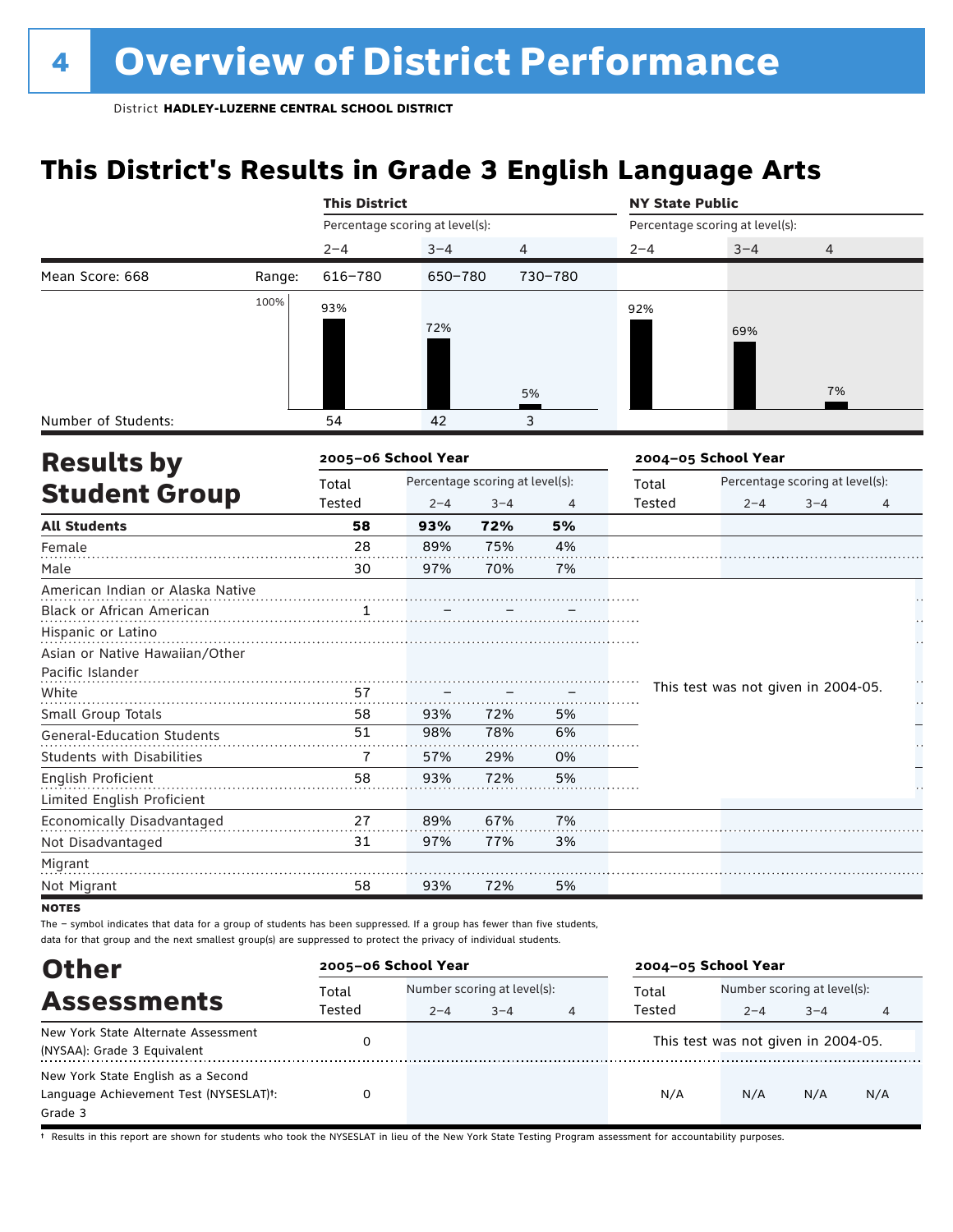## **This District's Results in Grade 3 Mathematics**

|                                   |        | <b>This District</b> |                                 |         |         | <b>NY State Public</b> |                                     |                                 |   |
|-----------------------------------|--------|----------------------|---------------------------------|---------|---------|------------------------|-------------------------------------|---------------------------------|---|
|                                   |        |                      | Percentage scoring at level(s): |         |         |                        | Percentage scoring at level(s):     |                                 |   |
|                                   |        | $2 - 4$              | $3 - 4$                         |         | 4       | $2 - 4$                | $3 - 4$                             | 4                               |   |
| Mean Score: 685                   | Range: | 624-770              | 650-770                         |         | 703-770 |                        |                                     |                                 |   |
|                                   | 100%   | 98%                  | 88%                             |         |         | 94%                    |                                     |                                 |   |
|                                   |        |                      |                                 |         |         |                        | 81%                                 |                                 |   |
|                                   |        |                      |                                 |         |         |                        |                                     |                                 |   |
|                                   |        |                      |                                 |         | 33%     |                        |                                     | 25%                             |   |
|                                   |        |                      |                                 |         |         |                        |                                     |                                 |   |
| Number of Students:               |        | 56                   | 50                              |         | 19      |                        |                                     |                                 |   |
| <b>Results by</b>                 |        | 2005-06 School Year  |                                 |         |         |                        | 2004-05 School Year                 |                                 |   |
|                                   |        | Total                | Percentage scoring at level(s): |         |         | Total                  |                                     | Percentage scoring at level(s): |   |
| <b>Student Group</b>              |        | Tested               | $2 - 4$                         | $3 - 4$ | 4       | Tested                 | $2 - 4$                             | $3 - 4$                         | 4 |
| <b>All Students</b>               |        | 57                   | 98%                             | 88%     | 33%     |                        |                                     |                                 |   |
| Female                            |        | 27                   | 96%                             | 89%     | 37%     |                        |                                     |                                 |   |
| Male                              |        | 30                   | 100%                            | 87%     | 30%     |                        |                                     |                                 |   |
| American Indian or Alaska Native  |        |                      |                                 |         |         |                        |                                     |                                 |   |
| Black or African American         |        | 1                    |                                 |         |         |                        |                                     |                                 |   |
| Hispanic or Latino                |        |                      |                                 |         |         |                        |                                     |                                 |   |
| Asian or Native Hawaiian/Other    |        |                      |                                 |         |         |                        |                                     |                                 |   |
| Pacific Islander                  |        |                      |                                 |         |         |                        | This test was not given in 2004-05. |                                 | H |
| White                             |        | 56                   |                                 |         |         |                        |                                     |                                 | Н |
| Small Group Totals                |        | 57<br>50             | 98%                             | 88%     | 33%     |                        |                                     |                                 |   |
| <b>General-Education Students</b> |        |                      | 100%                            | 96%     | 38%     |                        |                                     |                                 |   |
| Students with Disabilities        |        | $\overline{1}$       | 86%                             | 29%     | 0%      |                        |                                     |                                 |   |
| English Proficient                |        | 57                   | 98%                             | 88%     | 33%     |                        |                                     |                                 |   |
| Limited English Proficient        |        |                      |                                 |         |         |                        |                                     |                                 |   |
| Economically Disadvantaged        |        | 26                   | 96%                             | 81%     | 31%     |                        |                                     |                                 |   |
| Not Disadvantaged                 |        | 31                   | 100%                            | 94%     | 35%     |                        |                                     |                                 |   |
| Migrant                           |        |                      |                                 |         |         |                        |                                     |                                 |   |
| Not Migrant                       |        | 57                   | 98%                             | 88%     | 33%     |                        |                                     |                                 |   |
| <b>NOTEC</b>                      |        |                      |                                 |         |         |                        |                                     |                                 |   |

**NOTES** 

| <b>Other</b>                                                       | 2005-06 School Year |         |                                        | 2004-05 School Year |                                        |         |   |  |  |
|--------------------------------------------------------------------|---------------------|---------|----------------------------------------|---------------------|----------------------------------------|---------|---|--|--|
| <b>Assessments</b>                                                 | Total<br>Tested     | $2 - 4$ | Number scoring at level(s):<br>$3 - 4$ | Total<br>Tested     | Number scoring at level(s):<br>$2 - 4$ | $3 - 4$ | 4 |  |  |
| New York State Alternate Assessment<br>(NYSAA): Grade 3 Equivalent |                     |         |                                        |                     | This test was not given in 2004-05.    |         |   |  |  |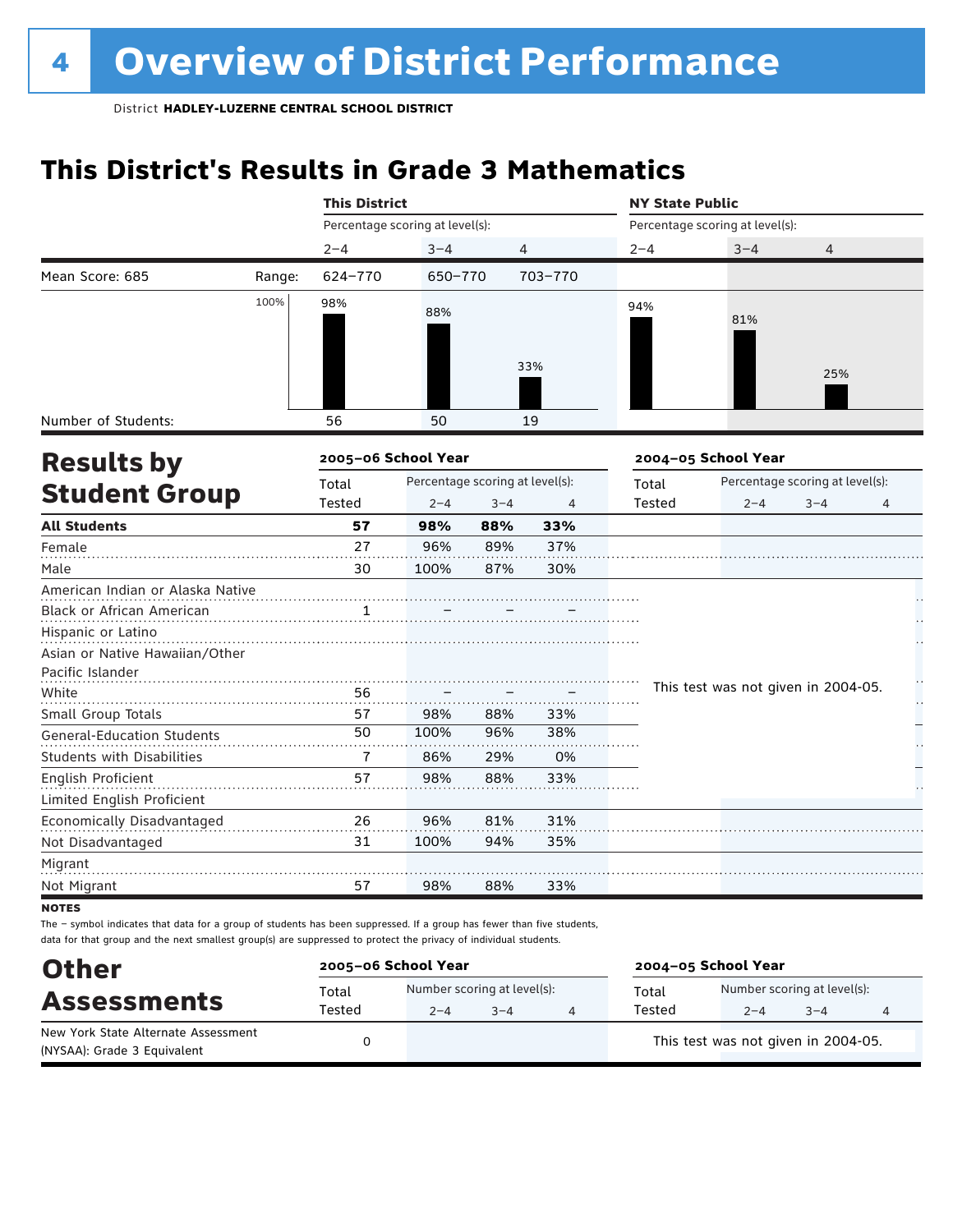### **This District's Results in Grade 4 English Language Arts**

|                                   |        | <b>This District</b>            |         |                                 |             | <b>NY State Public</b> |                                                                             |                                 |   |
|-----------------------------------|--------|---------------------------------|---------|---------------------------------|-------------|------------------------|-----------------------------------------------------------------------------|---------------------------------|---|
|                                   |        | Percentage scoring at level(s): |         |                                 |             |                        | Percentage scoring at level(s):                                             |                                 |   |
|                                   |        | $2 - 4$                         | $3 - 4$ | $\overline{4}$                  |             | $2 - 4$                | $3 - 4$                                                                     | 4                               |   |
| Mean Score: 643                   | Range: | $612 - 775$                     | 650-775 |                                 | $716 - 775$ |                        |                                                                             |                                 |   |
|                                   | 100%   |                                 |         |                                 |             | 91%                    |                                                                             |                                 |   |
|                                   |        | 78%                             |         |                                 |             |                        | 69%                                                                         |                                 |   |
|                                   |        |                                 | 46%     |                                 |             |                        |                                                                             |                                 |   |
|                                   |        |                                 |         |                                 |             |                        |                                                                             |                                 |   |
|                                   |        |                                 |         |                                 | 5%          |                        |                                                                             | 9%                              |   |
| Number of Students:               |        | 61                              | 36      |                                 | 4           |                        |                                                                             |                                 |   |
| <b>Results by</b>                 |        | 2005-06 School Year             |         |                                 |             |                        | 2004-05 School Year                                                         |                                 |   |
|                                   |        | Total                           |         | Percentage scoring at level(s): |             | Total                  |                                                                             | Percentage scoring at level(s): |   |
| <b>Student Group</b>              |        | Tested                          | $2 - 4$ | $3 - 4$                         | 4           | Tested                 | $2 - 4$                                                                     | $3 - 4$                         | 4 |
| <b>All Students</b>               |        | 78                              | 78%     | 46%                             | 5%          |                        |                                                                             |                                 |   |
| Female                            |        | 35                              | 91%     | 57%                             | 6%          |                        |                                                                             |                                 |   |
| Male                              |        | 43                              | 67%     | 37%                             | 5%          |                        |                                                                             |                                 |   |
| American Indian or Alaska Native  |        |                                 |         |                                 |             |                        |                                                                             |                                 |   |
| Black or African American         |        |                                 |         |                                 |             |                        |                                                                             |                                 |   |
| Hispanic or Latino                |        |                                 |         |                                 |             |                        | New assessments for elementary-                                             |                                 |   |
| Asian or Native Hawaiian/Other    |        | 1                               |         |                                 |             |                        | and middle-level English language                                           |                                 |   |
| Pacific Islander                  |        |                                 |         |                                 |             |                        | arts and mathematics were                                                   |                                 |   |
| White                             |        | 76                              |         |                                 |             |                        | administered in 2006. Results from                                          |                                 |   |
| Small Group Totals                |        | 78                              | 78%     | 46%                             | 5%          |                        | these assessments cannot be directly<br>compared to results from previously |                                 |   |
| <b>General-Education Students</b> |        | 60                              | 97%     | 60%                             | 7%          |                        | administered assessments.                                                   |                                 |   |
| <b>Students with Disabilities</b> |        | 18                              | 17%     | 0%                              | 0%          |                        |                                                                             |                                 |   |
| English Proficient                |        | 78                              | 78%     | 46%                             | 5%          |                        |                                                                             |                                 |   |
| Limited English Proficient        |        |                                 |         |                                 |             |                        |                                                                             |                                 |   |
| Economically Disadvantaged        |        | 32                              | 69%     | 25%                             | 0%          |                        |                                                                             |                                 |   |
| Not Disadvantaged                 |        | 46                              | 85%     | 61%                             | 9%          |                        |                                                                             |                                 |   |
| Migrant                           |        |                                 |         |                                 |             |                        |                                                                             |                                 |   |
| Not Migrant                       |        | 78                              | 78%     | 46%                             | 5%          |                        |                                                                             |                                 |   |
| <b>NOTES</b>                      |        |                                 |         |                                 |             |                        |                                                                             |                                 |   |

The – symbol indicates that data for a group of students has been suppressed. If a group has fewer than five students, data for that group and the next smallest group(s) are suppressed to protect the privacy of individual students.

| <b>Other</b>                                                                            | 2005-06 School Year |         |                                        |   | 2004-05 School Year |         |                                        |   |  |
|-----------------------------------------------------------------------------------------|---------------------|---------|----------------------------------------|---|---------------------|---------|----------------------------------------|---|--|
| <b>Assessments</b>                                                                      | Total<br>Tested     | $2 - 4$ | Number scoring at level(s):<br>$3 - 4$ | 4 | Total<br>Tested     | $2 - 4$ | Number scoring at level(s):<br>$3 - 4$ | 4 |  |
| New York State Alternate Assessment<br>(NYSAA): Grade 4 Equivalent                      |                     |         |                                        |   |                     |         |                                        |   |  |
| New York State English as a Second<br>Language Achievement Test (NYSESLAT)t:<br>Grade 4 |                     |         |                                        |   | 0                   |         |                                        |   |  |

† Results in this report are shown for students who took the NYSESLAT in lieu of the New York State Testing Program assessment for accountability purposes.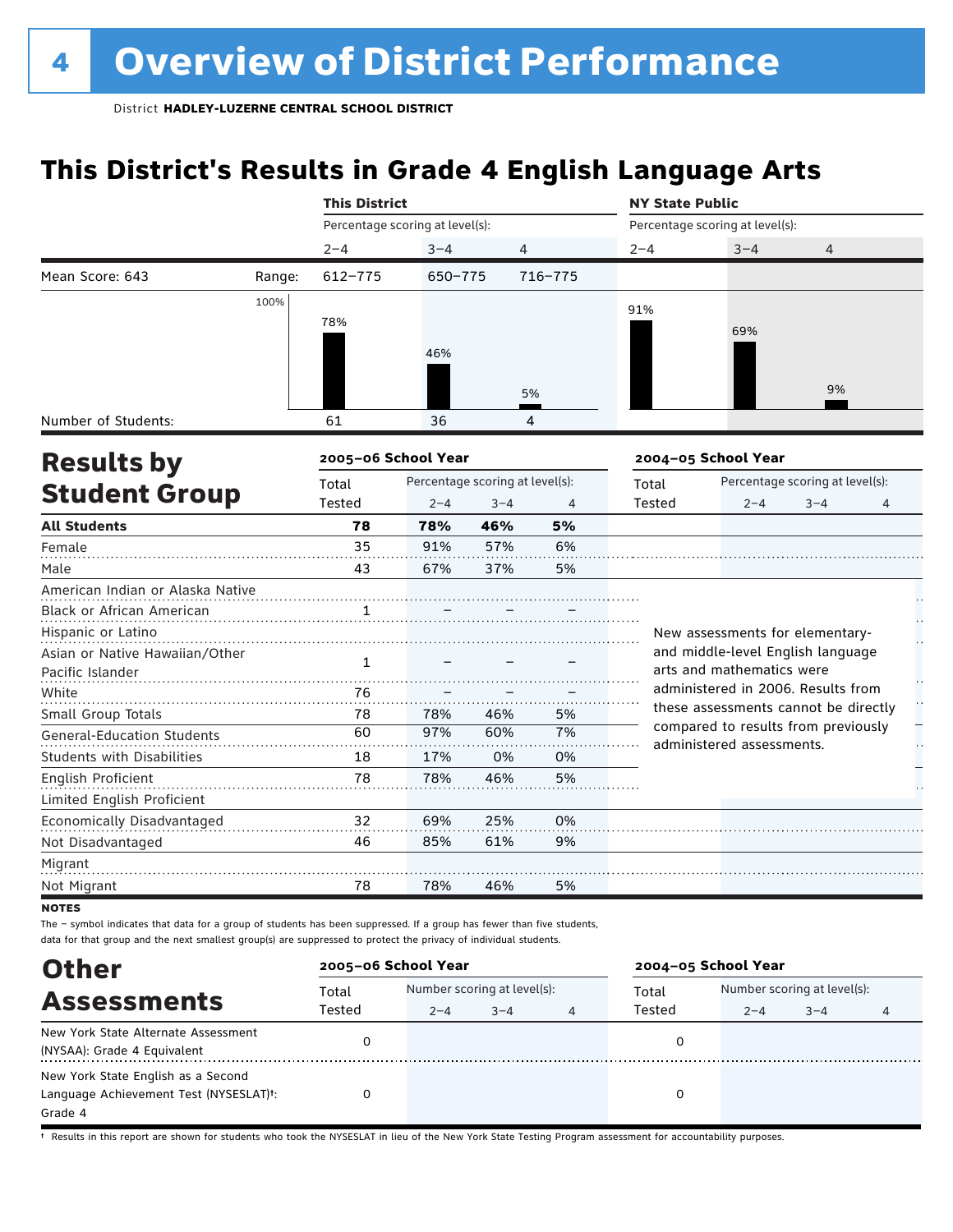## **This District's Results in Grade 4 Mathematics**

|                                   |        | <b>This District</b>            |                                 |         |         | <b>NY State Public</b>          |                                                                             |                                 |    |  |  |
|-----------------------------------|--------|---------------------------------|---------------------------------|---------|---------|---------------------------------|-----------------------------------------------------------------------------|---------------------------------|----|--|--|
|                                   |        | Percentage scoring at level(s): |                                 |         |         | Percentage scoring at level(s): |                                                                             |                                 |    |  |  |
|                                   |        | $2 - 4$                         | $3 - 4$                         |         | 4       | $2 - 4$                         | $3 - 4$                                                                     | 4                               |    |  |  |
| Mean Score: 665                   | Range: | 622-800                         | 650-800                         |         | 702-800 |                                 |                                                                             |                                 |    |  |  |
|                                   | 100%   | 91%                             |                                 |         |         | 93%                             |                                                                             |                                 |    |  |  |
|                                   |        |                                 | 77%                             |         |         |                                 | 78%                                                                         |                                 |    |  |  |
|                                   |        |                                 |                                 |         |         |                                 |                                                                             |                                 |    |  |  |
|                                   |        |                                 |                                 |         |         |                                 |                                                                             | 26%                             |    |  |  |
|                                   |        |                                 |                                 |         | 12%     |                                 |                                                                             |                                 |    |  |  |
| Number of Students:               |        | 68                              | 58                              |         | 9       |                                 |                                                                             |                                 |    |  |  |
|                                   |        |                                 |                                 |         |         |                                 |                                                                             |                                 |    |  |  |
| <b>Results by</b>                 |        | 2005-06 School Year             |                                 |         |         |                                 | 2004-05 School Year                                                         |                                 |    |  |  |
| <b>Student Group</b>              |        | Total                           | Percentage scoring at level(s): |         |         | Total                           |                                                                             | Percentage scoring at level(s): |    |  |  |
|                                   |        | Tested                          | $2 - 4$                         | $3 - 4$ | 4       | Tested                          | $2 - 4$                                                                     | $3 - 4$                         | 4  |  |  |
| <b>All Students</b>               |        | 75                              | 91%                             | 77%     | 12%     |                                 |                                                                             |                                 |    |  |  |
| Female                            |        | 33                              | 97%                             | 85%     | 15%     |                                 |                                                                             |                                 |    |  |  |
| Male                              |        | 42                              | 86%                             | 71%     | 10%     |                                 |                                                                             |                                 |    |  |  |
| American Indian or Alaska Native  |        |                                 |                                 |         |         |                                 |                                                                             |                                 |    |  |  |
| <b>Black or African American</b>  |        | $\mathbf{1}$                    |                                 |         |         |                                 |                                                                             |                                 |    |  |  |
| Hispanic or Latino                |        |                                 |                                 |         |         |                                 | New assessments for elementary-                                             |                                 | μ, |  |  |
| Asian or Native Hawaiian/Other    |        | 1                               |                                 |         |         |                                 | and middle-level English language                                           |                                 |    |  |  |
| Pacific Islander                  |        |                                 |                                 |         |         |                                 | arts and mathematics were                                                   |                                 |    |  |  |
| White                             |        | 73                              |                                 |         |         |                                 | administered in 2006. Results from                                          |                                 | H  |  |  |
| Small Group Totals                |        | 75                              | 91%                             | 77%     | 12%     |                                 | these assessments cannot be directly<br>compared to results from previously |                                 |    |  |  |
| <b>General-Education Students</b> |        | 58                              | 98%                             | 90%     | 16%     |                                 | administered assessments.                                                   |                                 |    |  |  |
| <b>Students with Disabilities</b> |        | 17                              | 65%                             | 35%     | 0%      |                                 |                                                                             |                                 |    |  |  |
| English Proficient                |        | 75                              | 91%                             | 77%     | 12%     |                                 |                                                                             |                                 |    |  |  |
| Limited English Proficient        |        |                                 |                                 |         |         |                                 |                                                                             |                                 |    |  |  |
| Economically Disadvantaged        |        | 29                              | 90%                             | 66%     | 3%      |                                 |                                                                             |                                 |    |  |  |
| Not Disadvantaged                 |        | 46                              | 91%                             | 85%     | 17%     |                                 |                                                                             |                                 |    |  |  |
| Migrant                           |        |                                 |                                 |         |         |                                 |                                                                             |                                 |    |  |  |
| Not Migrant                       |        | 75                              | 91%                             | 77%     | 12%     |                                 |                                                                             |                                 |    |  |  |
| $\sim$                            |        |                                 |                                 |         |         |                                 |                                                                             |                                 |    |  |  |

**NOTES** 

| <b>Other</b><br><b>Assessments</b>                                 | 2005-06 School Year |         |                                        | 2004-05 School Year |         |                                        |  |  |  |
|--------------------------------------------------------------------|---------------------|---------|----------------------------------------|---------------------|---------|----------------------------------------|--|--|--|
|                                                                    | Total<br>Tested     | $2 - 4$ | Number scoring at level(s):<br>$3 - 4$ | Total<br>Tested     | $2 - 4$ | Number scoring at level(s):<br>$3 - 4$ |  |  |  |
| New York State Alternate Assessment<br>(NYSAA): Grade 4 Equivalent |                     |         |                                        |                     |         |                                        |  |  |  |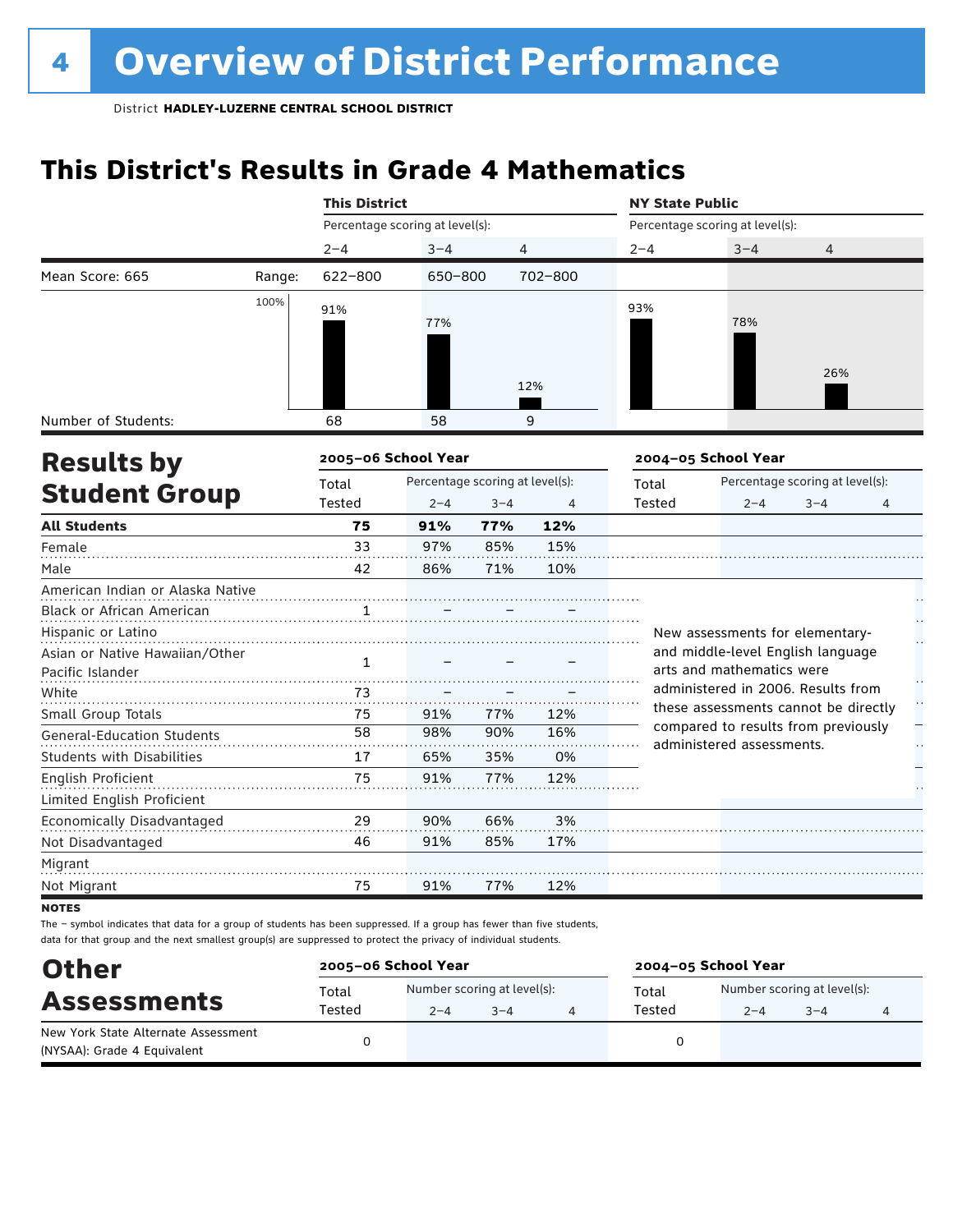## **This District's Results in Grade 4 Science**

|                                                    |        | <b>This District</b>            |                                 |         |                | <b>NY State Public</b>          |                     |                                 |                |  |  |
|----------------------------------------------------|--------|---------------------------------|---------------------------------|---------|----------------|---------------------------------|---------------------|---------------------------------|----------------|--|--|
|                                                    |        | Percentage scoring at level(s): |                                 |         |                | Percentage scoring at level(s): |                     |                                 |                |  |  |
|                                                    |        | $2 - 4$                         | $3 - 4$                         | 4       |                | $2 - 4$                         | $3 - 4$             | 4                               |                |  |  |
| Mean Score: 81                                     | Range: | $45 - 100$                      | $65 - 100$                      |         | $85 - 100$     |                                 |                     |                                 |                |  |  |
|                                                    | 100%   | 99% 100%                        | 93% 88%                         |         | 43% 44%        | 97% 95%                         | 86% 80%             |                                 | 49% 42%        |  |  |
| $2005 - 06$<br>$2004 - 05$                         |        |                                 |                                 |         |                |                                 |                     |                                 |                |  |  |
| Number of Students:                                |        | 74<br>68                        | 70                              | 60      | 30<br>32       |                                 |                     |                                 |                |  |  |
| <b>Results by</b>                                  |        | 2005-06 School Year             |                                 |         |                |                                 | 2004-05 School Year |                                 |                |  |  |
|                                                    |        | Total                           | Percentage scoring at level(s): |         |                | Total                           |                     | Percentage scoring at level(s): |                |  |  |
| <b>Student Group</b>                               |        | <b>Tested</b>                   | $2 - 4$                         | $3 - 4$ | $\overline{4}$ | <b>Tested</b>                   | $2 - 4$             | $3 - 4$                         | $\overline{4}$ |  |  |
| <b>All Students</b>                                |        | 75                              | 99%                             | 93%     | 43%            | 68                              | 100%                | 88%                             | 44%            |  |  |
| Female                                             |        | 33                              | 100%                            | 97%     | 48%            | 35                              | 100%                | 83%                             | 40%            |  |  |
| Male                                               |        | 42                              | 98%                             | 90%     | 38%            | 33                              | 100%                | 94%                             | 48%            |  |  |
| American Indian or Alaska Native                   |        |                                 |                                 |         |                |                                 |                     |                                 |                |  |  |
| Black or African American                          |        | $\mathbf{1}$                    |                                 |         |                | 1                               |                     |                                 |                |  |  |
| Hispanic or Latino                                 |        |                                 |                                 |         |                |                                 |                     |                                 |                |  |  |
| Asian or Native Hawaiian/Other<br>Pacific Islander |        | 1                               |                                 |         |                | 1                               |                     |                                 |                |  |  |
| White                                              |        | 73                              |                                 |         |                | 66                              |                     |                                 |                |  |  |
| Small Group Totals                                 |        | 75                              | 99%                             | 93%     | 43%            | 68                              | 100%                | 88%                             | 44%            |  |  |
| <b>General-Education Students</b>                  |        | 58                              | 100%                            | 98%     | 50%            | 58                              | 100%                | 93%                             | 50%            |  |  |
| Students with Disabilities                         |        | 17                              | 94%                             | 76%     | 18%            | 10                              | 100%                | 60%                             | 10%            |  |  |
| <b>English Proficient</b>                          |        | 75                              | 99%                             | 93%     | 43%            | 68                              | 100%                | 88%                             | 44%            |  |  |
| Limited English Proficient                         |        |                                 |                                 |         |                |                                 |                     |                                 |                |  |  |
| Economically Disadvantaged                         |        | 29                              | 100%                            | 90%     | 34%            | 22                              | 100%                | 77%                             | 18%            |  |  |
| Not Disadvantaged                                  |        | 46                              | 98%                             | 96%     | 48%            | 46                              | 100%                | 93%                             | 57%            |  |  |
| Migrant                                            |        |                                 |                                 |         |                |                                 |                     |                                 |                |  |  |
| Not Migrant                                        |        | 75                              | 99%                             | 93%     | 43%            | 68                              | 100%                | 88%                             | 44%            |  |  |

**NOTES** 

| <b>Other</b>                                                       | 2005-06 School Year |                                        |         | 2004-05 School Year |                                        |         |  |  |  |
|--------------------------------------------------------------------|---------------------|----------------------------------------|---------|---------------------|----------------------------------------|---------|--|--|--|
| <b>Assessments</b>                                                 | Total<br>Tested     | Number scoring at level(s):<br>$2 - 4$ | $3 - 4$ | Total<br>Tested     | Number scoring at level(s):<br>$2 - 4$ | $3 - 4$ |  |  |  |
| New York State Alternate Assessment<br>(NYSAA): Grade 4 Equivalent |                     |                                        |         |                     |                                        |         |  |  |  |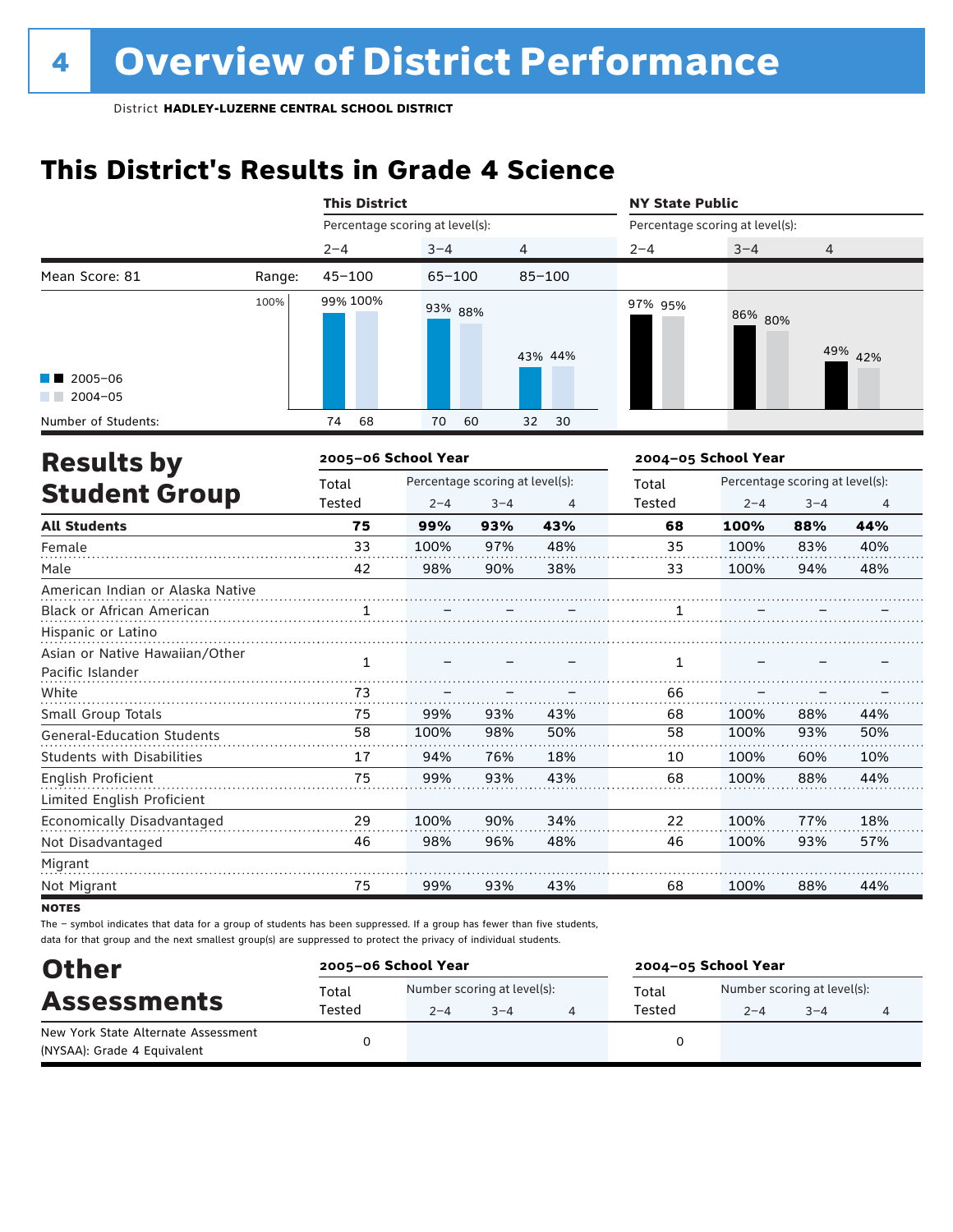### **This District's Results in Grade 5 English Language Arts**

|                                   |        | <b>This District</b>            |                                 |                |                | <b>NY State Public</b> |                                     |                                 |        |  |  |
|-----------------------------------|--------|---------------------------------|---------------------------------|----------------|----------------|------------------------|-------------------------------------|---------------------------------|--------|--|--|
|                                   |        | Percentage scoring at level(s): |                                 |                |                |                        | Percentage scoring at level(s):     |                                 |        |  |  |
|                                   |        | $2 - 4$                         | $3 - 4$                         | $\overline{4}$ |                | $2 - 4$                | $3 - 4$                             | 4                               |        |  |  |
| Mean Score: 654                   | Range: | 608-795                         | 650-795                         |                | $711 - 795$    |                        |                                     |                                 |        |  |  |
|                                   | 100%   | 90%                             |                                 |                |                | 94%                    |                                     |                                 |        |  |  |
|                                   |        |                                 |                                 |                |                |                        | 67%                                 |                                 |        |  |  |
|                                   |        |                                 | 59%                             |                |                |                        |                                     |                                 |        |  |  |
|                                   |        |                                 |                                 |                |                |                        |                                     |                                 |        |  |  |
|                                   |        |                                 |                                 |                | 10%            |                        |                                     | 12%                             |        |  |  |
| Number of Students:               |        | 62                              | 41                              |                | $\overline{1}$ |                        |                                     |                                 |        |  |  |
| <b>Results by</b>                 |        | 2005-06 School Year             |                                 |                |                |                        | 2004-05 School Year                 |                                 |        |  |  |
|                                   |        | Total                           | Percentage scoring at level(s): |                |                | Total                  |                                     | Percentage scoring at level(s): |        |  |  |
| <b>Student Group</b>              |        | Tested                          | $2 - 4$                         | $3 - 4$        | 4              | Tested                 | $2 - 4$                             | $3 - 4$                         | 4      |  |  |
| <b>All Students</b>               |        | 69                              | 90%                             | 59%            | 10%            |                        |                                     |                                 |        |  |  |
| Female                            |        | 33                              | 91%                             | 61%            | 15%            |                        |                                     |                                 |        |  |  |
| Male                              |        | 36                              | 89%                             | 58%            | 6%             |                        |                                     |                                 |        |  |  |
| American Indian or Alaska Native  |        |                                 |                                 |                |                |                        |                                     |                                 |        |  |  |
| Black or African American         |        | 1                               |                                 |                |                |                        |                                     |                                 |        |  |  |
| Hispanic or Latino                |        |                                 |                                 |                |                |                        |                                     |                                 |        |  |  |
| Asian or Native Hawaiian/Other    |        | $\mathbf{1}$                    |                                 |                |                |                        |                                     |                                 |        |  |  |
| Pacific Islander                  |        |                                 |                                 |                |                |                        |                                     |                                 |        |  |  |
| White                             |        | 67                              |                                 |                |                |                        | This test was not given in 2004-05. |                                 | H<br>H |  |  |
| Small Group Totals                |        | 69                              | 90%                             | 59%            | 10%            |                        |                                     |                                 |        |  |  |
| <b>General-Education Students</b> |        | 59                              | 97%                             | 64%            | 12%            |                        |                                     |                                 |        |  |  |
| <b>Students with Disabilities</b> |        | 10                              | 50%                             | 30%            | 0%             |                        |                                     |                                 |        |  |  |
| <b>English Proficient</b>         |        | 69                              | 90%                             | 59%            | 10%            |                        |                                     |                                 |        |  |  |
| Limited English Proficient        |        |                                 |                                 |                |                |                        |                                     |                                 |        |  |  |
| Economically Disadvantaged        |        | 20                              | 80%                             | 45%            | 5%             |                        |                                     |                                 |        |  |  |
| Not Disadvantaged                 |        | 49                              | 94%                             | 65%            | 12%            |                        |                                     |                                 |        |  |  |
| Migrant                           |        |                                 |                                 |                |                |                        |                                     |                                 |        |  |  |
| Not Migrant                       |        | 69                              | 90%                             | 59%            | 10%            |                        |                                     |                                 |        |  |  |
| <b>NOTES</b>                      |        |                                 |                                 |                |                |                        |                                     |                                 |        |  |  |

The – symbol indicates that data for a group of students has been suppressed. If a group has fewer than five students, data for that group and the next smallest group(s) are suppressed to protect the privacy of individual students.

| <b>Other</b>                                                                            | 2005-06 School Year |         |                                        |                | 2004-05 School Year |                                        |         |     |  |
|-----------------------------------------------------------------------------------------|---------------------|---------|----------------------------------------|----------------|---------------------|----------------------------------------|---------|-----|--|
| <b>Assessments</b>                                                                      | Total<br>Tested     | $2 - 4$ | Number scoring at level(s):<br>$3 - 4$ | $\overline{4}$ | Total<br>Tested     | Number scoring at level(s):<br>$2 - 4$ | $3 - 4$ | 4   |  |
| New York State Alternate Assessment<br>(NYSAA): Grade 5 Equivalent                      |                     |         |                                        |                |                     | This test was not given in 2004-05.    |         |     |  |
| New York State English as a Second<br>Language Achievement Test (NYSESLAT)t:<br>Grade 5 |                     |         |                                        |                | N/A                 | N/A                                    | N/A     | N/A |  |

† Results in this report are shown for students who took the NYSESLAT in lieu of the New York State Testing Program assessment for accountability purposes.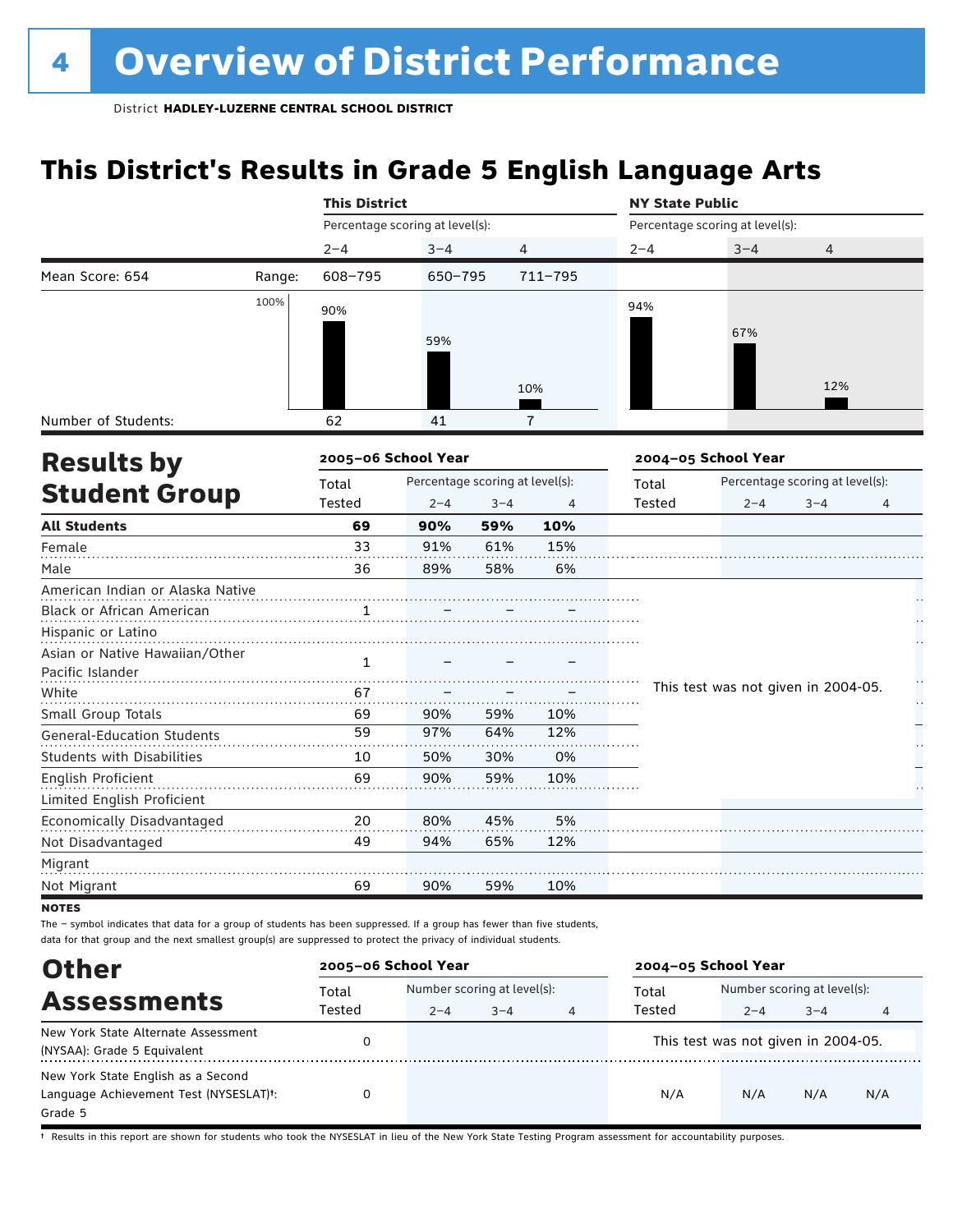## **This District's Results in Grade 5 Mathematics**

|                                   |        | <b>This District</b>            |                                 |         |                | <b>NY State Public</b> |                                     |                                 |    |
|-----------------------------------|--------|---------------------------------|---------------------------------|---------|----------------|------------------------|-------------------------------------|---------------------------------|----|
|                                   |        | Percentage scoring at level(s): |                                 |         |                |                        | Percentage scoring at level(s):     |                                 |    |
|                                   |        | $2 - 4$                         | $3 - 4$                         |         | 4              | $2 - 4$                | $3 - 4$                             | 4                               |    |
| Mean Score: 663                   | Range: | 619-780                         | 650-780                         |         | 699-780        |                        |                                     |                                 |    |
|                                   | 100%   | 93%                             |                                 |         |                | 90%                    |                                     |                                 |    |
|                                   |        |                                 | 72%                             |         |                |                        | 68%                                 |                                 |    |
|                                   |        |                                 |                                 |         |                |                        |                                     |                                 |    |
|                                   |        |                                 |                                 |         |                |                        |                                     |                                 |    |
|                                   |        |                                 |                                 |         | 10%            |                        |                                     | 19%                             |    |
| Number of Students:               |        | 64                              | 50                              |         | $\overline{1}$ |                        |                                     |                                 |    |
|                                   |        |                                 |                                 |         |                |                        |                                     |                                 |    |
| <b>Results by</b>                 |        | 2005-06 School Year             |                                 |         |                |                        | 2004-05 School Year                 |                                 |    |
|                                   |        | Total                           | Percentage scoring at level(s): |         |                | Total                  |                                     | Percentage scoring at level(s): |    |
| <b>Student Group</b>              |        | Tested                          | $2 - 4$                         | $3 - 4$ | 4              | Tested                 | $2 - 4$                             | $3 - 4$                         | 4  |
| <b>All Students</b>               |        | 69                              | 93%                             | 72%     | 10%            |                        |                                     |                                 |    |
| Female                            |        | 33                              | 91%                             | 70%     | 12%            |                        |                                     |                                 |    |
| Male                              |        | 36                              | 94%                             | 75%     | 8%             |                        |                                     |                                 |    |
| American Indian or Alaska Native  |        |                                 |                                 |         |                |                        |                                     |                                 |    |
| Black or African American         |        | 1                               |                                 |         |                |                        |                                     |                                 |    |
| Hispanic or Latino                |        |                                 |                                 |         |                |                        |                                     |                                 |    |
| Asian or Native Hawaiian/Other    |        | $\mathbf{1}$                    |                                 |         |                |                        |                                     |                                 |    |
| Pacific Islander                  |        |                                 |                                 |         |                |                        |                                     |                                 |    |
| White                             |        | 67                              |                                 |         |                |                        | This test was not given in 2004-05. |                                 | Н, |
| Small Group Totals                |        | 69                              | 93%                             | 72%     | 10%            |                        |                                     |                                 |    |
| <b>General-Education Students</b> |        | 59                              | 98%                             | 81%     | 12%            |                        |                                     |                                 |    |
| <b>Students with Disabilities</b> |        | 10                              | 60%                             | 20%     | 0%             |                        |                                     |                                 |    |
| English Proficient                |        | 69                              | 93%                             | 72%     | 10%            |                        |                                     |                                 |    |
| Limited English Proficient        |        |                                 |                                 |         |                |                        |                                     |                                 |    |
| Economically Disadvantaged        |        | 20                              | 85%                             | 55%     | 5%             |                        |                                     |                                 |    |
| Not Disadvantaged                 |        | 49                              | 96%                             | 80%     | 12%            |                        |                                     |                                 |    |
| Migrant                           |        |                                 |                                 |         |                |                        |                                     |                                 |    |
| Not Migrant                       |        | 69                              | 93%                             | 72%     | 10%            |                        |                                     |                                 |    |
| <b>NOTES</b>                      |        |                                 |                                 |         |                |                        |                                     |                                 |    |

| <b>Other</b>                        | 2005-06 School Year |         | 2004-05 School Year         |        |                                     |         |   |  |
|-------------------------------------|---------------------|---------|-----------------------------|--------|-------------------------------------|---------|---|--|
| <b>Assessments</b>                  | Total               |         | Number scoring at level(s): | Total  | Number scoring at level(s):         |         |   |  |
|                                     | Tested              | $2 - 4$ | $3 - 4$                     | Tested | $2 - 4$                             | $3 - 4$ | 4 |  |
| New York State Alternate Assessment |                     |         |                             |        | This test was not given in 2004-05. |         |   |  |
| (NYSAA): Grade 5 Equivalent         |                     |         |                             |        |                                     |         |   |  |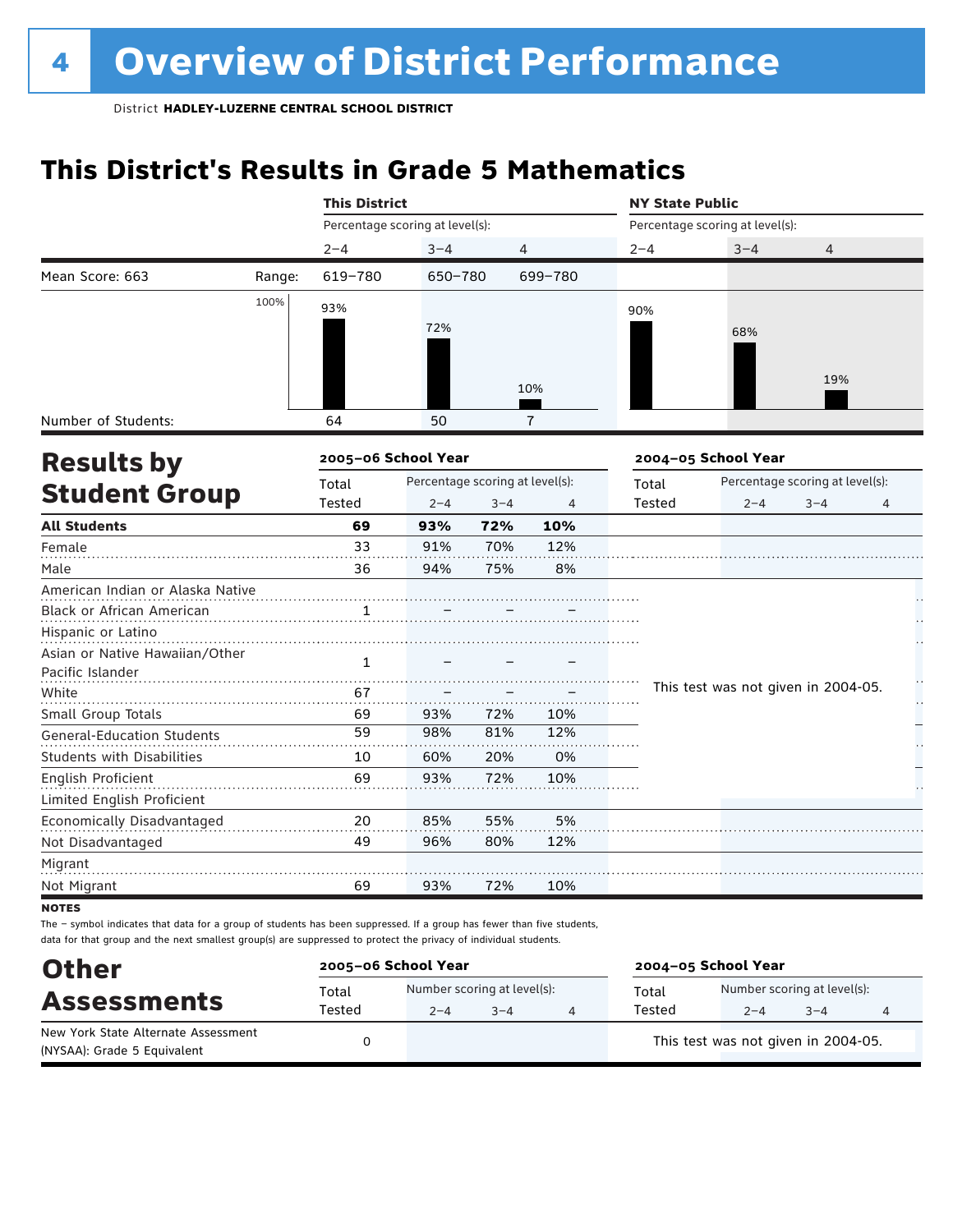### **This District's Results in Grade 6 English Language Arts**

|                                   |        | <b>This District</b>            |             |                                 |         | <b>NY State Public</b> |                                     |                                 |    |  |  |
|-----------------------------------|--------|---------------------------------|-------------|---------------------------------|---------|------------------------|-------------------------------------|---------------------------------|----|--|--|
|                                   |        | Percentage scoring at level(s): |             |                                 |         |                        | Percentage scoring at level(s):     |                                 |    |  |  |
|                                   |        | $2 - 4$                         | $3 - 4$     | 4                               |         | $2 - 4$                | $3 - 4$                             | 4                               |    |  |  |
| Mean Score: 644                   | Range: | 598-785                         | $650 - 785$ |                                 | 705-785 |                        |                                     |                                 |    |  |  |
|                                   | 100%   | 87%                             |             |                                 |         | 93%                    |                                     |                                 |    |  |  |
|                                   |        |                                 |             |                                 |         |                        |                                     |                                 |    |  |  |
|                                   |        |                                 | 45%         |                                 |         |                        | 60%                                 |                                 |    |  |  |
|                                   |        |                                 |             |                                 |         |                        |                                     |                                 |    |  |  |
|                                   |        |                                 |             |                                 | 5%      |                        |                                     | 12%                             |    |  |  |
| Number of Students:               |        | 66                              | 34          |                                 | 4       |                        |                                     |                                 |    |  |  |
| <b>Results by</b>                 |        | 2005-06 School Year             |             |                                 |         |                        | 2004-05 School Year                 |                                 |    |  |  |
|                                   |        | Total                           |             | Percentage scoring at level(s): |         | Total                  |                                     | Percentage scoring at level(s): |    |  |  |
| <b>Student Group</b>              |        | Tested                          | $2 - 4$     | $3 - 4$                         | 4       | Tested                 | $2 - 4$                             | $3 - 4$                         | 4  |  |  |
| <b>All Students</b>               |        | 76                              | 87%         | 45%                             | 5%      |                        |                                     |                                 |    |  |  |
| Female                            |        | 36                              | 89%         | 50%                             | 6%      |                        |                                     |                                 |    |  |  |
| Male                              |        | 40                              | 85%         | 40%                             | 5%      |                        |                                     |                                 |    |  |  |
| American Indian or Alaska Native  |        |                                 |             |                                 |         |                        |                                     |                                 |    |  |  |
| Black or African American         |        |                                 |             |                                 |         |                        |                                     |                                 |    |  |  |
| Hispanic or Latino                |        | 1                               |             |                                 |         |                        |                                     |                                 |    |  |  |
| Asian or Native Hawaiian/Other    |        |                                 |             |                                 |         |                        |                                     |                                 |    |  |  |
| Pacific Islander                  |        |                                 |             |                                 |         |                        |                                     |                                 | H  |  |  |
| White                             |        | 75                              |             |                                 |         |                        | This test was not given in 2004-05. |                                 | Н, |  |  |
| Small Group Totals                |        | 76                              | 87%         | 45%                             | 5%      |                        |                                     |                                 |    |  |  |
| <b>General-Education Students</b> |        | 63                              | 98%         | 52%                             | 6%      |                        |                                     |                                 |    |  |  |
| <b>Students with Disabilities</b> |        | 13                              | 31%         | 8%                              | 0%      |                        |                                     |                                 |    |  |  |
| English Proficient                |        | 76                              | 87%         | 45%                             | 5%      |                        |                                     |                                 |    |  |  |
| Limited English Proficient        |        |                                 |             |                                 |         |                        |                                     |                                 |    |  |  |
| Economically Disadvantaged        |        | 29                              | 83%         | 31%                             | 7%      |                        |                                     |                                 |    |  |  |
| Not Disadvantaged                 |        | 47                              | 89%         | 53%                             | 4%      |                        |                                     |                                 |    |  |  |
| Migrant                           |        |                                 |             |                                 |         |                        |                                     |                                 |    |  |  |
| Not Migrant                       |        | 76                              | 87%         | 45%                             | 5%      |                        |                                     |                                 |    |  |  |
| <b>NOTES</b>                      |        |                                 |             |                                 |         |                        |                                     |                                 |    |  |  |

The – symbol indicates that data for a group of students has been suppressed. If a group has fewer than five students,

data for that group and the next smallest group(s) are suppressed to protect the privacy of individual students.

| <b>Other</b>                                        | 2005-06 School Year |                             |         |   | 2004-05 School Year |                                     |         |     |  |
|-----------------------------------------------------|---------------------|-----------------------------|---------|---|---------------------|-------------------------------------|---------|-----|--|
| <b>Assessments</b>                                  | Total               | Number scoring at level(s): |         |   | Total               | Number scoring at level(s):         |         |     |  |
|                                                     | Tested              | $2 - 4$                     | $3 - 4$ | 4 | Tested              | $2 - 4$                             | $3 - 4$ |     |  |
| New York State Alternate Assessment                 |                     |                             |         |   |                     | This test was not given in 2004-05. |         |     |  |
| (NYSAA): Grade 6 Equivalent                         |                     |                             |         |   |                     |                                     |         |     |  |
| New York State English as a Second                  |                     |                             |         |   |                     |                                     |         |     |  |
| Language Achievement Test (NYSESLAT) <sup>+</sup> : |                     |                             |         |   | N/A                 | N/A                                 | N/A     | N/A |  |
| Grade 6                                             |                     |                             |         |   |                     |                                     |         |     |  |

† Results in this report are shown for students who took the NYSESLAT in lieu of the New York State Testing Program assessment for accountability purposes.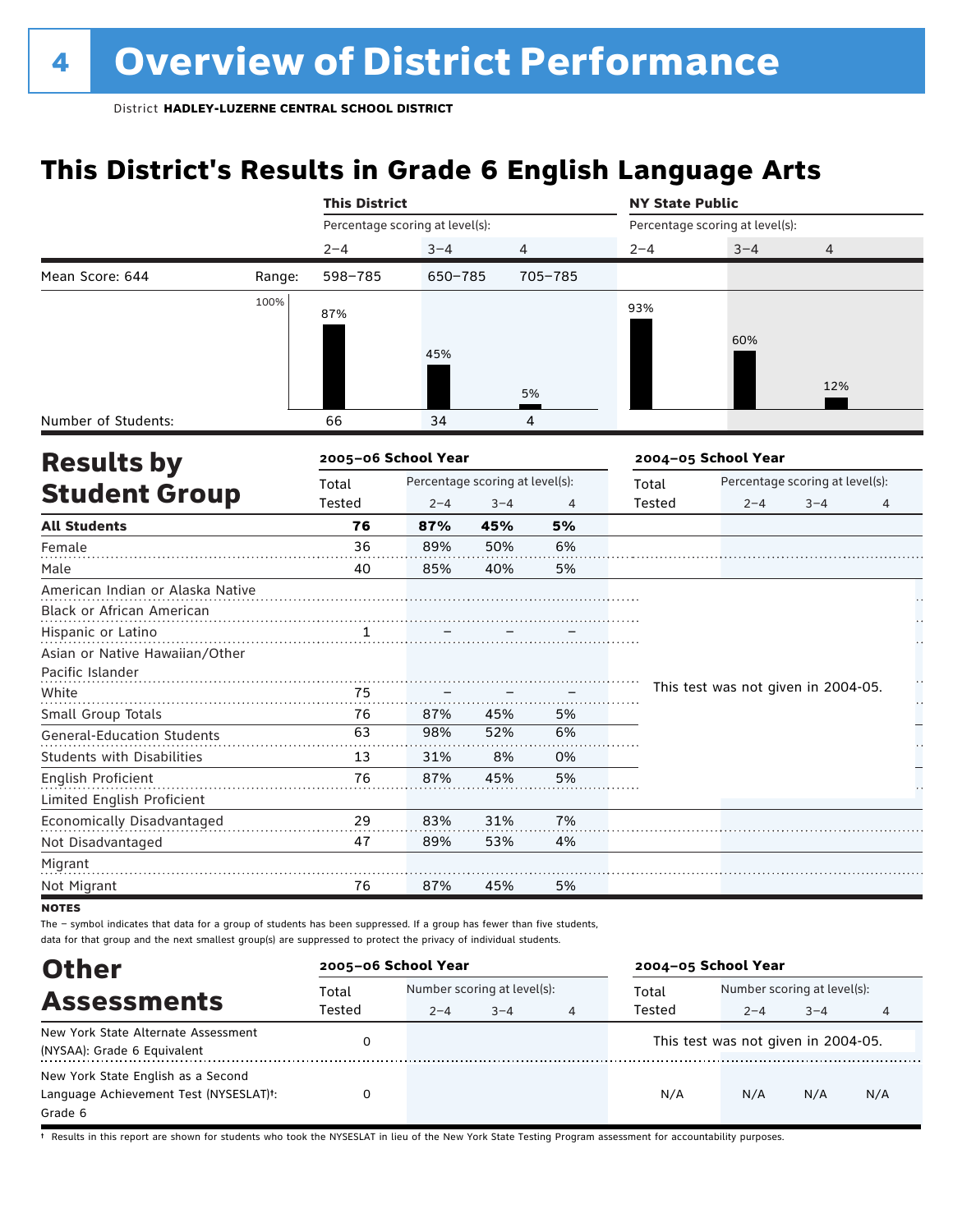## **This District's Results in Grade 6 Mathematics**

|                                   |        | <b>This District</b>            |                                 |         |         | <b>NY State Public</b> |                                     |                                 |   |
|-----------------------------------|--------|---------------------------------|---------------------------------|---------|---------|------------------------|-------------------------------------|---------------------------------|---|
|                                   |        | Percentage scoring at level(s): |                                 |         |         |                        | Percentage scoring at level(s):     |                                 |   |
|                                   |        | $2 - 4$                         | $3 - 4$                         |         | 4       | $2 - 4$                | $3 - 4$                             | 4                               |   |
| Mean Score: 648                   | Range: | 616-780                         | 650-780                         |         | 696-780 |                        |                                     |                                 |   |
|                                   | 100%   |                                 |                                 |         |         |                        |                                     |                                 |   |
|                                   |        | 83%                             |                                 |         |         | 87%                    |                                     |                                 |   |
|                                   |        |                                 | 53%                             |         |         |                        | 60%                                 |                                 |   |
|                                   |        |                                 |                                 |         |         |                        |                                     |                                 |   |
|                                   |        |                                 |                                 |         | 6%      |                        |                                     | 13%                             |   |
| Number of Students:               |        | 64                              | 41                              |         | 5       |                        |                                     |                                 |   |
| <b>Results by</b>                 |        | 2005-06 School Year             |                                 |         |         |                        | 2004-05 School Year                 |                                 |   |
|                                   |        | Total                           | Percentage scoring at level(s): |         |         | Total                  |                                     | Percentage scoring at level(s): |   |
| <b>Student Group</b>              |        | Tested                          | $2 - 4$                         | $3 - 4$ | 4       | Tested                 | $2 - 4$                             | $3 - 4$                         | 4 |
| <b>All Students</b>               |        | 77                              | 83%                             | 53%     | 6%      |                        |                                     |                                 |   |
| Female                            |        | 35                              | 89%                             | 57%     | 6%      |                        |                                     |                                 |   |
| Male                              |        | 42                              | 79%                             | 50%     | 7%      |                        |                                     |                                 |   |
| American Indian or Alaska Native  |        |                                 |                                 |         |         |                        |                                     |                                 |   |
| Black or African American         |        |                                 |                                 |         |         |                        |                                     |                                 |   |
| Hispanic or Latino                |        |                                 |                                 |         |         |                        |                                     |                                 |   |
| Asian or Native Hawaiian/Other    |        |                                 |                                 |         |         |                        |                                     |                                 |   |
| Pacific Islander                  |        |                                 |                                 |         |         |                        |                                     |                                 | h |
| White                             |        | 76                              |                                 |         |         |                        | This test was not given in 2004-05. |                                 | H |
| Small Group Totals                |        | 77                              | 83%                             | 53%     | 6%      |                        |                                     |                                 |   |
| <b>General-Education Students</b> |        | 62                              | 95%                             | 65%     | 8%      |                        |                                     |                                 |   |
| <b>Students with Disabilities</b> |        | 15                              | 33%                             | 7%      | 0%      |                        |                                     |                                 |   |
| English Proficient                |        | 77                              | 83%                             | 53%     | 6%      |                        |                                     |                                 |   |
| Limited English Proficient        |        |                                 |                                 |         |         |                        |                                     |                                 |   |
| Economically Disadvantaged        |        | 29                              | 79%                             | 41%     | 3%      |                        |                                     |                                 |   |
| Not Disadvantaged                 |        | 48                              | 85%                             | 60%     | 8%      |                        |                                     |                                 |   |
| Migrant                           |        |                                 |                                 |         |         |                        |                                     |                                 |   |
| Not Migrant                       |        | 77                              | 83%                             | 53%     | 6%      |                        |                                     |                                 |   |
| <b>NOTES</b>                      |        |                                 |                                 |         |         |                        |                                     |                                 |   |

| <b>Other</b>                        | 2005-06 School Year |                             |         | 2004-05 School Year |                                      |                                     |   |  |  |
|-------------------------------------|---------------------|-----------------------------|---------|---------------------|--------------------------------------|-------------------------------------|---|--|--|
| <b>Assessments</b>                  | Total               | Number scoring at level(s): |         |                     | Number scoring at level(s):<br>Total |                                     |   |  |  |
|                                     | Tested              | $2 - 4$                     | $3 - 4$ | 4                   | Tested                               | $3 - 4$                             | 4 |  |  |
| New York State Alternate Assessment |                     |                             |         |                     |                                      | This test was not given in 2004-05. |   |  |  |
| (NYSAA): Grade 6 Equivalent         |                     |                             |         |                     |                                      |                                     |   |  |  |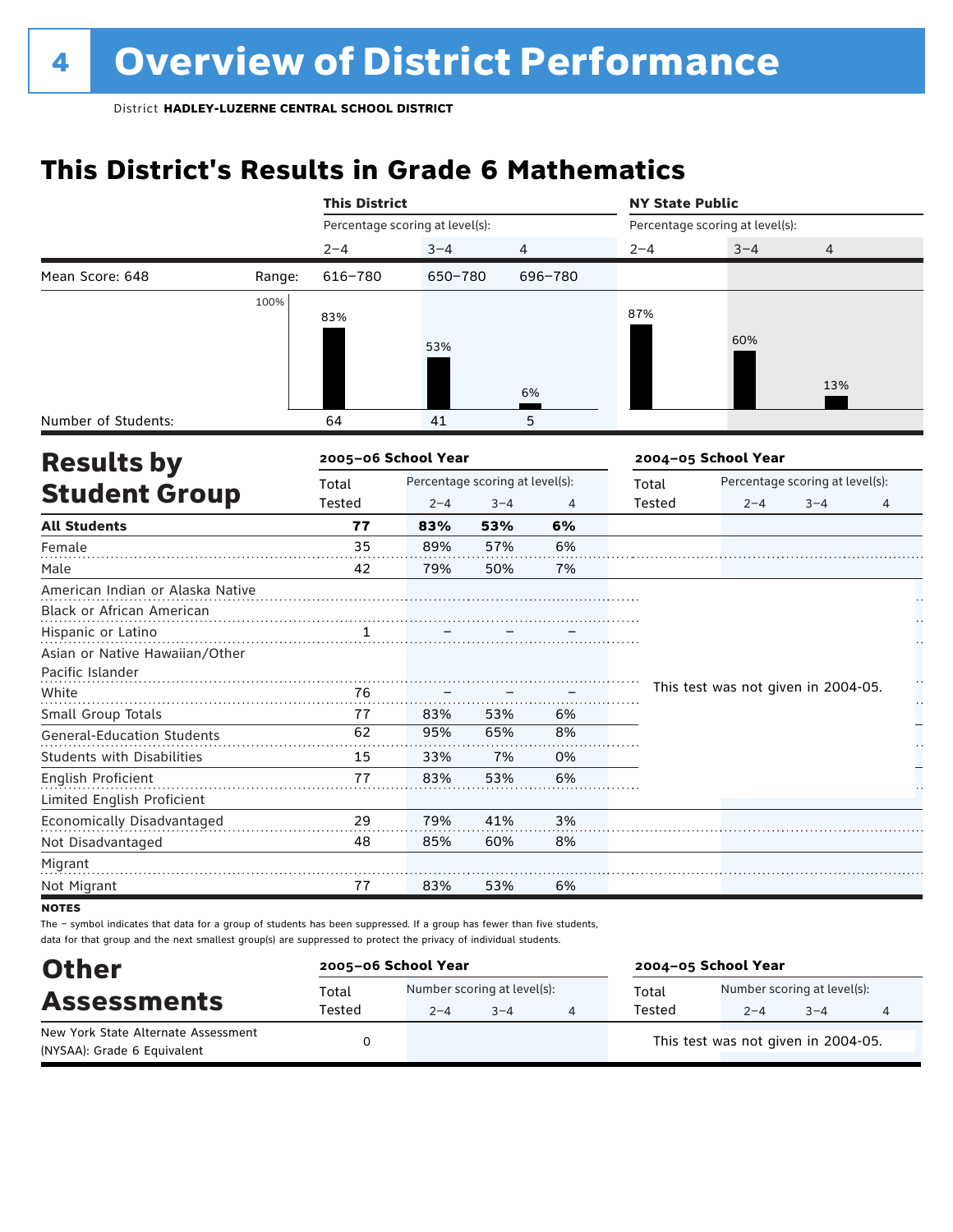### **This District's Results in Grade 7 English Language Arts**

|                                   |        | <b>This District</b>            |         |                                 |                | <b>NY State Public</b> |                                     |                                 |   |
|-----------------------------------|--------|---------------------------------|---------|---------------------------------|----------------|------------------------|-------------------------------------|---------------------------------|---|
|                                   |        | Percentage scoring at level(s): |         |                                 |                |                        | Percentage scoring at level(s):     |                                 |   |
|                                   |        | $2 - 4$                         | $3 - 4$ | 4                               |                | $2 - 4$                | $3 - 4$                             | 4                               |   |
| Mean Score: 644                   | Range: | 600-790                         | 650-790 |                                 | 712-790        |                        |                                     |                                 |   |
|                                   | 100%   | 91%                             |         |                                 |                | 92%                    |                                     |                                 |   |
|                                   |        |                                 |         |                                 |                |                        |                                     |                                 |   |
|                                   |        |                                 | 45%     |                                 |                |                        | 56%                                 |                                 |   |
|                                   |        |                                 |         |                                 |                |                        |                                     |                                 |   |
|                                   |        |                                 |         |                                 | 3%             |                        |                                     | 8%                              |   |
| Number of Students:               |        | 68                              | 34      |                                 | $\overline{2}$ |                        |                                     |                                 |   |
| <b>Results by</b>                 |        | 2005-06 School Year             |         |                                 |                |                        | 2004-05 School Year                 |                                 |   |
|                                   |        | Total                           |         | Percentage scoring at level(s): |                | Total                  |                                     | Percentage scoring at level(s): |   |
| <b>Student Group</b>              |        | Tested                          | $2 - 4$ | $3 - 4$                         | 4              | Tested                 | $2 - 4$                             | $3 - 4$                         | 4 |
| <b>All Students</b>               |        | 75                              | 91%     | 45%                             | 3%             |                        |                                     |                                 |   |
| Female                            |        | 41                              | 93%     | 51%                             | 5%             |                        |                                     |                                 |   |
| Male                              |        | 34                              | 88%     | 38%                             | 0%             |                        |                                     |                                 |   |
| American Indian or Alaska Native  |        |                                 |         |                                 |                |                        |                                     |                                 |   |
| Black or African American         |        |                                 |         |                                 |                |                        |                                     |                                 |   |
| Hispanic or Latino                |        |                                 |         |                                 |                |                        |                                     |                                 |   |
| Asian or Native Hawaiian/Other    |        |                                 |         |                                 |                |                        |                                     |                                 |   |
| Pacific Islander                  |        |                                 |         |                                 |                |                        |                                     |                                 | H |
| White                             |        | 75                              | 91%     | 45%                             | 3%             |                        | This test was not given in 2004-05. |                                 | H |
| Small Group Totals                |        |                                 |         |                                 |                |                        |                                     |                                 |   |
| <b>General-Education Students</b> |        | 62                              | 98%     | 53%                             | 3%             |                        |                                     |                                 |   |
| <b>Students with Disabilities</b> |        | 13                              | 54%     | 8%                              | 0%             |                        |                                     |                                 |   |
| <b>English Proficient</b>         |        | 75                              | 91%     | 45%                             | 3%             |                        |                                     |                                 |   |
| Limited English Proficient        |        |                                 |         |                                 |                |                        |                                     |                                 |   |
| Economically Disadvantaged        |        | 28                              | 86%     | 21%                             | 0%             |                        |                                     |                                 |   |
| Not Disadvantaged                 |        | 47                              | 94%     | 60%                             | 4%             |                        |                                     |                                 |   |
| Migrant                           |        |                                 |         |                                 |                |                        |                                     |                                 |   |
| Not Migrant                       |        | 75                              | 91%     | 45%                             | 3%             |                        |                                     |                                 |   |
| <b>NOTES</b>                      |        |                                 |         |                                 |                |                        |                                     |                                 |   |

The – symbol indicates that data for a group of students has been suppressed. If a group has fewer than five students, data for that group and the next smallest group(s) are suppressed to protect the privacy of individual students.

| <b>Other</b>                                                                                         | 2005-06 School Year |                             |         |   | 2004-05 School Year |                                     |         |     |
|------------------------------------------------------------------------------------------------------|---------------------|-----------------------------|---------|---|---------------------|-------------------------------------|---------|-----|
| <b>Assessments</b>                                                                                   | Total               | Number scoring at level(s): |         |   | Total               | Number scoring at level(s):         |         |     |
|                                                                                                      | Tested              | $2 - 4$                     | $3 - 4$ | 4 | Tested              | $2 - 4$                             | $3 - 4$ | 4   |
| New York State Alternate Assessment<br>(NYSAA): Grade 7 Equivalent                                   | 0                   |                             |         |   |                     | This test was not given in 2004-05. |         |     |
| New York State English as a Second<br>Language Achievement Test (NYSESLAT) <sup>+</sup> :<br>Grade 7 |                     |                             |         |   | N/A                 | N/A                                 | N/A     | N/A |

† Results in this report are shown for students who took the NYSESLAT in lieu of the New York State Testing Program assessment for accountability purposes.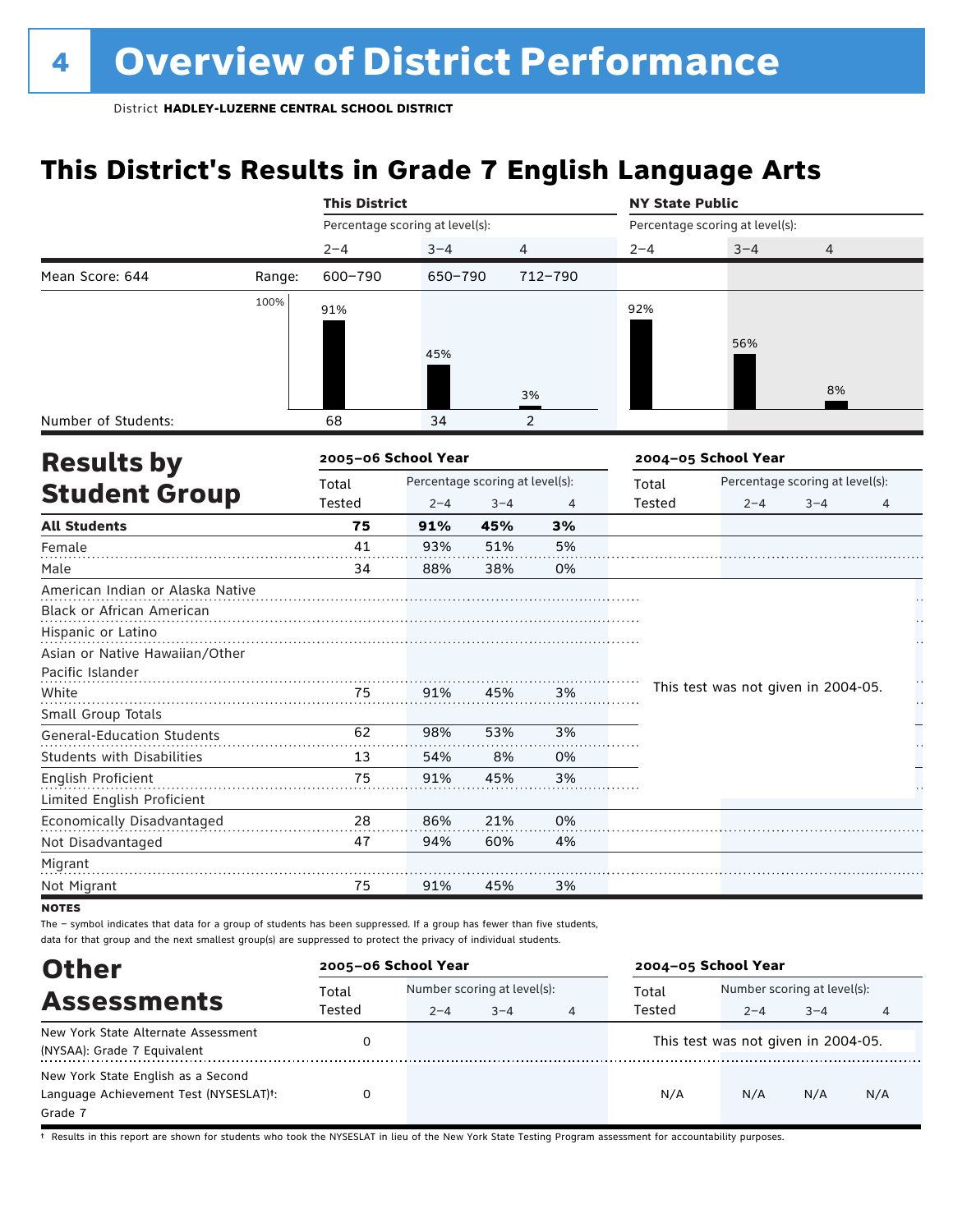### **This District's Results in Grade 7 Mathematics**

|                                   |        | <b>This District</b>            |                                 |         |         | <b>NY State Public</b>          |                                     |                                 |   |  |
|-----------------------------------|--------|---------------------------------|---------------------------------|---------|---------|---------------------------------|-------------------------------------|---------------------------------|---|--|
|                                   |        | Percentage scoring at level(s): |                                 |         |         | Percentage scoring at level(s): |                                     |                                 |   |  |
|                                   |        | $2 - 4$                         | $3 - 4$                         | 4       |         | $2 - 4$                         | $3 - 4$                             | 4                               |   |  |
| Mean Score: 640                   | Range: | 611-800                         | 650-800                         |         | 693-800 |                                 |                                     |                                 |   |  |
|                                   | 100%   |                                 |                                 |         |         | 87%                             |                                     |                                 |   |  |
|                                   |        | 86%                             |                                 |         |         |                                 |                                     |                                 |   |  |
|                                   |        |                                 | 47%                             |         |         |                                 | 56%                                 |                                 |   |  |
|                                   |        |                                 |                                 |         |         |                                 |                                     |                                 |   |  |
|                                   |        |                                 |                                 |         | 4%      |                                 |                                     | 12%                             |   |  |
| Number of Students:               |        | 66                              | 36                              |         | 3       |                                 |                                     |                                 |   |  |
| <b>Results by</b>                 |        | 2005-06 School Year             |                                 |         |         |                                 | 2004-05 School Year                 |                                 |   |  |
|                                   |        | Total                           | Percentage scoring at level(s): |         |         | Total                           |                                     | Percentage scoring at level(s): |   |  |
| <b>Student Group</b>              |        | Tested                          | $2 - 4$                         | $3 - 4$ | 4       | Tested                          | $2 - 4$                             | $3 - 4$                         | 4 |  |
| <b>All Students</b>               |        | 77                              | 86%                             | 47%     | 4%      |                                 |                                     |                                 |   |  |
| Female                            |        | 41                              | 88%                             | 49%     | 2%      |                                 |                                     |                                 |   |  |
| Male                              |        | 36                              | 83%                             | 44%     | 6%      |                                 |                                     |                                 |   |  |
| American Indian or Alaska Native  |        |                                 |                                 |         |         |                                 |                                     |                                 |   |  |
| Black or African American         |        |                                 |                                 |         |         |                                 |                                     |                                 |   |  |
| Hispanic or Latino                |        |                                 |                                 |         |         |                                 |                                     |                                 |   |  |
| Asian or Native Hawaiian/Other    |        |                                 |                                 |         |         |                                 |                                     |                                 |   |  |
| Pacific Islander                  |        |                                 |                                 |         |         |                                 |                                     |                                 |   |  |
| White                             |        | 77                              | 86%                             | 47%     | 4%      |                                 | This test was not given in 2004-05. |                                 |   |  |
| Small Group Totals                |        |                                 |                                 |         |         |                                 |                                     |                                 |   |  |
| <b>General-Education Students</b> |        | 63                              | 95%                             | 56%     | 5%      |                                 |                                     |                                 |   |  |
| <b>Students with Disabilities</b> |        | 14                              | 43%                             | 7%      | 0%      |                                 |                                     |                                 |   |  |
| English Proficient                |        | 77                              | 86%                             | 47%     | 4%      |                                 |                                     |                                 |   |  |
| Limited English Proficient        |        |                                 |                                 |         |         |                                 |                                     |                                 |   |  |
| Economically Disadvantaged        |        | 28                              | 79%                             | 29%     | 4%      |                                 |                                     |                                 |   |  |
| Not Disadvantaged                 |        | 49                              | 90%                             | 57%     | 4%      |                                 |                                     |                                 |   |  |
| Migrant                           |        |                                 |                                 |         |         |                                 |                                     |                                 |   |  |
| Not Migrant                       |        | 77                              | 86%                             | 47%     | 4%      |                                 |                                     |                                 |   |  |
| <b>NOTES</b>                      |        |                                 |                                 |         |         |                                 |                                     |                                 |   |  |

| <b>Other</b>                                                       | 2005-06 School Year |         |                             | 2004-05 School Year |                                     |         |  |  |  |
|--------------------------------------------------------------------|---------------------|---------|-----------------------------|---------------------|-------------------------------------|---------|--|--|--|
| <b>Assessments</b>                                                 | Total               |         | Number scoring at level(s): | Total               | Number scoring at level(s):         |         |  |  |  |
|                                                                    | Tested              | $2 - 4$ | $3 - 4$                     | Tested              | $2 - 4$                             | $3 - 4$ |  |  |  |
| New York State Alternate Assessment<br>(NYSAA): Grade 7 Equivalent |                     |         |                             |                     | This test was not given in 2004-05. |         |  |  |  |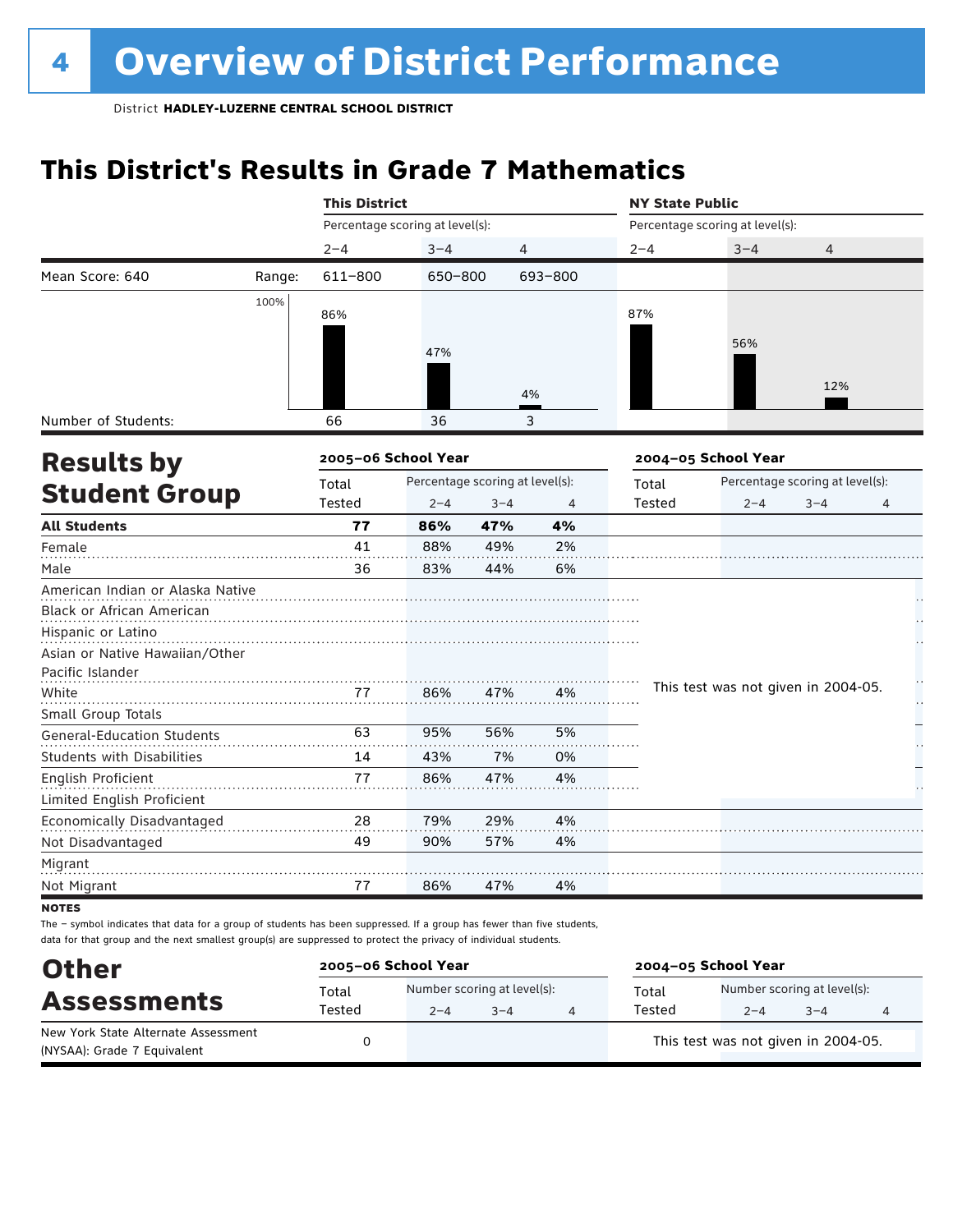### **This District's Results in Grade 8 English Language Arts**

|                                   |        | <b>This District</b>            |         |                                 |                | <b>NY State Public</b> |                                                                  |                                 |        |
|-----------------------------------|--------|---------------------------------|---------|---------------------------------|----------------|------------------------|------------------------------------------------------------------|---------------------------------|--------|
|                                   |        | Percentage scoring at level(s): |         |                                 |                |                        | Percentage scoring at level(s):                                  |                                 |        |
|                                   |        | $2 - 4$                         | $3 - 4$ | $\overline{4}$                  |                | $2 - 4$                | $3 - 4$                                                          | 4                               |        |
| Mean Score: 649                   | Range: | $602 - 790$                     | 650-790 |                                 | 715-790        |                        |                                                                  |                                 |        |
|                                   | 100%   | 92%                             |         |                                 |                | 91%                    |                                                                  |                                 |        |
|                                   |        |                                 |         |                                 |                |                        |                                                                  |                                 |        |
|                                   |        |                                 | 49%     |                                 |                |                        | 49%                                                              |                                 |        |
|                                   |        |                                 |         |                                 |                |                        |                                                                  |                                 |        |
|                                   |        |                                 |         |                                 | 3%             |                        |                                                                  | 5%                              |        |
| Number of Students:               |        | 72                              | 38      |                                 | 2              |                        |                                                                  |                                 |        |
| <b>Results by</b>                 |        | 2005-06 School Year             |         |                                 |                |                        | 2004-05 School Year                                              |                                 |        |
|                                   |        | Total                           |         | Percentage scoring at level(s): |                | Total                  |                                                                  | Percentage scoring at level(s): |        |
| <b>Student Group</b>              |        | Tested                          | $2 - 4$ | $3 - 4$                         | $\overline{4}$ | Tested                 | $2 - 4$                                                          | $3 - 4$                         | 4      |
| <b>All Students</b>               |        | 78                              | 92%     | 49%                             | 3%             |                        |                                                                  |                                 |        |
| Female                            |        | 40                              | 93%     | 55%                             | 5%             |                        |                                                                  |                                 |        |
| Male                              |        | 38                              | 92%     | 42%                             | 0%             |                        |                                                                  |                                 |        |
| American Indian or Alaska Native  |        |                                 |         |                                 |                |                        |                                                                  |                                 |        |
| Black or African American         |        |                                 |         |                                 |                |                        |                                                                  |                                 |        |
| Hispanic or Latino                |        |                                 |         |                                 |                |                        | New assessments for elementary-                                  |                                 |        |
| Asian or Native Hawaiian/Other    |        | 3                               |         |                                 |                |                        | and middle-level English language                                |                                 |        |
| Pacific Islander                  |        |                                 |         |                                 |                |                        | arts and mathematics were                                        |                                 |        |
| White                             |        | 75                              |         |                                 |                |                        | administered in 2006. Results from                               |                                 | Ŭ<br>H |
| Small Group Totals                |        | 78                              | 92%     | 49%                             | 3%             |                        | these assessments cannot be directly                             |                                 |        |
| <b>General-Education Students</b> |        | 67                              | 99%     | 57%                             | 3%             |                        | compared to results from previously<br>administered assessments. |                                 | μ,     |
| <b>Students with Disabilities</b> |        | 11                              | 55%     | 0%                              | 0%             |                        |                                                                  |                                 |        |
| <b>English Proficient</b>         |        | 78                              | 92%     | 49%                             | 3%             |                        |                                                                  |                                 |        |
| Limited English Proficient        |        |                                 |         |                                 |                |                        |                                                                  |                                 |        |
| Economically Disadvantaged        |        | 30                              | 90%     | 37%                             | 3%             |                        |                                                                  |                                 |        |
| Not Disadvantaged                 |        | 48                              | 94%     | 56%                             | 2%             |                        |                                                                  |                                 |        |
| Migrant                           |        |                                 |         |                                 |                |                        |                                                                  |                                 |        |
| Not Migrant                       |        | 78                              | 92%     | 49%                             | 3%             |                        |                                                                  |                                 |        |
| <b>NOTES</b>                      |        |                                 |         |                                 |                |                        |                                                                  |                                 |        |

The – symbol indicates that data for a group of students has been suppressed. If a group has fewer than five students, data for that group and the next smallest group(s) are suppressed to protect the privacy of individual students.

| <b>Other</b>                           | 2005-06 School Year |                             |         |   | 2004-05 School Year |                             |         |  |  |
|----------------------------------------|---------------------|-----------------------------|---------|---|---------------------|-----------------------------|---------|--|--|
| <b>Assessments</b>                     | Total               | Number scoring at level(s): |         |   | Total               | Number scoring at level(s): |         |  |  |
|                                        | Tested              | $2 - 4$                     | $3 - 4$ | 4 | Tested              | $2 - 4$                     | $3 - 4$ |  |  |
| New York State Alternate Assessment    |                     |                             |         |   |                     |                             |         |  |  |
| (NYSAA): Grade 8 Equivalent            |                     |                             |         |   |                     |                             |         |  |  |
| New York State English as a Second     |                     |                             |         |   |                     |                             |         |  |  |
| Language Achievement Test (NYSESLAT)t: |                     |                             |         |   |                     |                             |         |  |  |
| Grade 8                                |                     |                             |         |   |                     |                             |         |  |  |

† Results in this report are shown for students who took the NYSESLAT in lieu of the New York State Testing Program assessment for accountability purposes.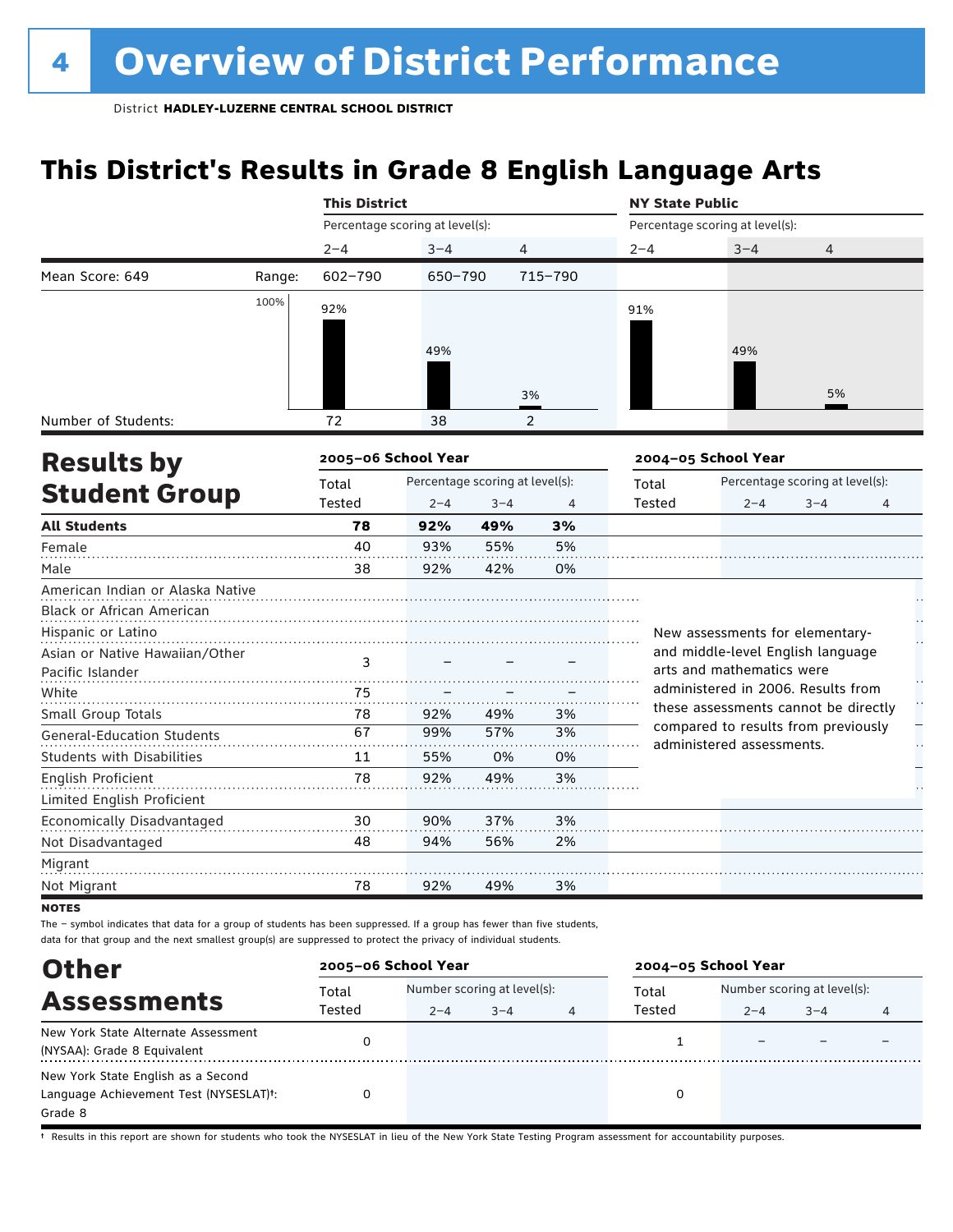### **This District's Results in Grade 8 Mathematics**

|                                   |        | <b>This District</b>            |                                 |         |         | <b>NY State Public</b> |                                                                             |                                 |   |  |
|-----------------------------------|--------|---------------------------------|---------------------------------|---------|---------|------------------------|-----------------------------------------------------------------------------|---------------------------------|---|--|
|                                   |        | Percentage scoring at level(s): |                                 |         |         |                        | Percentage scoring at level(s):                                             |                                 |   |  |
|                                   |        | $2 - 4$                         | $3 - 4$                         |         | 4       | $2 - 4$                | $3 - 4$                                                                     | 4                               |   |  |
| Mean Score: 657                   | Range: | $616 - 775$                     | 650-775                         |         | 701-775 |                        |                                                                             |                                 |   |  |
|                                   | 100%   | 96%                             |                                 |         |         |                        |                                                                             |                                 |   |  |
|                                   |        |                                 |                                 |         |         | 85%                    |                                                                             |                                 |   |  |
|                                   |        |                                 | 64%                             |         |         |                        | 54%                                                                         |                                 |   |  |
|                                   |        |                                 |                                 |         |         |                        |                                                                             |                                 |   |  |
|                                   |        |                                 |                                 |         | 4%      |                        |                                                                             | 10%                             |   |  |
| Number of Students:               |        | 73                              | 49                              |         | 3       |                        |                                                                             |                                 |   |  |
|                                   |        | 2005-06 School Year             |                                 |         |         |                        | 2004-05 School Year                                                         |                                 |   |  |
| <b>Results by</b>                 |        |                                 | Percentage scoring at level(s): |         |         |                        |                                                                             | Percentage scoring at level(s): |   |  |
| <b>Student Group</b>              |        | Total<br>Tested                 | $2 - 4$                         | $3 - 4$ | 4       | Total<br>Tested        | $2 - 4$                                                                     | $3 - 4$                         | 4 |  |
| <b>All Students</b>               |        | 76                              | 96%                             | 64%     | 4%      |                        |                                                                             |                                 |   |  |
| Female                            |        | 40                              | 95%                             | 63%     | 3%      |                        |                                                                             |                                 |   |  |
| Male                              |        | 36                              | 97%                             | 67%     | 6%      |                        |                                                                             |                                 |   |  |
| American Indian or Alaska Native  |        |                                 |                                 |         |         |                        |                                                                             |                                 |   |  |
| Black or African American         |        |                                 |                                 |         |         |                        |                                                                             |                                 |   |  |
| Hispanic or Latino                |        |                                 |                                 |         |         |                        | New assessments for elementary-                                             |                                 |   |  |
| Asian or Native Hawaiian/Other    |        | 3                               |                                 |         |         |                        | and middle-level English language                                           |                                 |   |  |
| Pacific Islander                  |        |                                 |                                 |         |         |                        | arts and mathematics were                                                   |                                 |   |  |
| White                             |        | 73                              |                                 |         |         |                        | administered in 2006. Results from                                          |                                 |   |  |
| Small Group Totals                |        | 76                              | 96%                             | 64%     | 4%      |                        | these assessments cannot be directly<br>compared to results from previously |                                 |   |  |
| <b>General-Education Students</b> |        | 67                              | 100%                            | 72%     | 4%      |                        | administered assessments.                                                   |                                 |   |  |
| <b>Students with Disabilities</b> |        | 9                               | 67%                             | 11%     | 0%      |                        |                                                                             |                                 |   |  |
| English Proficient                |        | 76                              | 96%                             | 64%     | 4%      |                        |                                                                             |                                 |   |  |
| Limited English Proficient        |        |                                 |                                 |         |         |                        |                                                                             |                                 |   |  |
| Economically Disadvantaged        |        | 29                              | 97%                             | 52%     | 0%      |                        |                                                                             |                                 |   |  |
| Not Disadvantaged                 |        | 47                              | 96%                             | 72%     | 6%      |                        |                                                                             |                                 |   |  |
| Migrant                           |        |                                 |                                 |         |         |                        |                                                                             |                                 |   |  |
| Not Migrant                       |        | 76                              | 96%                             | 64%     | 4%      |                        |                                                                             |                                 |   |  |
|                                   |        |                                 |                                 |         |         |                        |                                                                             |                                 |   |  |

**NOTES** 

| <b>Other</b>                                                       | 2005-06 School Year |                                        |         | 2004-05 School Year |                                        |                          |  |
|--------------------------------------------------------------------|---------------------|----------------------------------------|---------|---------------------|----------------------------------------|--------------------------|--|
| <b>Assessments</b>                                                 | Total<br>Tested     | Number scoring at level(s):<br>$2 - 4$ | $3 - 4$ | Total<br>Tested     | Number scoring at level(s):<br>$2 - 4$ | $3 - 4$                  |  |
| New York State Alternate Assessment<br>(NYSAA): Grade 8 Equivalent |                     |                                        |         |                     |                                        | $\overline{\phantom{0}}$ |  |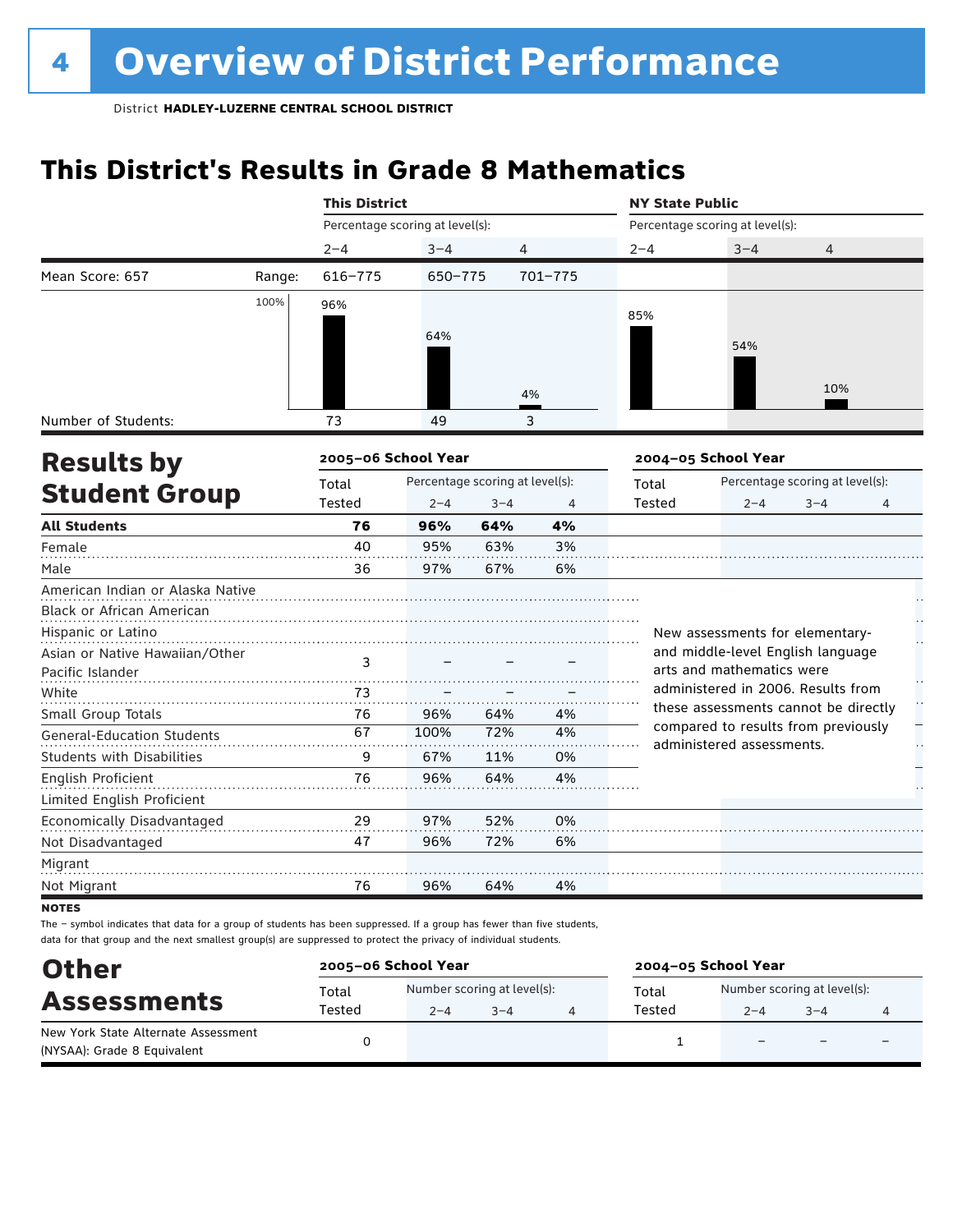## **This District's Results in Grade 8 Science**

|                                                    |        | <b>This District</b>            |                                 |         |                | <b>NY State Public</b>          |                     |                                 |                |  |
|----------------------------------------------------|--------|---------------------------------|---------------------------------|---------|----------------|---------------------------------|---------------------|---------------------------------|----------------|--|
|                                                    |        | Percentage scoring at level(s): |                                 |         |                | Percentage scoring at level(s): |                     |                                 |                |  |
|                                                    |        | $2 - 4$                         | $3 - 4$                         | 4       |                | $2 - 4$                         | $3 - 4$             | 4                               |                |  |
| Mean Score: 73                                     | Range: | $44 - 100$                      | $65 - 100$                      |         | $85 - 100$     |                                 |                     |                                 |                |  |
|                                                    | 100%   | 99% 97%                         | 76%                             | 87%     | 33%            | 91% 91%                         | 64% 68%             |                                 |                |  |
| $\blacksquare$ 2005-06                             |        |                                 |                                 |         | 17%            |                                 |                     | 18%                             | 25%            |  |
| $2004 - 05$                                        |        |                                 |                                 |         |                |                                 |                     |                                 |                |  |
| Number of Students:                                |        | 75<br>73                        | 58                              | 65      | 25<br>13       |                                 |                     |                                 |                |  |
| <b>Results by</b>                                  |        | 2005-06 School Year             |                                 |         |                |                                 | 2004-05 School Year |                                 |                |  |
|                                                    |        | Total                           | Percentage scoring at level(s): |         |                | Total                           |                     | Percentage scoring at level(s): |                |  |
| <b>Student Group</b>                               |        | <b>Tested</b>                   | $2 - 4$                         | $3 - 4$ | $\overline{4}$ | <b>Tested</b>                   | $2 - 4$             | $3 - 4$                         | $\overline{4}$ |  |
| <b>All Students</b>                                |        | 76                              | 99%                             | 76%     | 17%            | 75                              | 97%                 | 87%                             | 33%            |  |
| Female                                             |        | 39                              | 97%                             | 67%     | 8%             | 41                              | 100%                | 88%                             | 32%            |  |
| Male                                               |        | 37                              | 100%                            | 86%     | 27%            | 34                              | 94%                 | 85%                             | 35%            |  |
| American Indian or Alaska Native                   |        |                                 |                                 |         |                |                                 |                     |                                 |                |  |
| Black or African American                          |        |                                 |                                 |         |                | $\overline{1}$                  |                     |                                 |                |  |
| Hispanic or Latino                                 |        |                                 |                                 |         |                | 1                               |                     |                                 |                |  |
| Asian or Native Hawaiian/Other<br>Pacific Islander |        | 3                               |                                 |         |                |                                 |                     |                                 |                |  |
| White                                              |        | 73                              |                                 |         |                | 73                              |                     |                                 |                |  |
| Small Group Totals                                 |        | 76                              | 99%                             | 76%     | 17%            | 75                              | 97%                 | 87%                             | 33%            |  |
| <b>General-Education Students</b>                  |        | 66                              | 98%                             | 82%     | 20%            | 63                              | 100%                | 95%                             | 38%            |  |
| <b>Students with Disabilities</b>                  |        | 10                              | 100%                            | 40%     | 0%             | 12                              | 83%                 | 42%                             | 8%             |  |
| <b>English Proficient</b>                          |        | 76                              | 99%                             | 76%     | 17%            | 75                              | 97%                 | 87%                             | 33%            |  |
| Limited English Proficient                         |        |                                 |                                 |         |                |                                 |                     |                                 |                |  |
| Economically Disadvantaged                         |        | 30                              | 100%                            | 70%     | 10%            | 27                              | 96%                 | 78%                             | 19%            |  |
| Not Disadvantaged                                  |        | 46                              | 98%                             | 80%     | 22%            | 48                              | 98%                 | 92%                             | 42%            |  |
| Migrant                                            |        |                                 |                                 |         |                |                                 |                     |                                 |                |  |
| Not Migrant                                        |        | 76                              | 99%                             | 76%     | 17%            | 75                              | 97%                 | 87%                             | 33%            |  |

**NOTES** 

| <b>Other</b>                        | 2005-06 School Year |                             |         |   | 2004-05 School Year |                             |         |  |
|-------------------------------------|---------------------|-----------------------------|---------|---|---------------------|-----------------------------|---------|--|
|                                     | Total               | Number scoring at level(s): |         |   | Total               | Number scoring at level(s): |         |  |
| <b>Assessments</b>                  | Tested              | $2 - 4$                     | $3 - 4$ | 4 | Tested              | $2 - 4$                     | $3 - 4$ |  |
| New York State Alternate Assessment |                     |                             |         |   |                     |                             |         |  |
| (NYSAA): Grade 8 Equivalent         |                     |                             |         |   |                     |                             |         |  |
| <b>Regents Science</b>              |                     |                             |         |   |                     |                             |         |  |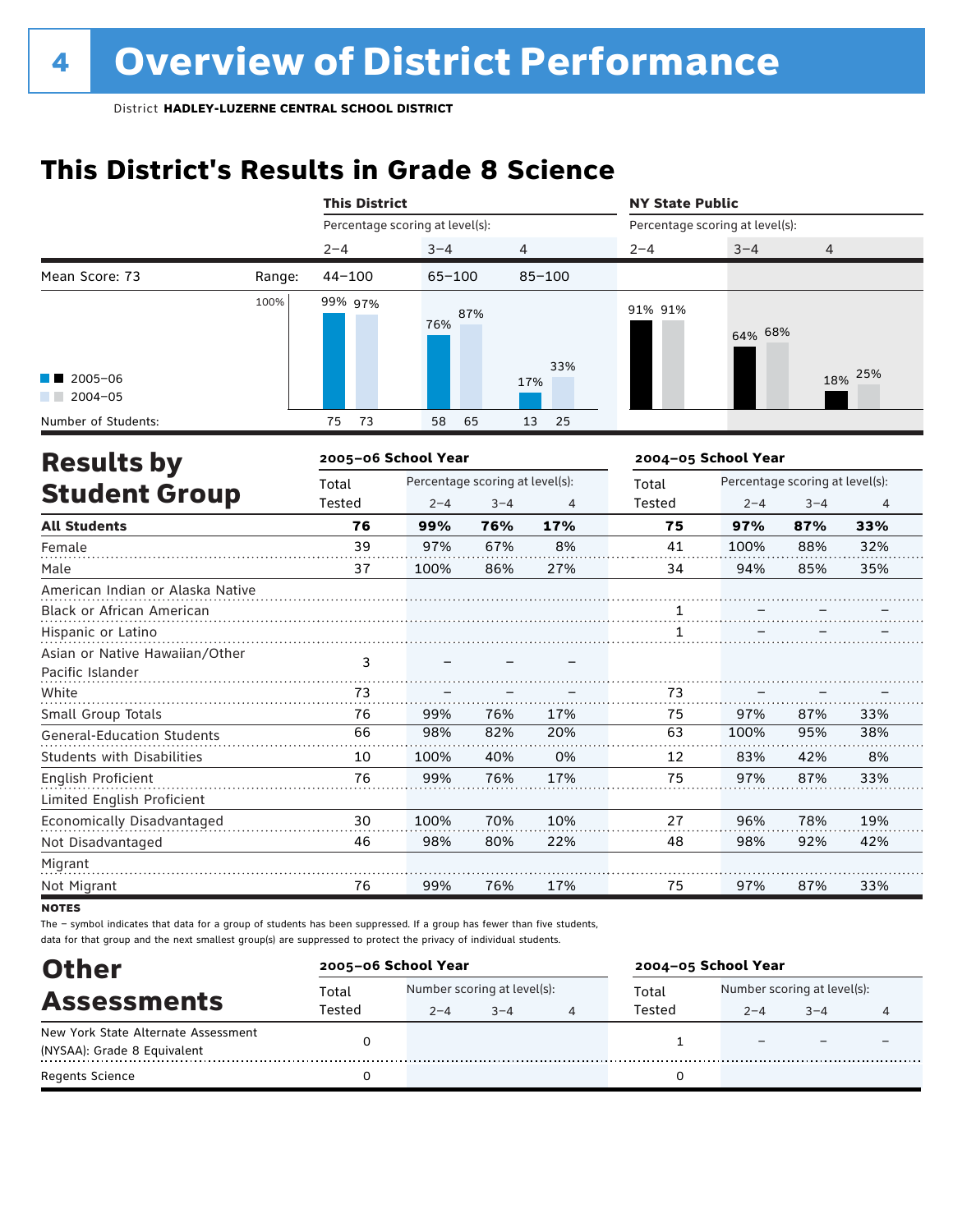### **Previous Years' Results for English Language Arts**

Standards for elementary- and middle-level English language arts and mathematics assessments administered in 1999 through 2005 are different from those for the 2006 assessments. As such, valid comparisons between 2006 data and data from previous years cannot be made.



|           |         | Number of students scoring at each performance level: |         |         |              |            |  |
|-----------|---------|-------------------------------------------------------|---------|---------|--------------|------------|--|
| Test Date | Level 1 | Level <sub>2</sub>                                    | Level 3 | Level 4 | Total Tested | Mean Score |  |
| Feb 2005  |         |                                                       |         | 10      | ь,           | 658        |  |
| Feb 2004  |         |                                                       |         |         | 89           | 642        |  |
| Feb 2003  |         |                                                       |         |         |              | 644        |  |

|                                                                             |      | <b>This School</b> |                                 |             | <b>NY State Public</b>          |             |           |  |
|-----------------------------------------------------------------------------|------|--------------------|---------------------------------|-------------|---------------------------------|-------------|-----------|--|
|                                                                             |      |                    | Percentage scoring at level(s): |             | Percentage scoring at level(s): |             |           |  |
|                                                                             |      | $2 - 4$            | $3 - 4$                         | 4           | $2 - 4$                         | $3 - 4$     | 4         |  |
|                                                                             |      | Range: 658-830     | 697-830                         | 737-830     |                                 |             |           |  |
| Grade 8<br>$\blacksquare$ 2004-05<br>$\blacksquare$ 2003-04<br>$12002 - 03$ | 100% | 96% 94% 91%        | 50% 49%<br>25%                  | 8%<br>5% 3% | 93% 93% 91%                     | 48% 47% 45% | 9% 11% 8% |  |

#### Number of students scoring at each performance level:

| <b>Test Date</b> | Level 1 | Level 2 | Level 3 | Level 4 | intal Tested | Mean Score |  |
|------------------|---------|---------|---------|---------|--------------|------------|--|
| Jan 2005         |         |         |         |         |              | 700        |  |
| Jan 2004         |         |         |         |         | 84           | 696        |  |
| Jan 2003         |         |         |         |         |              | 685        |  |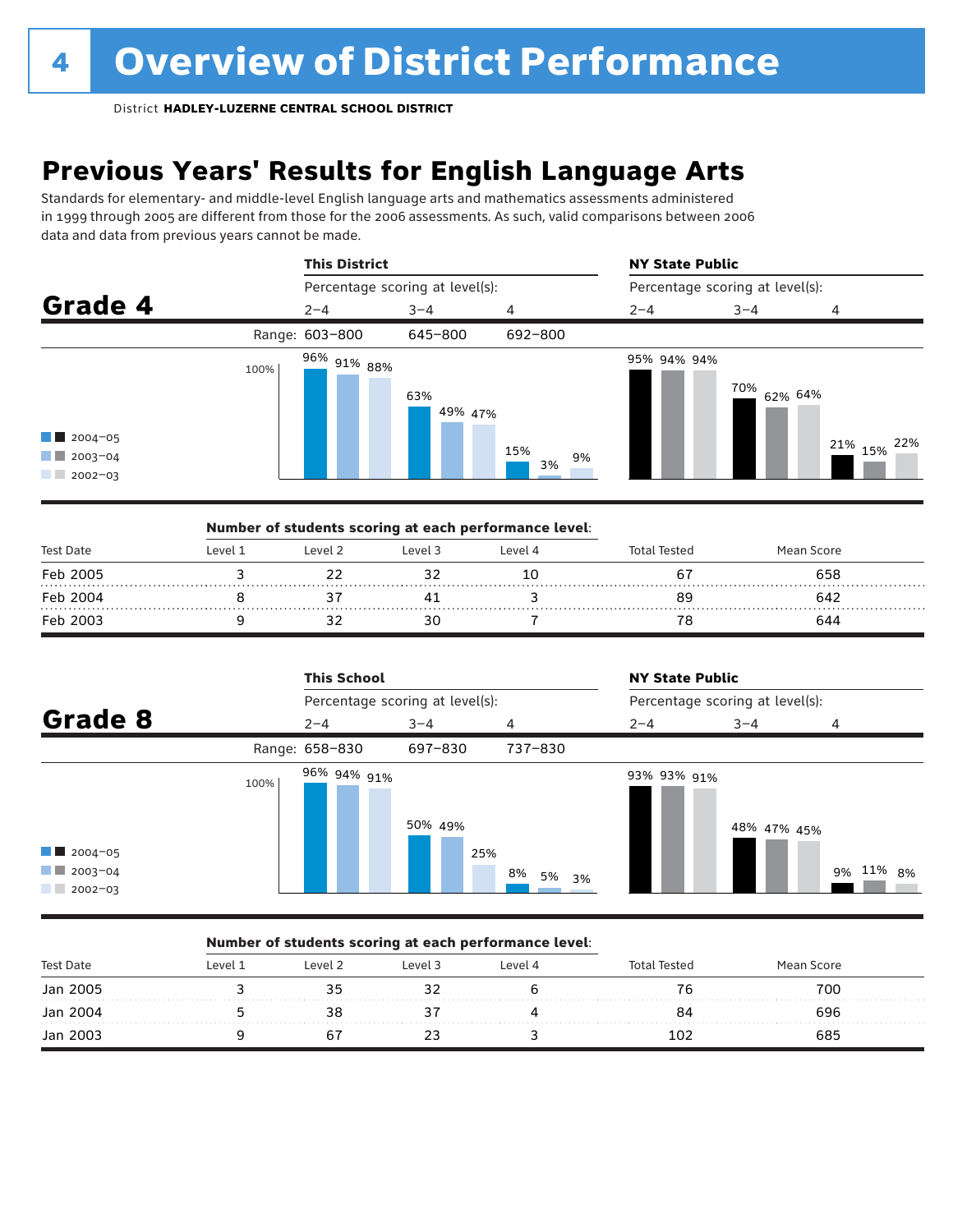### **Previous Years' Results for Mathematics**

Standards for elementary- and middle-level English language arts and mathematics assessments administered in 1999 through 2005 are different from those for the 2006 assessments. As such, valid comparisons between 2006 data and data from previous years cannot be made.



|           |         |         | Number of students scoring at each performance level: |         |                     |            |  |
|-----------|---------|---------|-------------------------------------------------------|---------|---------------------|------------|--|
| Test Date | Level 1 | Level 2 | Level 3                                               | Level 4 | <b>Total Tested</b> | Mean Score |  |
| May 2005  |         |         |                                                       |         | 68                  | 668        |  |
| May 2004  |         |         |                                                       |         | 89                  | 649        |  |
| May 2003  |         |         |                                                       |         |                     | 643        |  |

|                                                                  |      | <b>This School</b>     |                                 |                | <b>NY State Public</b> |                                 |                 |  |  |
|------------------------------------------------------------------|------|------------------------|---------------------------------|----------------|------------------------|---------------------------------|-----------------|--|--|
|                                                                  |      |                        | Percentage scoring at level(s): |                |                        | Percentage scoring at level(s): |                 |  |  |
| Grade 8                                                          |      | $2 - 4$                | $3 - 4$                         | 4              | $2 - 4$                | $3 - 4$                         | 4               |  |  |
|                                                                  |      | Range: 681-882         | 716-882                         | 760-882        |                        |                                 |                 |  |  |
| $\blacksquare$ 2004-05<br>$\blacksquare$ 2003-04<br>$12002 - 03$ | 100% | 90% <sup>93%</sup> 87% | $64\%$ $68\%$<br>41%            | 6%<br>5%<br>3% | 87% 86% <sub>83%</sub> | 55% 58% 51%                     | 13%<br>9%<br>9% |  |  |

#### Number of students scoring at each performance level:

| <b>Test Date</b> | l evel | Level 2 | Level 3 | l evel 4 | al Tested | Mean Score |  |
|------------------|--------|---------|---------|----------|-----------|------------|--|
| May 2005<br>.    |        |         | 49      |          | 80        |            |  |
| May 2004         |        |         | 50      |          |           |            |  |
| May 2003         |        |         |         |          | 104       |            |  |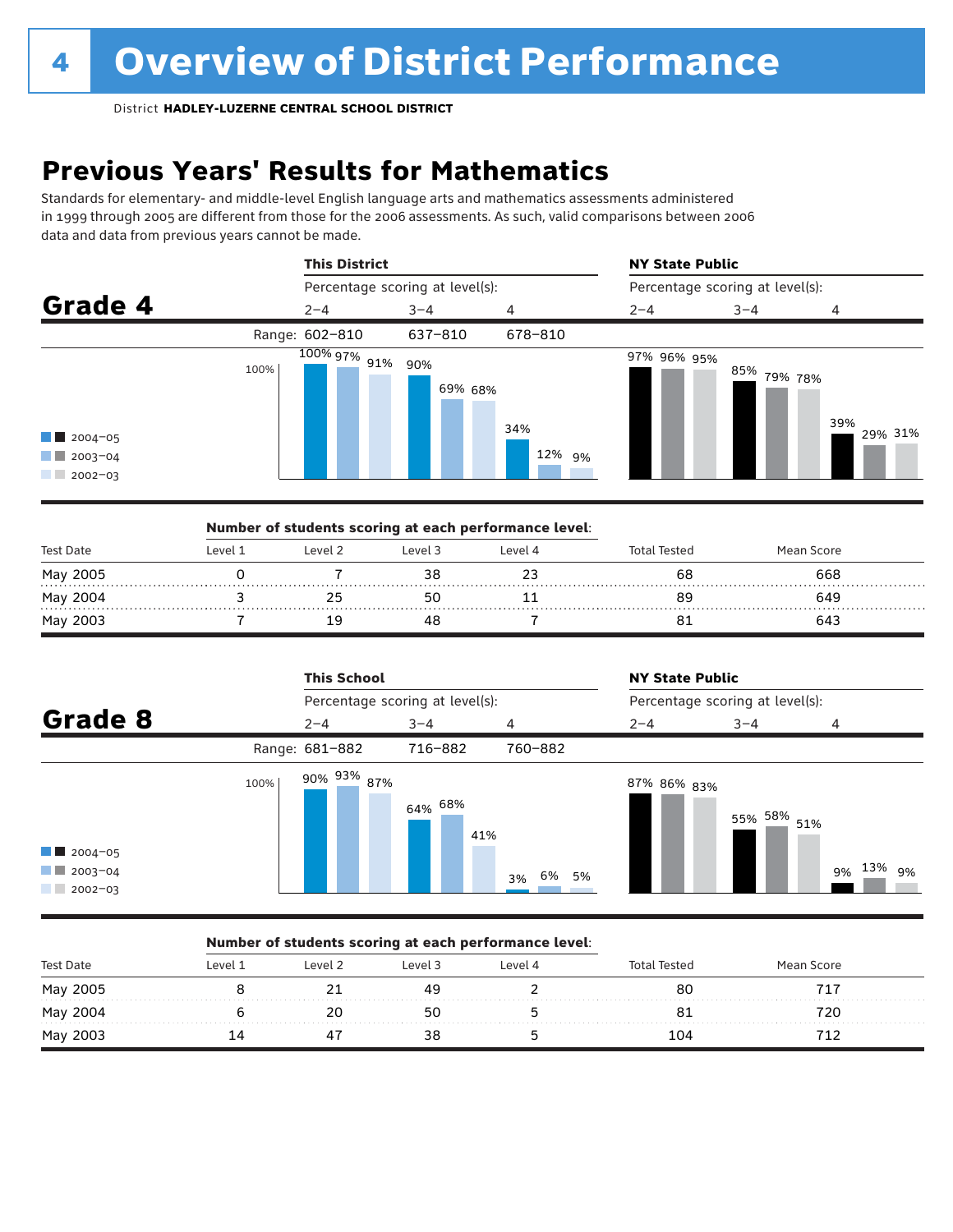### **This District's Total Cohort Results in Secondary-Level English after Four Years of Instruction**



| <b>Results by</b>                 | 2002 Cohort* |         |                                 |     | 2001 Cohort*   |         |                                 |                |
|-----------------------------------|--------------|---------|---------------------------------|-----|----------------|---------|---------------------------------|----------------|
|                                   | Number       |         | Percentage scoring at level(s): |     | Number         |         | Percentage scoring at level(s): |                |
| <b>Student Group</b>              | of Students  | $2 - 4$ | $3 - 4$                         | 4   | of Students    | $2 - 4$ | $3 - 4$                         | $\overline{4}$ |
| <b>All Students</b>               | 93           | 80%     | 71%                             | 23% | 92             | 77%     | 73%                             | 25%            |
| Female                            | 41           | 90%     | 80%                             | 37% | 48             | 88%     | 81%                             | 27%            |
| Male                              | 52           | 71%     | 63%                             | 12% | 44             | 66%     | 64%                             | 23%            |
| American Indian or Alaska Native  |              |         |                                 |     |                |         |                                 |                |
| <b>Black or African American</b>  |              |         |                                 |     | $\overline{2}$ |         |                                 |                |
| Hispanic or Latino                | 2            |         |                                 |     |                |         |                                 |                |
| Asian or Native Hawaiian/Other    |              |         |                                 |     |                |         |                                 |                |
| Pacific Islander                  |              |         |                                 |     |                |         |                                 |                |
| White                             | 91           |         |                                 |     | 89             |         |                                 |                |
| Small Group Totals                | 93           | 80%     | 71%                             | 23% | 92             | 77%     | 73%                             | 25%            |
| <b>General-Education Students</b> | 82           | 84%     | 76%                             | 26% | 80             | 83%     | 79%                             | 29%            |
| <b>Students with Disabilities</b> | 11           | 45%     | 36%                             | 0%  | 12             | 42%     | 33%                             | 0%             |
| English Proficient                | 93           | 80%     | 71%                             | 23% | 91             |         |                                 |                |
| Limited English Proficient        |              |         |                                 |     | 1              |         |                                 |                |
| Economically Disadvantaged        | 21           | 76%     | 67%                             | 14% |                |         |                                 |                |
| Not Disadvantaged                 | 72           | 81%     | 72%                             | 25% |                |         |                                 |                |
| Migrant                           |              |         |                                 |     |                |         |                                 |                |
| Not Migrant                       | 93           | 80%     | 71%                             | 23% |                |         |                                 |                |

#### **NOTES**

The – symbol indicates that data for a group of students has been suppressed. If a group has fewer than five students, data for that group and the next smallest group(s) are suppressed to protect the privacy of individual students.

| <b>Other</b>                        | 2002 Cohort* |         |                             | 2001 Cohort*          |         |                             |  |  |
|-------------------------------------|--------------|---------|-----------------------------|-----------------------|---------|-----------------------------|--|--|
| <b>Assessments</b>                  | Number       |         | Number scoring at level(s): | Number<br>of Students |         | Number scoring at level(s): |  |  |
| New York State Alternate Assessment | of Students  | $2 - 4$ | $3 - 4$                     |                       | $2 - 4$ | $3 - 4$                     |  |  |
| (NYSAA): High School Equivalent     |              |         |                             |                       |         |                             |  |  |

A total cohort consists of all students who first entered Grade 9 in a particular year, and all ungraded students with disabilities who reached their seventeenth birthday in that year, and were enrolled in the school/district for five months. Students are excluded from the cohort if they transferred to another school district, nonpublic school, or criminal justice facility, or left the U.S. and its territories or died before the report date. Statewide total cohort also includes students who were enrolled for fewer than five months.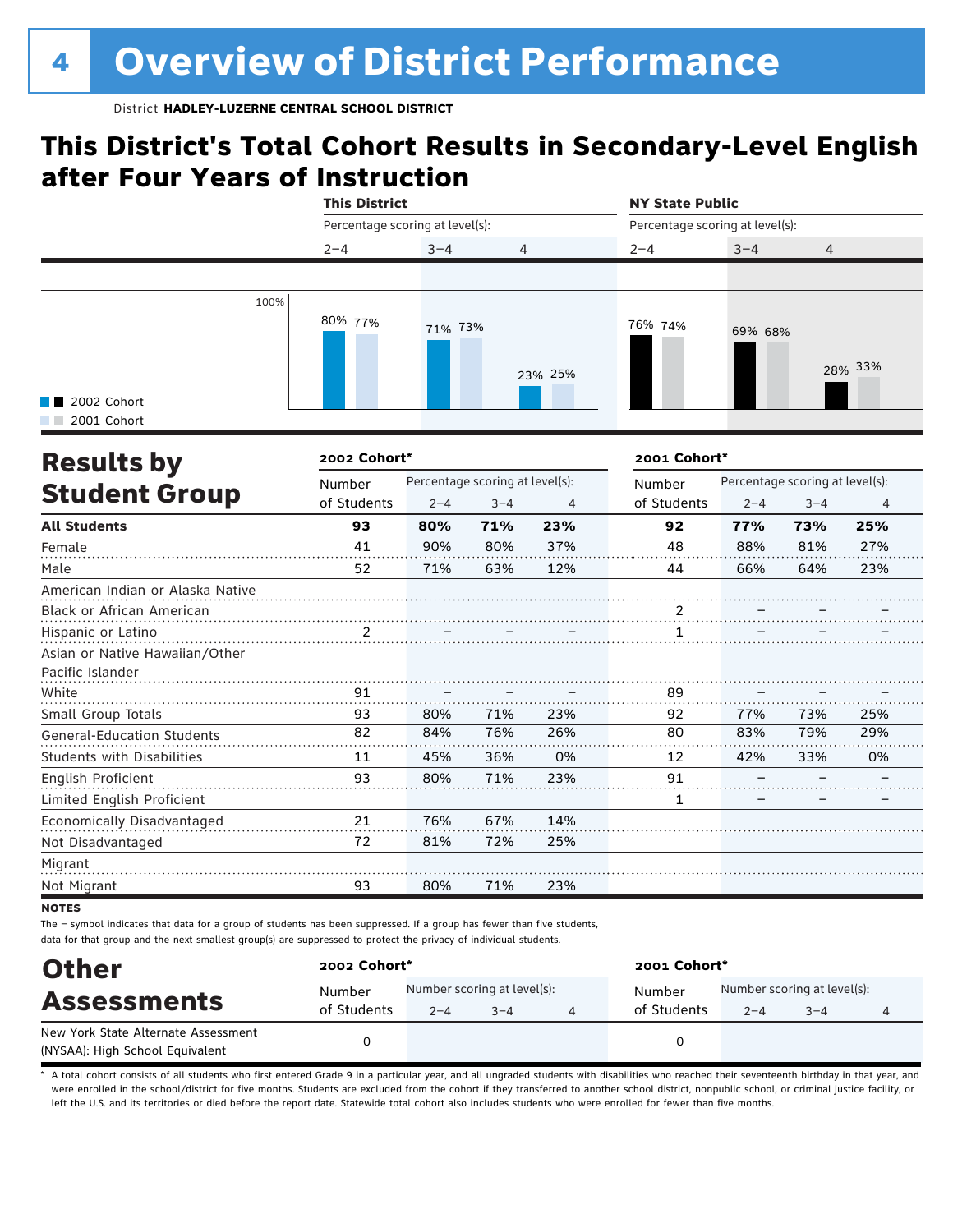### **This District's Total Cohort Results in Secondary-Level Mathematics after Four Years of Instruction**

|                            |      | <b>This District</b>            |         |                | <b>NY State Public</b>          |         |                |  |  |
|----------------------------|------|---------------------------------|---------|----------------|---------------------------------|---------|----------------|--|--|
|                            |      | Percentage scoring at level(s): |         |                | Percentage scoring at level(s): |         |                |  |  |
|                            |      | $2 - 4$                         | $3 - 4$ | $\overline{4}$ | $2 - 4$                         | $3 - 4$ | $\overline{4}$ |  |  |
|                            |      |                                 |         |                |                                 |         |                |  |  |
| 2002 Cohort<br>2001 Cohort | 100% | 83% 83%                         | 80% 79% | 36%<br>15%     | 78% 75%                         | 71% 67% | 23% 21%        |  |  |
|                            |      |                                 |         |                |                                 |         |                |  |  |

| <b>Results by</b><br><b>Student Group</b> | 2002 Cohort*          |                                 | 2001 Cohort* |     |             |                                 |         |     |
|-------------------------------------------|-----------------------|---------------------------------|--------------|-----|-------------|---------------------------------|---------|-----|
|                                           | Number<br>of Students | Percentage scoring at level(s): |              |     | Number      | Percentage scoring at level(s): |         |     |
|                                           |                       | $2 - 4$                         | $3 - 4$      | 4   | of Students | $2 - 4$                         | $3 - 4$ | 4   |
| <b>All Students</b>                       | 93                    | 83%                             | 80%          | 15% | 92          | 83%                             | 79%     | 36% |
| Female                                    | 41                    | 93%                             | 90%          | 15% | 48          | 90%                             | 83%     | 38% |
| Male                                      | 52                    | 75%                             | 71%          | 15% | 44          | 75%                             | 75%     | 34% |
| American Indian or Alaska Native          |                       |                                 |              |     |             |                                 |         |     |
| <b>Black or African American</b>          |                       |                                 |              |     |             |                                 |         |     |
| Hispanic or Latino                        | 2                     |                                 |              |     |             |                                 |         |     |
| Asian or Native Hawaiian/Other            |                       |                                 |              |     |             |                                 |         |     |
| Pacific Islander                          |                       |                                 |              |     |             |                                 |         |     |
| White                                     | 91                    |                                 |              |     | 89          |                                 |         |     |
| Small Group Totals                        | 93                    | 83%                             | 80%          | 15% | 92          | 83%                             | 79%     | 36% |
| General-Education Students                | 82                    | 85%                             | 83%          | 17% | 80          | 86%                             | 83%     | 40% |
| <b>Students with Disabilities</b>         | 11                    | 64%                             | 55%          | 0%  | 12          | 58%                             | 58%     | 8%  |
| English Proficient                        | 93                    | 83%                             | 80%          | 15% | 91          |                                 |         |     |
| Limited English Proficient                |                       |                                 |              |     | 1           |                                 |         |     |
| Economically Disadvantaged                | 21                    | 86%                             | 86%          | 10% |             |                                 |         |     |
| Not Disadvantaged                         | 72                    | 82%                             | 78%          | 17% |             |                                 |         |     |
| Migrant                                   |                       |                                 |              |     |             |                                 |         |     |
| Not Migrant                               | 93                    | 83%                             | 80%          | 15% |             |                                 |         |     |

**NOTES** 

The – symbol indicates that data for a group of students has been suppressed. If a group has fewer than five students, data for that group and the next smallest group(s) are suppressed to protect the privacy of individual students.

| <b>Other</b><br><b>Assessments</b>  | 2002 Cohort* |                             |         |  | 2001 Cohort* |                             |         |  |  |
|-------------------------------------|--------------|-----------------------------|---------|--|--------------|-----------------------------|---------|--|--|
|                                     | Number       | Number scoring at level(s): |         |  | Number       | Number scoring at level(s): |         |  |  |
|                                     | of Students  | $2 - 4$                     | $3 - 4$ |  | of Students  | $2 - 4$                     | $3 - 4$ |  |  |
| New York State Alternate Assessment |              |                             |         |  |              |                             |         |  |  |
| (NYSAA): High School Equivalent     |              |                             |         |  |              |                             |         |  |  |

A total cohort consists of all students who first entered Grade 9 in a particular year, and all ungraded students with disabilities who reached their seventeenth birthday in that year, and were enrolled in the school/district for five months. Students are excluded from the cohort if they transferred to another school district, nonpublic school, or criminal justice facility, or left the U.S. and its territories or died before the report date. Statewide total cohort also includes students who were enrolled for fewer than five months.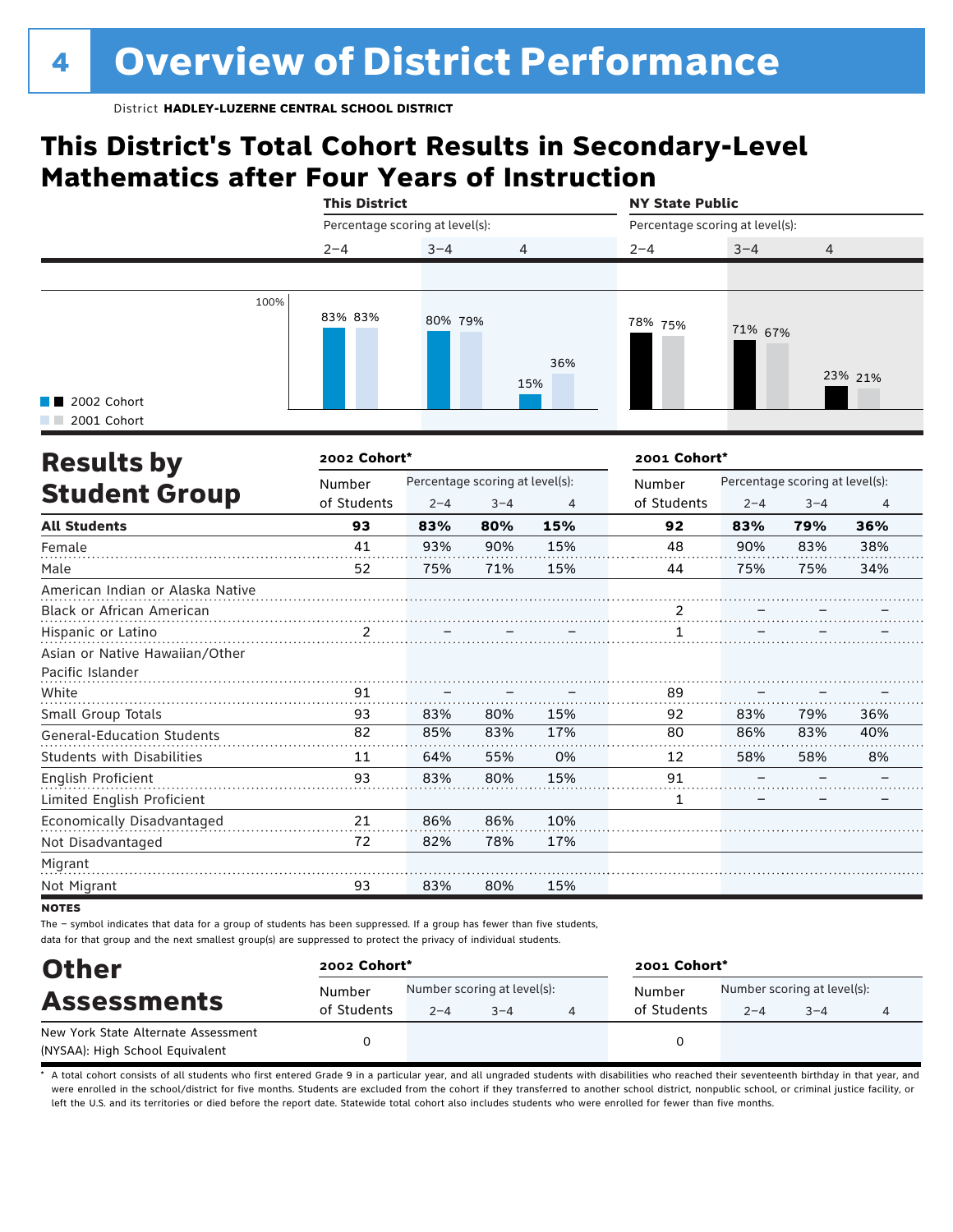### Graduation Rate and Other Outcomes for Total Cohort

Students are included in the State total cohort based on the year they entered Grade 9 or, if ungraded, the school year in which they reached their seventeenth birthday. Students are included in the cohort of the school where they were last enrolled if they were enrolled for a minimum of five months. Students were counted as graduates if they earned a local or a Regents diploma.

### Total Cohort Outcomes after Four Years of School

Percentage of students who:



|                                   | <b>Cohort</b> | <b>Number</b><br>of Students | <b>Graduated</b> | <b>Earned an</b><br><b>IEP Diploma</b> | <b>Transferred</b><br>to GED | <b>Were Still</b><br><b>Enrolled</b> | <b>Dropped</b><br>Out |
|-----------------------------------|---------------|------------------------------|------------------|----------------------------------------|------------------------------|--------------------------------------|-----------------------|
| <b>All Students</b>               | 2002          | 93                           | 70%              | 0%                                     | 15%                          | 11%                                  | 4%                    |
|                                   | 2001          | 92                           | 62%              | 3%                                     | 9%                           | 18%                                  | 8%                    |
| Female                            | 2002          | 41                           | 83%              | 0%                                     | 10%                          | 7%                                   | 0%                    |
|                                   | 2001          | 48                           | 73%              | 0%                                     | 4%                           | 15%                                  | 8%                    |
| Male                              | 2002          | 52                           | 60%              | 0%                                     | 19%                          | 13%                                  | 8%                    |
|                                   | 2001          | 44                           | 50%              | 7%                                     | 14%                          | 23%                                  | 7%                    |
| American Indian                   | 2002          | $\Omega$                     | N/A              | N/A                                    | N/A                          | N/A                                  | N/A                   |
| or Alaska Native                  |               |                              |                  |                                        |                              |                                      |                       |
| Black or                          | 2002          | 0                            | N/A              | N/A                                    | N/A                          | N/A                                  | N/A                   |
| African American                  | 2001          | $\overline{2}$               |                  |                                        |                              |                                      |                       |
| Hispanic or Latino                | 2002          | $\overline{2}$               |                  |                                        |                              |                                      |                       |
|                                   | 2001          | 1                            |                  |                                        |                              |                                      |                       |
| Asian or Native                   | 2002          | $\Omega$                     | N/A              | N/A                                    | N/A                          | N/A                                  | N/A                   |
| Hawaiian/Other Pacific Islander   |               |                              |                  |                                        |                              |                                      |                       |
| White                             | 2002          | 91                           |                  |                                        |                              |                                      |                       |
|                                   | 2001          | 89                           |                  |                                        |                              |                                      |                       |
| Small Group Totals                | 2002          | 93                           | 70%              | 0%                                     | 15%                          | 11%                                  | 4%                    |
|                                   | 2001          | 92                           | 62%              | 3%                                     | 9%                           | 18%                                  | 8%                    |
| <b>General-Education Students</b> | 2002          | 82                           | 74%              | 0%                                     | 16%                          | 7%                                   | 2%                    |
|                                   | 2001          | 80                           | 69%              | 0%                                     | 6%                           | 18%                                  | 8%                    |
| <b>Students with Disabilities</b> | 2002          | 11                           | 36%              | 0%                                     | 9%                           | 36%                                  | 18%                   |
|                                   | 2001          | 12                           | 17%              | 25%                                    | 25%                          | 25%                                  | 8%                    |
| English Proficient                | 2002          | 93                           | 70%              | 0%                                     | 15%                          | 11%                                  | 4%                    |
|                                   | 2001          | 91                           |                  |                                        |                              |                                      |                       |
| Limited English Proficient        | 2002          | 0                            | N/A              | N/A                                    | N/A                          | N/A                                  | N/A                   |
|                                   | 2001          |                              |                  |                                        |                              |                                      |                       |
| Economically Disadvantaged        | 2002          | 21                           | 67%              | 0%                                     | 19%                          | 10%                                  | 5%                    |
| Not Disadvantaged                 | 2002          | 72                           | 71%              | 0%                                     | 14%                          | 11%                                  | 4%                    |
| Migrant                           | 2002          | $\Omega$                     | N/A              | N/A                                    | N/A                          | N/A                                  | N/A                   |
| Not Migrant                       | 2002          | 93                           | 70%              | 0%                                     | 15%                          | 11%                                  | 4%                    |

#### **NOTES**

The – symbol indicates that data for a group of s tudents has been suppressed. If a group has fewer than five students,

data for that group and the next smallest group(s) are suppressed to protect the privacy of individual students.